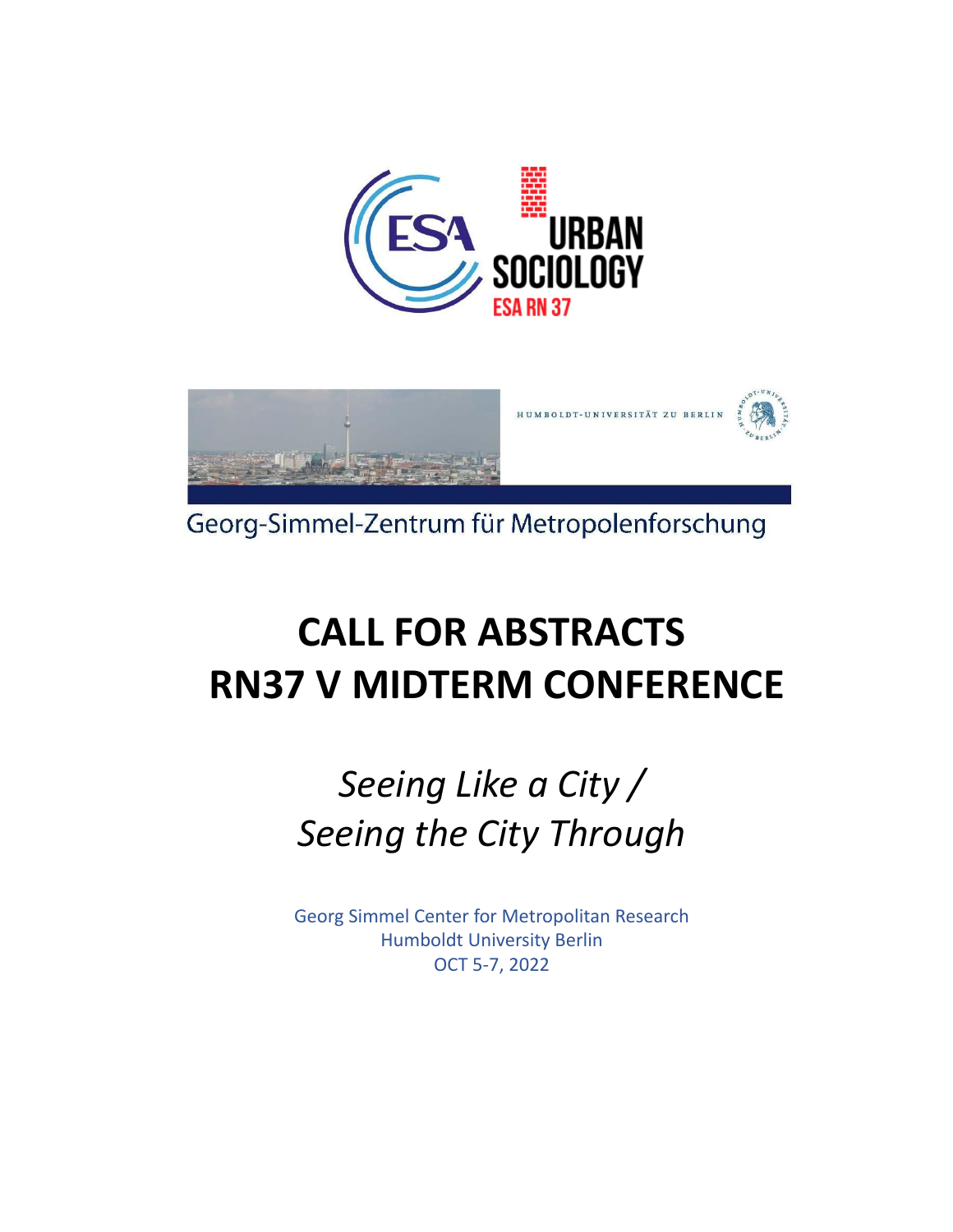Urban citizenship implies a fragmentation of claims that affects rights to the city as universal, all-inclusive ideals: we see a trend towards a diversification of interests, a weakening and separation of movements, and competition about resources rather than more solidarities within groups working as collectives on the pathway to a livable and more just city. Such urban citizenship is always in conversation with modes of governance, which vary greatly among Europe.

Different modes of governance always require categorizations on various scales. Starting from the central argument of James Scott *Seeing Like a State* (1999) that any government means categorization, and any categorization fails to acknowledge the *metis* of locally embedded practices, knowledges, and ways of seeing and doing things, especially on and from the urban margins, this conference seeks to sociologically address this tension. The 'City' as a set of local state institutions imagines, regulates, categorizes, classifies, and intervenes in the urban and shapes citizenship and belonging. Second, however, the city cannot be made nor planned and will always be, as AbdouMaliq Simone formulated in *For the City Yet to Come* (2004), in the making through practices and logics outside of the view of the state which defy standards and categories. Everyday tactics see people through in their daily lives and see through the city: finding new ways to get things done under constantly changing urban conditions. Yet city politics must draw boundaries and categorize, as any political decision implies a categorization. How can 'seeing like a City' and 'seeing the City through' be brought together in new ways, given the current transformations of our cities?

This frames the program of the fifth RN37-ESA Midterm-Conference in Berlin, hosted by the *Georg Simmel Center for Metropolitan Research* at Humboldt University Berlin, in collaboration with the *Sektion Stadt- und Regionalsoziologie* of the German Society of Sociology (DGS) and various Berlin-based urban scholars.

The conference will take place in-person from the  $5<sup>th</sup>$  to the  $7<sup>th</sup>$  of October 2022.

# **Local Organizing Team**

Hosting Organizers: Talja Blokland & Henrik Schultze (Georg Simmel Center, Humboldt University Berlin, Germany)

Advisory Program Organizers: Nihad El-Kayed & Anna Steigemann (Sektion Stadt und Regionalsoziologie, Deutsche Gesellschaft für Soziologie, Germany)

Young Scholars Program Organizers: Andrej Holm & Henrik Lebuhn

Technical Support: Matthias Jacob

For questions at the Local Organizing Team please write to: [esa-rn37-gsz@hu-berlin.de](mailto:esa-rn37-gsz@hu-berlin.de)

# **RN37 Organizing Committee** (in alphabetical order)

Anna Bednarczyk (Polish Academy of Sciences, Poland) Gabriele Manella (Alma Mater Studiorum - University of Bologna, Italy) Jan Üblacker (EBZ Business School University of Applied Science, Bochum, Germany) Katarzyna Kajdanek (University of Wroclaw, Poland) Madalena Corte-Real (DINÂMIA'CET – ISCTE-IUL, Portugal) Niccolò Morelli (University of Genoa, Italy) Rui Carvalho (Brown University, Providence, United States)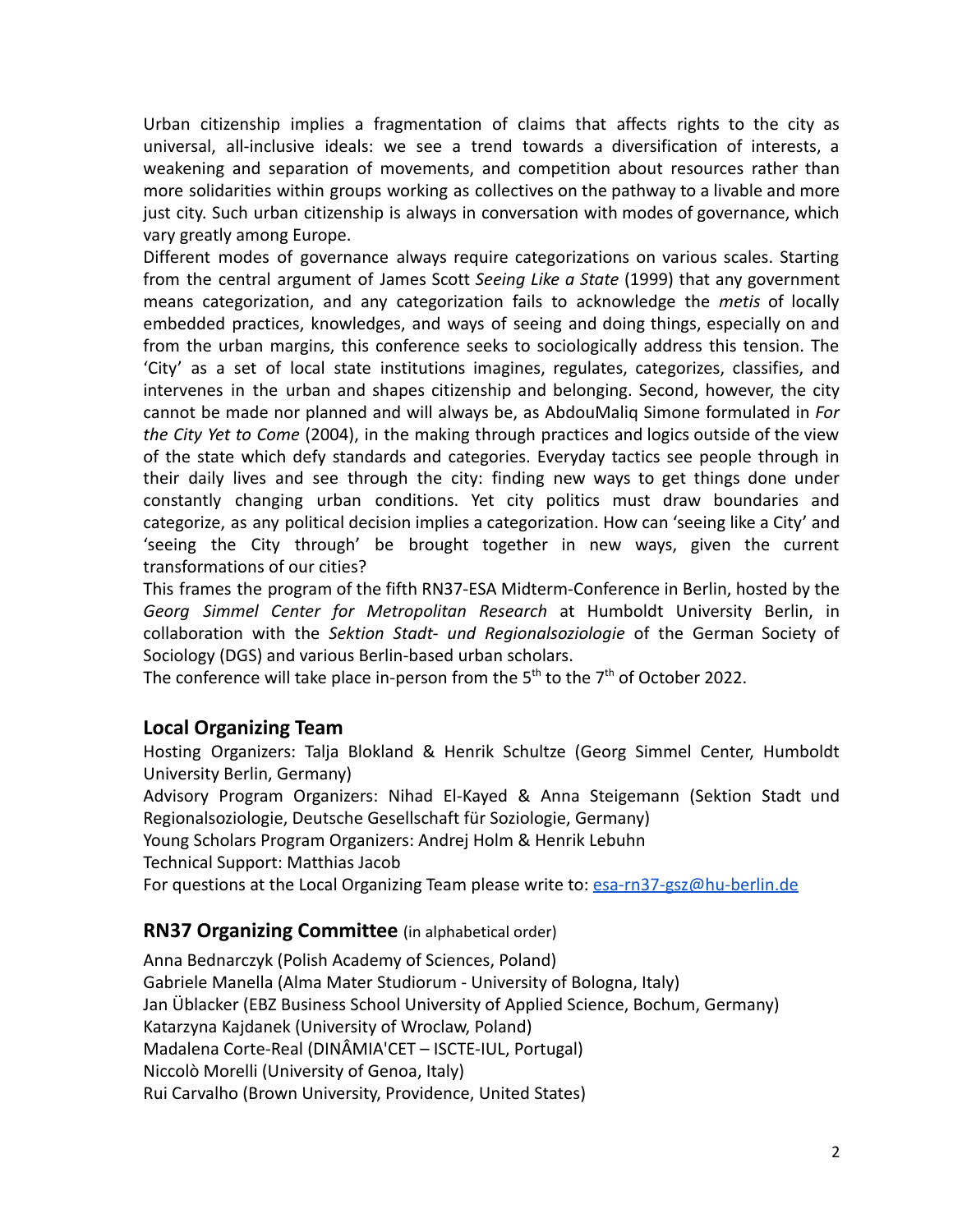# **Call for paper abstract submissions**

We opted to follow a double step submission process for this conference. We first opened a call for panels and we decided to accept 27 of them.

This call for paper abstracts is the second step of the process. The final list as well as detailed descriptions of the panels can be found below.

# Abstract proposals but submitted by **May 6, 2022** through the following link: <https://forms.gle/kiymngod1MBzfRKi7>

Please note that:

- A full copy of the paper is not requested (neither before nor after the conference).
- Abstracts sent by e-mail cannot be accepted.
- Abstracts should not exceed 250 words and must be submitted in English
- Authors will be asked to select just one session to submit their abstract.
- Each person may submit only one abstract for the conference as first author, regardless of the session. In case of multiple submissions, only the abstract submitted first will be considered for review.
- Abstracts will be peer-reviewed and selected for presentation by the panel chairs.
- Accepted authors/co-authors have to register as participants if they want to present their paper at the conference and appear in the Book of Abstracts.
- ESA membership is not mandatory, but members benefit from reduced conference fees!
- Most panels will follow a traditional format based on an open call for abstracts and equal time for each presentation (expectedly 15-20 minutes, in time slots of 90 minutes). Nonetheless, some sessions will be based on other formats (see the description of each panel).
- You can contact the panel chair(s) for further info or the conference organising committee ([rn37.esa@gmail.com\)](mailto:rn37.esa@gmail.com).

# **Important deadlines**

March 18, 2022: Opening of the Call for Submission of Individual Abstracts.

May 6, 2022: Closure of the Call for Individual Abstracts.

June 6, 2022: Notification to Abstract authors.

June 6-July 4, 2022: Early-bird rate registration for individual participants and registration for panel chairs.

July 5-July 20, 2022: Full Rate registration for individual participants.

October 5-7, 2022: Midterm Conference of the ESA RN37- Urban Sociology.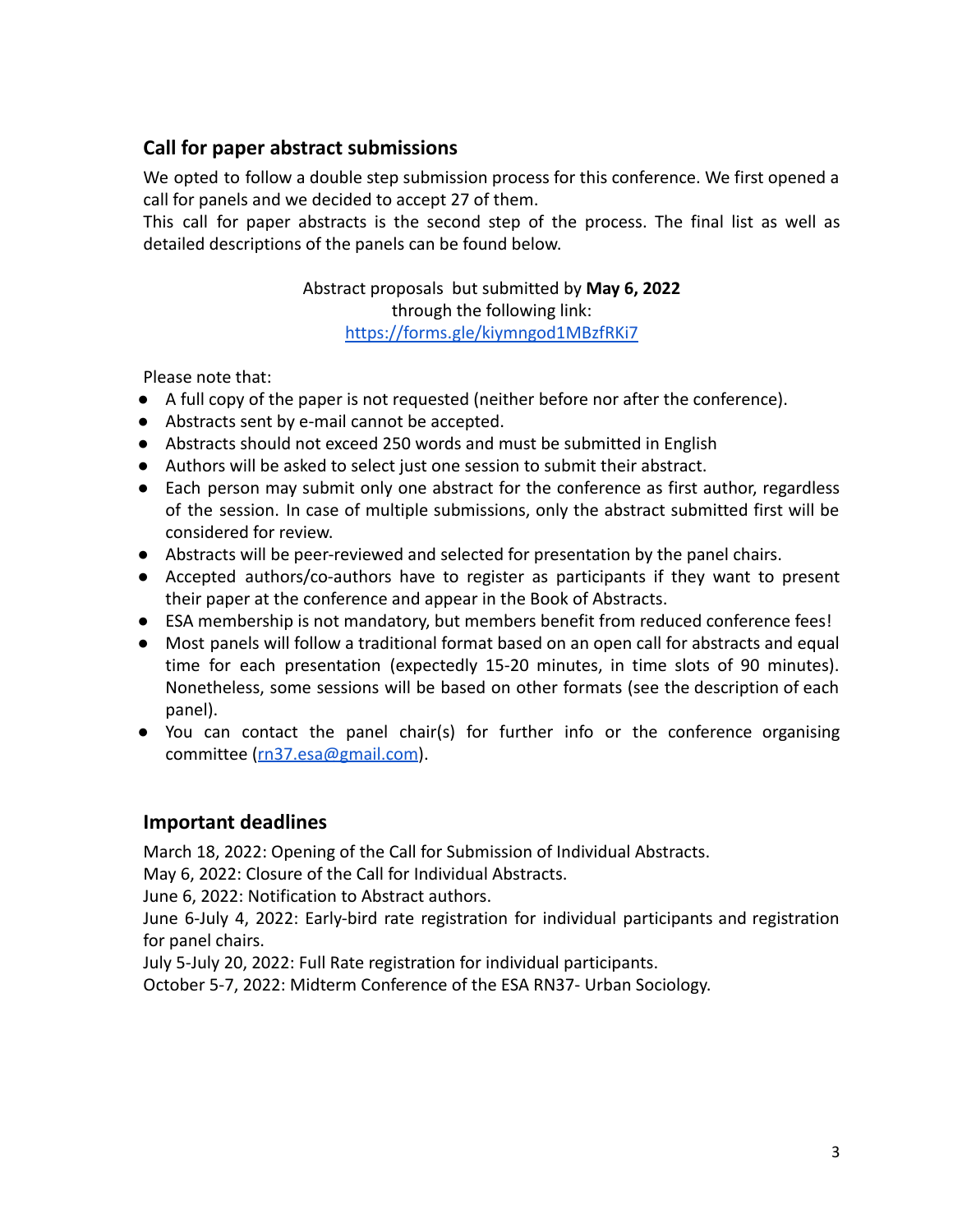# **Registration fees**

Registration is cheaper for ESA members! To become a member first, click here: <https://www.europeansociology.org/membership/become-a-member>

|                               | <b>ESA Members</b> |               | <b>Non ESA-Members</b> |               |
|-------------------------------|--------------------|---------------|------------------------|---------------|
| <b>EARLY BIRD</b>             | <b>Band 1</b>      | <b>Band 2</b> | <b>Band 1</b>          | <b>Band 2</b> |
|                               | countries          | countries     | countries              | countries     |
| PhD or MA students            | 70€                | 40€           | 90€                    | $60 \in$      |
| Regular, Non-tenured          | 130€               | 80€           | 160€                   | 100€          |
| position                      |                    |               |                        |               |
| Regular, Tenured position     | 190€               | $110 \in$     | 240€                   | 130€          |
| <b>LATE REGISTRATION</b>      | <b>Band 1</b>      | <b>Band 2</b> | <b>Band 1</b>          | <b>Band 2</b> |
|                               | countries          | countries     | countries              | countries     |
| PHD or MA students            | 90€                | $60 \in$      | $120 \in$              | $60 \in$      |
| Regular, non-tenured position | 170€               | $110 \in$     | 200€                   | 140€          |
| Regular, Tenured position     | 240€               | 180€          | 290€                   | 230€          |

Band 1 countries: Andorra, Antigua and Barbuda, Aruba, Australia, Austria, Bahamas, Bahrain, Barbados, Belgium, Bermuda, British Virgin Islands, Brunei Darussalam, Canada, Cayman Islands, Channel Islands, Chile, Croatia, Curaçao, Cyprus, Czech Republic, Denmark, Estonia, Faroe Islands, Finland, France, French Polynesia, Germany, Gibraltar, Greece, Greenland, Guam, Hong Kong SAR/China, Hungary, Iceland, Ireland, Isle of Man, Israel, Italy, Japan, Korea, Rep., Kuwait, Latvia, Liechtenstein, Lithuania, Luxembourg, Macao SAR/China, Malta, Monaco, Nauru, Netherlands, New Caledonia, New Zealand, Northern Mariana Islands, Norway, Oman, Poland, Portugal, Puerto Rico, Qatar, San Marino, Saudi Arabia, Seychelles, Singapore, Sint Maarten (Dutch part), Slovak Republic, Slovenia, Spain, St. Kitts and Nevis, St. Martin (French part), Sweden, Switzerland, Taiwan, Trinidad and Tobago, Turks and Caicos Islands, United Arab Emirates, United Kingdom, United States, Uruguay, Virgin Islands (U.S.).

Band 2 countries: Everywhere else.

**To follow the updates on the V ESA RN37 Midterm please visit:** www: [https://esarn37.hypotheses.org/v-rn37-midterm-conference-2022](https://eur01.safelinks.protection.outlook.com/?url=https%3A%2F%2Fesarn37.hypotheses.org%2Fv-rn37-midterm-conference-2022&data=04%7C01%7Cmadalena.cortereal%40iscte-iul.pt%7C7f52c23a589f49e83a9108d9d01d21f6%7C6230e860bfc54095a6bc104721add6e6%7C0%7C0%7C637769646880518270%7CUnknown%7CTWFpbGZsb3d8eyJWIjoiMC4wLjAwMDAiLCJQIjoiV2luMzIiLCJBTiI6Ik1haWwiLCJXVCI6Mn0%3D%7C2000&sdata=1yEalAPdQo%2Fxx%2BIrrXUkf1YLNyfw8dD9B%2FS4ODqS%2FRs%3D&reserved=0) FB: [https://www.facebook.com/esarn37](https://eur01.safelinks.protection.outlook.com/?url=https%3A%2F%2Fwww.facebook.com%2Fesarn37&data=04%7C01%7Cmadalena.cortereal%40iscte-iul.pt%7C7f52c23a589f49e83a9108d9d01d21f6%7C6230e860bfc54095a6bc104721add6e6%7C0%7C0%7C637769646880518270%7CUnknown%7CTWFpbGZsb3d8eyJWIjoiMC4wLjAwMDAiLCJQIjoiV2luMzIiLCJBTiI6Ik1haWwiLCJXVCI6Mn0%3D%7C2000&sdata=uifjZ4jkragPm8hZIuB0QJCjU71h0th7Q0m0eFSgUgM%3D&reserved=0)

Twitter: @Rn37S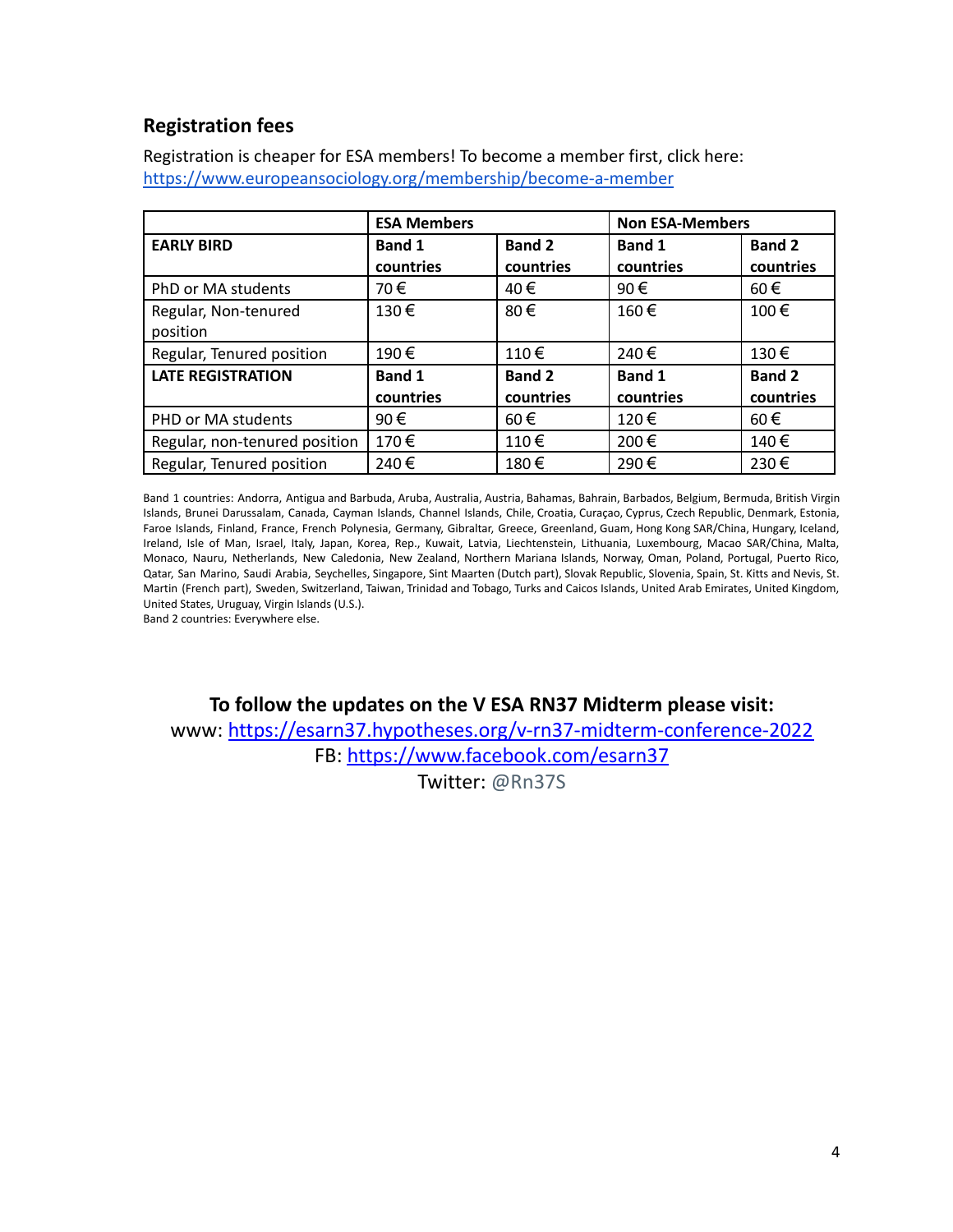# **List of Panels**

1. Potentials and Challenges of Globalizing Participatory Budgeting

2. The spatial dimension of [sustainability](#page-7-0) of life in cities. Roots, routes, gender, vulnerability and informal [arrangements](#page-7-0) in making up the city "from below"

3. Caring for Urban Nature. Sustainability between Enchantment and [Commodification](#page-9-0) // Urban [De/Mobilizations](#page-9-0)

4. Moving margins: towards a time-sensitive [understanding](#page-11-0) of displacement experiences

5. Beyond the [public/civic](#page-13-0) divide? How PCPs transform urban actors

6. Different gazes on the city. [\(Re\)designing](#page-15-0) urban accessibility

7. Scrutinizing the trend towards sharing in European cities: between [\(re\)production](#page-17-0) and combating of [socio-spatial](#page-17-0) inequalities

[8.](#page-18-0) [\(in\)equalities](https://docs.google.com/document/d/17QyCI6rm2saXPedc3hZWIzCBSZSyF2Pp/edit#heading=h.vnuy38medwaz) and commons. exploring potentials and limits of taking care of the common good as a strategy to contrast social [inequalities.](https://docs.google.com/document/d/17QyCI6rm2saXPedc3hZWIzCBSZSyF2Pp/edit#heading=h.vnuy38medwaz)

9. Who is transforming whom? New Municipalism and the relationship between [governments,](#page-21-0) [administration](#page-21-0) and social movements.

10. Street culture meets [extremism.](#page-23-0) Urban in/security in uncertain times

11. Ordinary affects and the everydayness of cities in transition: material and social dimensions of change

12. Shared [housing](#page-27-0) and the city

13. Urban Security as a [Battlefield](#page-29-0)

14. (Re)turning to urban (new) normality, (re)entering (new) urban [in/equalities](#page-31-0)

15. The Creative Paradox of Marginal Urban [Citizenship](#page-33-0)

16. Moving towards others: comparing fleeting solidarities in [re/configuring](#page-35-0) social spaces across [Europe](#page-35-0)

17. The new flâneurs in the urban space: from [individualization](#page-37-0) to collective participation

18. Seeing the City through multispecies [perspectives:](#page-39-0) Mobilizing nature to the city and the city to [beyond](#page-39-0)

19. Food for Thought: Challenges and Potentials of Practices for Urban [Socio-Ecological](#page-41-0) Justice

20. Seeing like a Smart City-Maker: [Reimagining](#page-43-0) Cities through Instruments and Practices

21. Housing, [Financialization](#page-45-0) and Mobility

22. Housing affordability and segregational [developments:](#page-47-0) New Perspectives on neighborhood [change](#page-47-0)

23. Reclaiming the street: [understanding](#page-49-0) residents' mobilisation for security

24. Seeing the city through [emotions](#page-51-0)

25. Solidarity with [precarious](#page-53-0) migrants in the city: alliances, frames and practices

26. Similarities and differences between [gentrification](#page-55-0) cases: do contexts, states and institutions [matter?](#page-55-0)

27. Power [articulation](#page-57-0) in cultural and creative sector in cities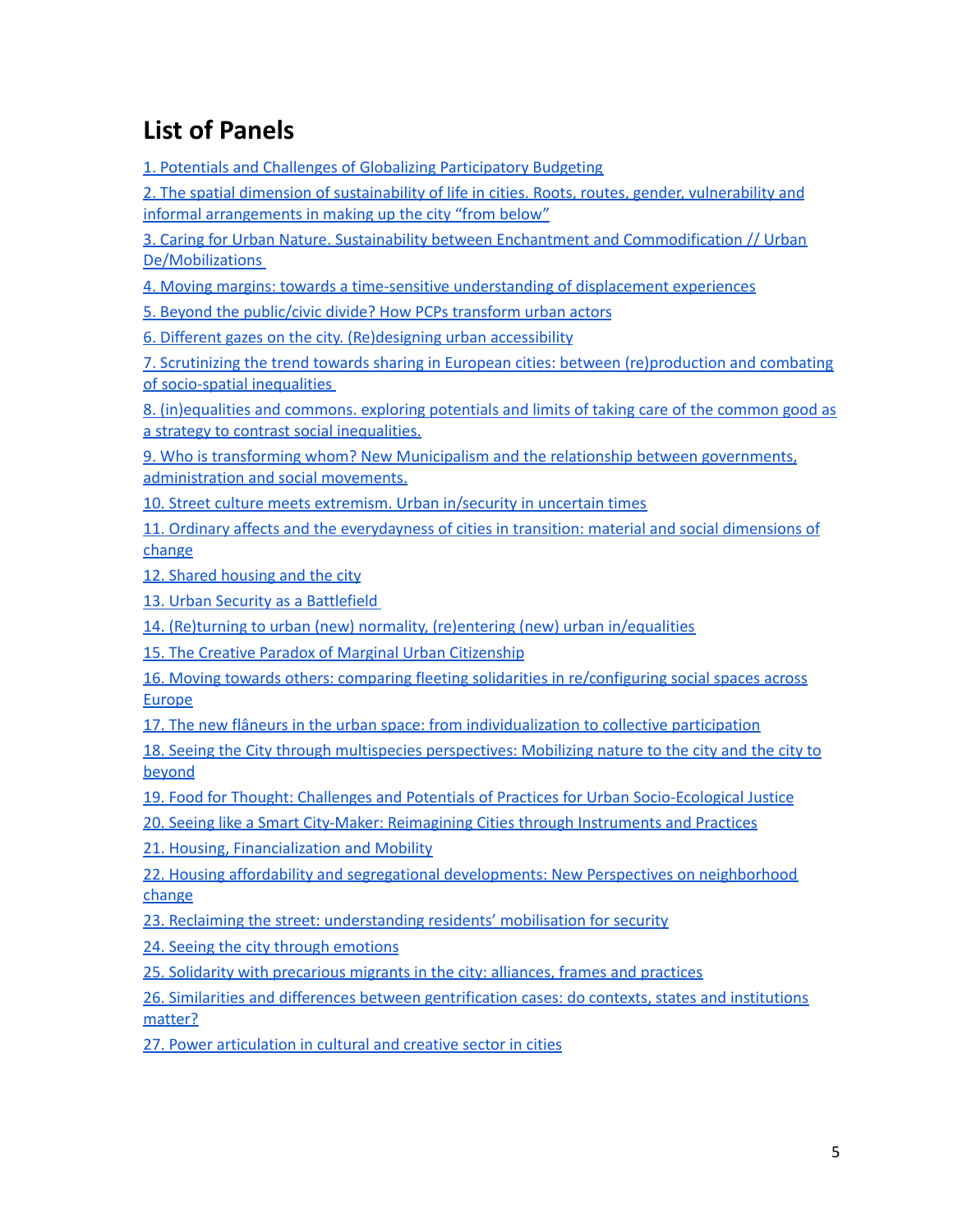# **1. Potentials and Challenges of Globalizing Participatory Budgeting**

## **Chairs**

Byeongsun Ahn (University of Vienna, Austria, [byeongsun.ahn@univie.ac.at](mailto:byeongsun.ahn@univie.ac.at)) Jana Brandl (University of Vienna, Austria, [jana.brandl@univie.ac.at](mailto:jana.brandl@univie.ac.at))

## **Panel Format**

Traditional (call for abstracts and individual presentations of around 15 minutes)

#### **Conference Stream**

Urban De/Mobilizations

#### **Summary**

About three decades ago, the Brazilian city of Porto Alegre first set off an innovative process, called Participatory Budgeting, to empower ordinary citizens to determine the city's spending priorities and influence governmental decision-making on the most urgent needs of vulnerable populations. While aimed at promoting greater political representation and resource distribution in theory, the local interpretations and implementations of PB, however, have faced sustained criticism for falling short of proper tools and mechanisms that advance its emancipatory potentials in practice. Such a gap between the ideal and reality reflects the trade-offs between competing principles, methods, and goals of open citizen participation that surround the complexity of joint decision-making in PB. In this regard, extant research has made critical reflections on the differentiated processes and outcomes of PB at the urban scale, which are dependent on the particular level of institutional capacity, financial resources, and structural conditions available in the local environment. Since the global circulation of PB as a loose toolkit for planning concepts and ideas, there is increasing evidence for ambiguities behind its diverging logics, begging the question of the actors (who), motivations (why), and processes (how) behind its localization. There is a need for context-sensitive approaches to PB, of which real-world impact on civil society and policy-making may depend on the distinctive governance conditions that characterize the city under examination.

This panel aims to bring different experiences of  $PB - or$  similar participatory practices  $-$  in cities around the world into dialogue. It invites contributions across different disciplines of urban studies to consider the place-specific potentials and challenges of activating ordinary citizens in joint decision-making, featuring diverse – and often conflicting – interests of key stakeholders at multiple levels of urban governance. It particularly welcomes research with strong policy implications, providing a comparative lens on different designs, objectives and strategies of 'innovative' citizen participation and new democratic institutions, which may reinforce inclusion or exclusion of vulnerable populations in public decision-making. Submissions may consider the productive synergy between formal government institutions and civil society that broaden the knowledge spectrum in conventional governance arrangements.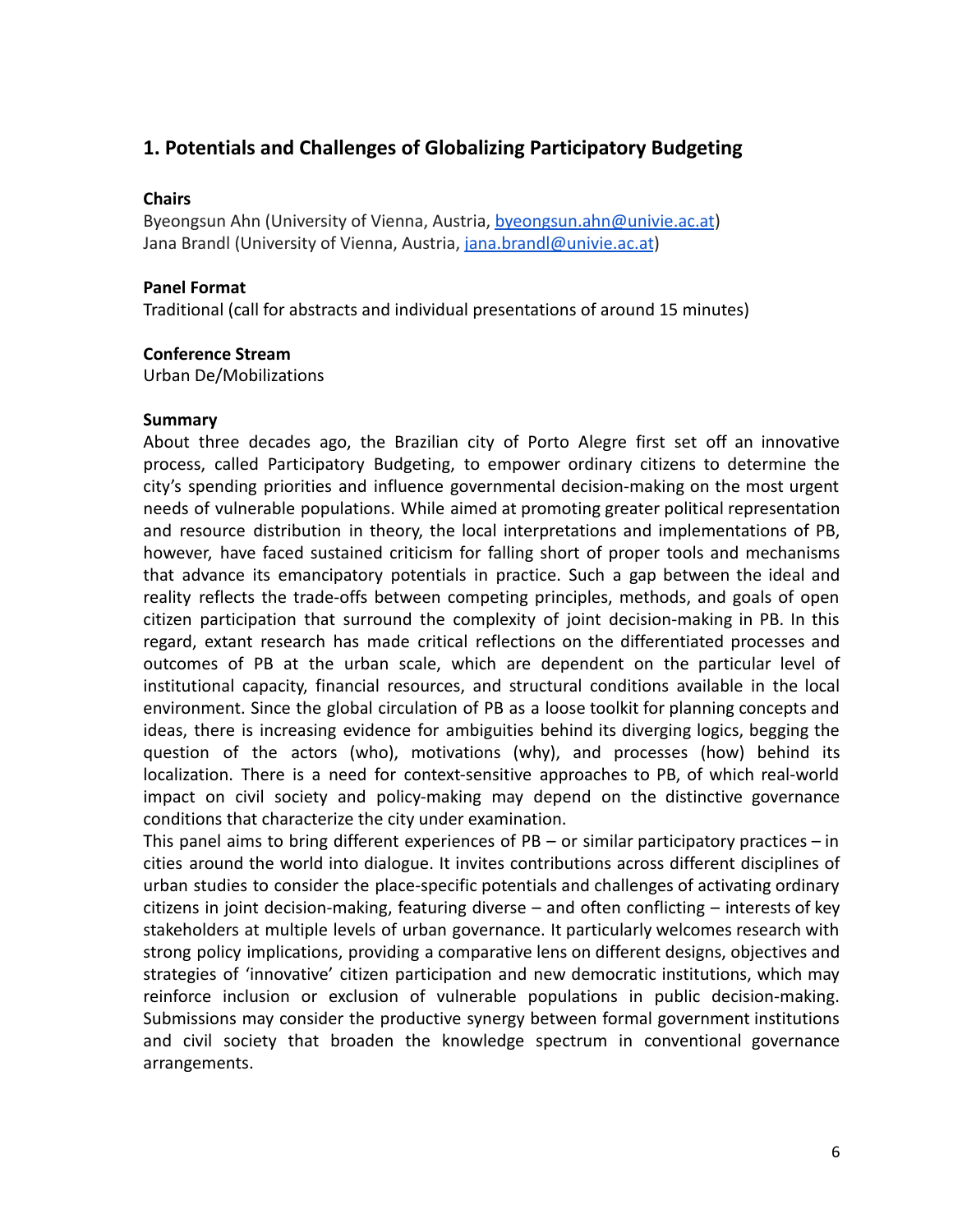Baiocchi G., & Ganuza, E. (2014). Participatory Budgeting as if Emancipation Mattered. *Politics & Society*, *42*(1), 29–50. [https://doi.org/10.1177/0032329213512978.](https://doi.org/10.1177/0032329213512978)

Fung A. (2006). Varieties of Participation in Complex Governance. *Public Administration Review*, *66*(s1), 66–75. <https://doi.org/10.1111/j.1540-6210.2006.00667.x>.

Cabannes Y, and Lipietz B (2017). Revisiting the democratic promise of participatory budgeting in light of competing political, good governance and technocratic logics. *Environment and Urbanization* 30(1): 67–84. <https://doi.org/10.1177/0956247817746279>.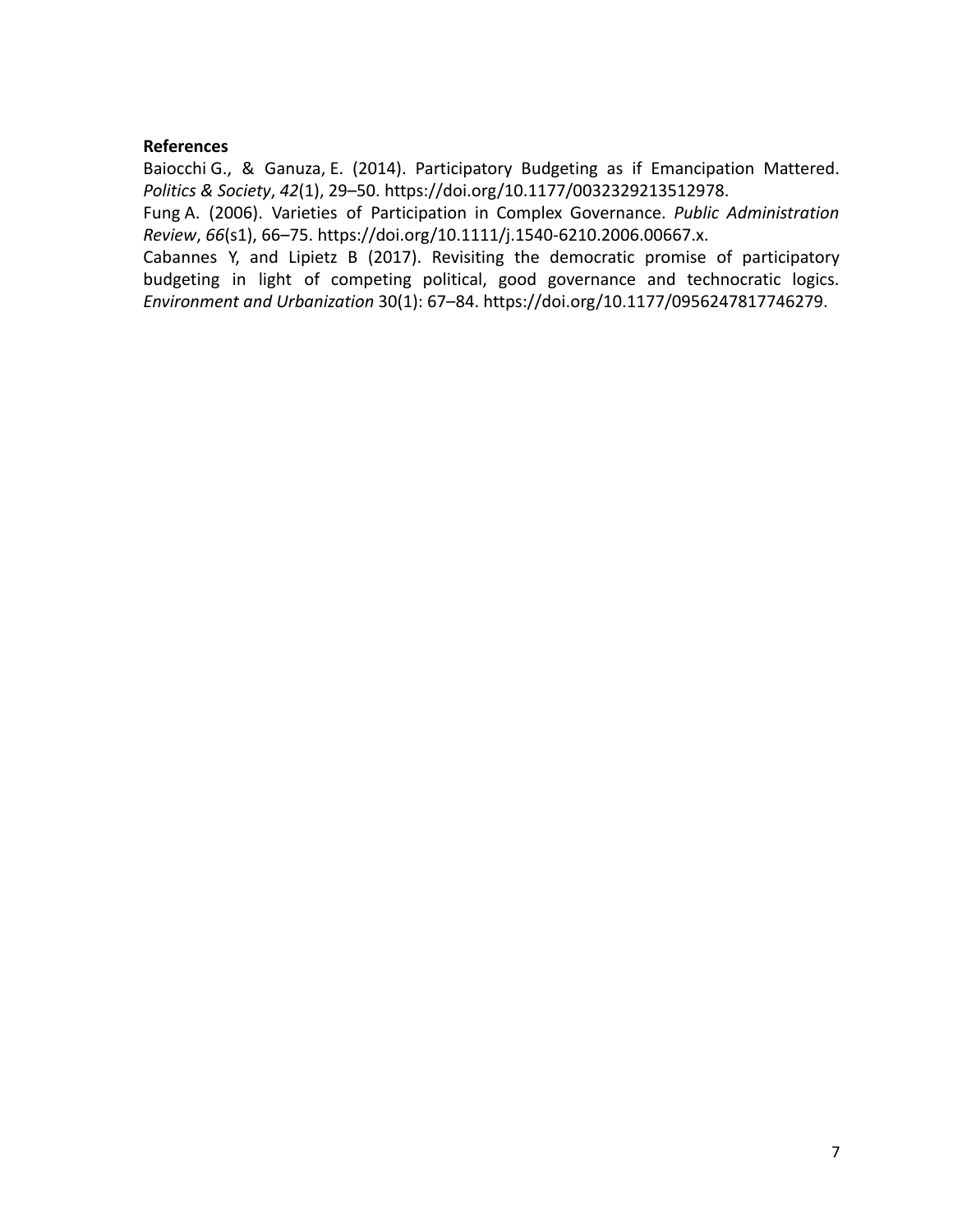# <span id="page-7-0"></span>**2. The spatial dimension of sustainability of life in cities. Roots, routes, gender, vulnerability and informal arrangements in making up the city "from below"**

#### **Chairs**

Margarita Barañano Cid (Complutense University of Madrid, Spain, [mbaranan@ucm.es\)](mailto:mbaranan@ucm.es) Marta Domínguez Pérez (Complutense University of Madrid, Spain, [mdom@cps.ucm.es\)](mailto:mdom@cps.ucm.es) M. Victoria Gómez García (Carlos III University of Madrid, Spain, [mgomez@polsoc.uc3m.es\)](mailto:mgomez@polsoc.uc3m.es)

#### **Format**

**Traditional** 

#### **Conference Stream**

Urban In/securities

#### **Summary**

Moorings in urban spaces are not only relevant for the identity of these spaces or for the sense of belonging of those who inhabit them. They also play a leading role in shaping the daily arrangements necessary for care and sustainability of life. This is especially important in urban spaces where the participation of states in the provision of welfare, in relation to care or housing, is limited. In these spaces, social bonds of mutual aid and informal arrangements embedded in territories are central (Blokland, 2008; 2017; 2018; Bosi, Zamponi, 2019). They are also gendered spaces, configured by relations that concentrate care tasks on women. Hence the importance of the prevailing gender regime and local welfare (Allen, Barlow, Leal, Maloutas, Padovani, 2004)), and its relationship with roots, routes and with these daily informal arrangements that shape the city "from below".

The importance of this spatial dimension of sustainability is greater in vulnerable neighborhoods and groups. Social dynamics such as the preference for locating the dwelling near acquaintances or relatives; the lower residential mobility or the importance of mobilities that aim to get closer to the people with whom mutual aid relationships are maintained; the concentration of a large part of care activities in nearby spaces, especially in neighborhoods with vulnerability, even if they are articulated with care activities located in other continents, point in this direction. Hence the importance of analyzing, in the first place, how inequality, vulnerability and gender intersect with roots and routes, shaping the city through everyday arrangements "from below".

Secondly, even among these groups and spaces, local roots are frequently combined in complex ways with mobilities, at different scales, shaping translocal localities, transnational households or families, or networks of households, among which a regular flow of exchanges or intimacy unfolds. Hence the relevance to analyze how they combine with mobilities and are being transformed in a context of globalization and expulsions (Sassen, 2007). Following this line, this panel invite participants to reflect on the relevance of this spatial dimension of sustainability of life in cities and its current transformations.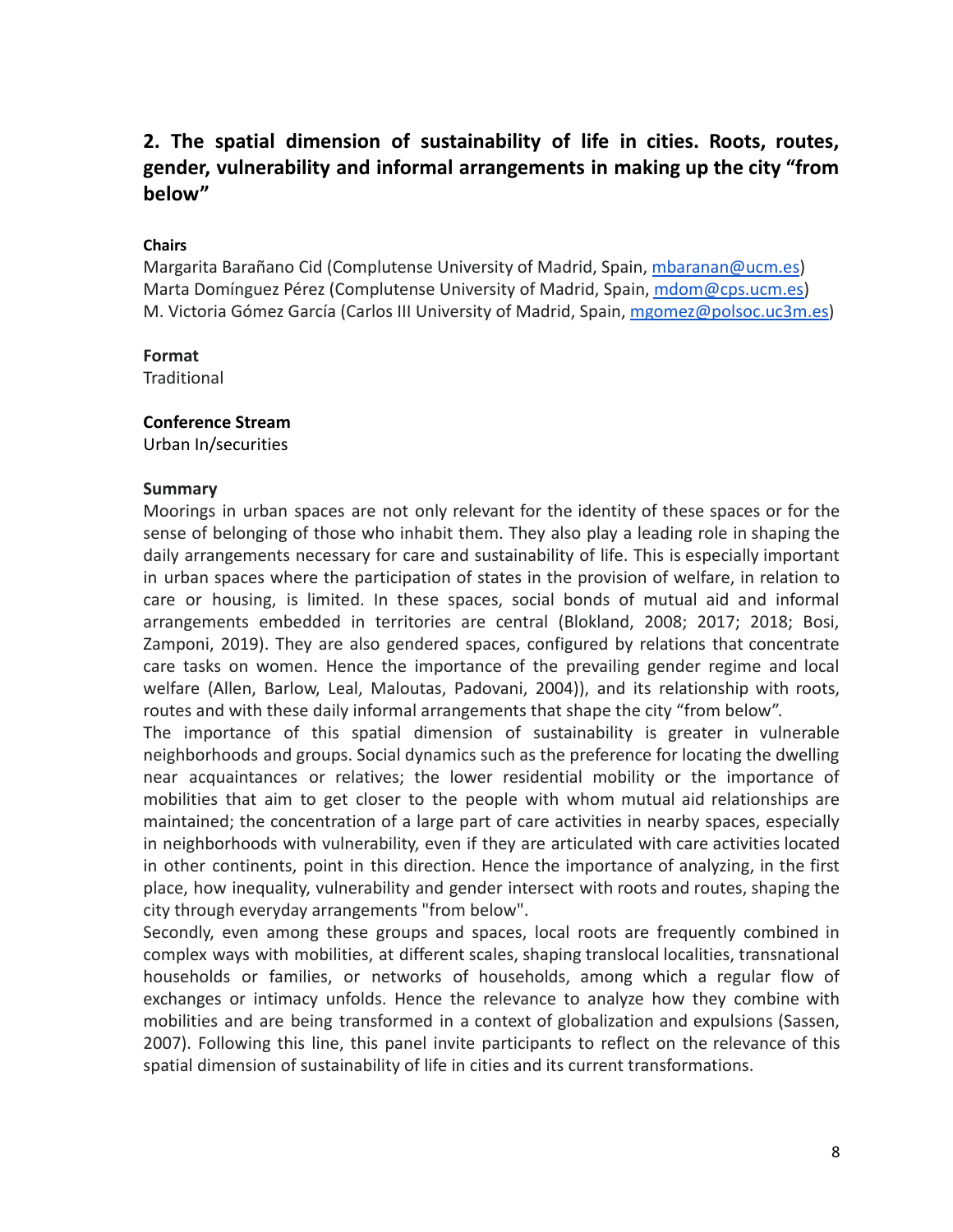Ahmed Sara; Castaneda Claudia; Fortier [Anne-Marie](http://www.research.lancs.ac.uk/portal/en/people/annemarie-fortier(0c2a3dc2-313f-4606-af6c-428266d26c83).html); [Sheller](http://www.research.lancs.ac.uk/portal/en/people/mimi-sheller(2c90f8f7-5dcb-406d-9bdb-fadd42817ad8).html) Mimi B. (2003). Uprootings/regroundings: Questions of Home and Migration. Berg.

Allen Judith; Barlow James; Leal Maldonado Jesús; Maloutas Thomas, Padovani Liliana (2004) Welfare and Housing in Southern Europe. Blackwell. London.

Arbaci Sonia (2019). Paradoxes of segregation: Housing systems, welfare regimes and ethnic residential change in Southern European cities. John Wiley & Sons.

Barañano Cid, Margarita (2021). "Los hogares como espacios de arraigo en un contexto Global", Encrucijadas. Revista crítica de ciencias sociales. vol. 21, nº 1: 1-29.

Barañano, Margarita y Santiago, José (2021). Rooted lives, vulnerabilities and care. An approach to roots as socio-existential supports and their transformations in a context of globalization. IV ISA FORUM, Sao Paulo.

Barañano, Margarita (2006). "Glocalization, Postmetropolises and Places: New Socioscapes". En R. Rocco y F. García Selgas (eds.), Transnationalism: Issues and Perspectives, UCM, Madrid.

Blokland Talja (2008). Networked Urbanism. Social Capital in the City. Hampshire, Ashgate.

Blokland Talja (2017). Community as Urban Practice. Cambridge, Polity Press.

Blokland Talja (2018). "On roots and routes. The quest for community in times of diversity and inequality", in Ferro Ligia, Smagacz-Poziemska Marta, Gómez, M. Victoria, Villalón Juan José (2018). Moving cities. Contested views on urban life, Wiesbaden, Springer: 29-42.

Bosi Lorenzo, Zamponi Lorenzo (2019). Resistere alla crisi. I percorsi dell´azione sociale diretta. Bologna, Il Mulino.

Blunt Alison, Dowling Robyn (2006). Home. London, Routledge.

Boccagni Paolo (2017). Migration and the search for home. Palgrave, Macmillan.

Deleuze Gilles, Guattari Felix (1986). Nomadology. Semiotext: 52.

Fortier Anne-Marie (2001). `Coming Home´: Queer Migrations and Multiple Evocations of Home, European Journal of Cultural Studies, 4, 4: 405-424.

Friedland Roger, Boden Deirdre (1994). Nowhere: Space, Time, Modernity. Los Angeles, University of California Press.

Gómez M. Victoria (2019) "Cosmopolitanism vs identity and belonging?". In Smagacz-Poziemska Marta, Gómez M. Victoria, Pereira Patricia, Guarino Laura, Kurtenbach Sebastian, Villalón, J. Josè (eds) Inequality and uncertainty: current challenges for cities. London, Palgrave Macmillan.

Kuurne K., Gómez M. Victoria (2019) "Feeling at home in the neighbourhood: belonging, the house and the plaza in Helsinki and Madrid", City & Community, DOI: 10.1111/cico.12368.

Hayden Dolores (1997). The Power of Place: Urban Landscapes as Public Territory. Boston, The MIT Press.

Hooks Bell (1991). "Homeplace: A site of resistance", in Yearning: Race, Gender and Cultural Politics. Turnaround Books.

López Villanueva Cristina, Pujadas, Isabel and Bayona Jordi (2013). "Households Within The Residential Mobility Process: The Case of The Barcelona Metropolitan Region". Archivio di Studi Urbani e Regionali, nº. 108, pp. 57-84.DOI: [10.3280/ASUR2013-108004.](https://www.researchgate.net/deref/http%3A%2F%2Fdx.doi.org%2F10.3280%2FASUR2013-108004)

McDowell Linda (1999). Gender, identity and place. Minneapolis, University of Minnesota Press. Sassen Saskia (2007). Sociology of globalization. Norton Company.

Sorando D, Uceda P, Dominguez Perez M (2021). "Inequality on the Increase: Trajectories of Privilege and Inequality in Madrid". Social Inclusion (ISSN: 2183-2803). DOI:10.17645/si.vXiX.XXX (JCR, Q2). Urry, John (2007). Mobilities. Cambridge, Polity Press.

Elliot, Anthony and Urry, John (2010). Mobile lives. Routledge.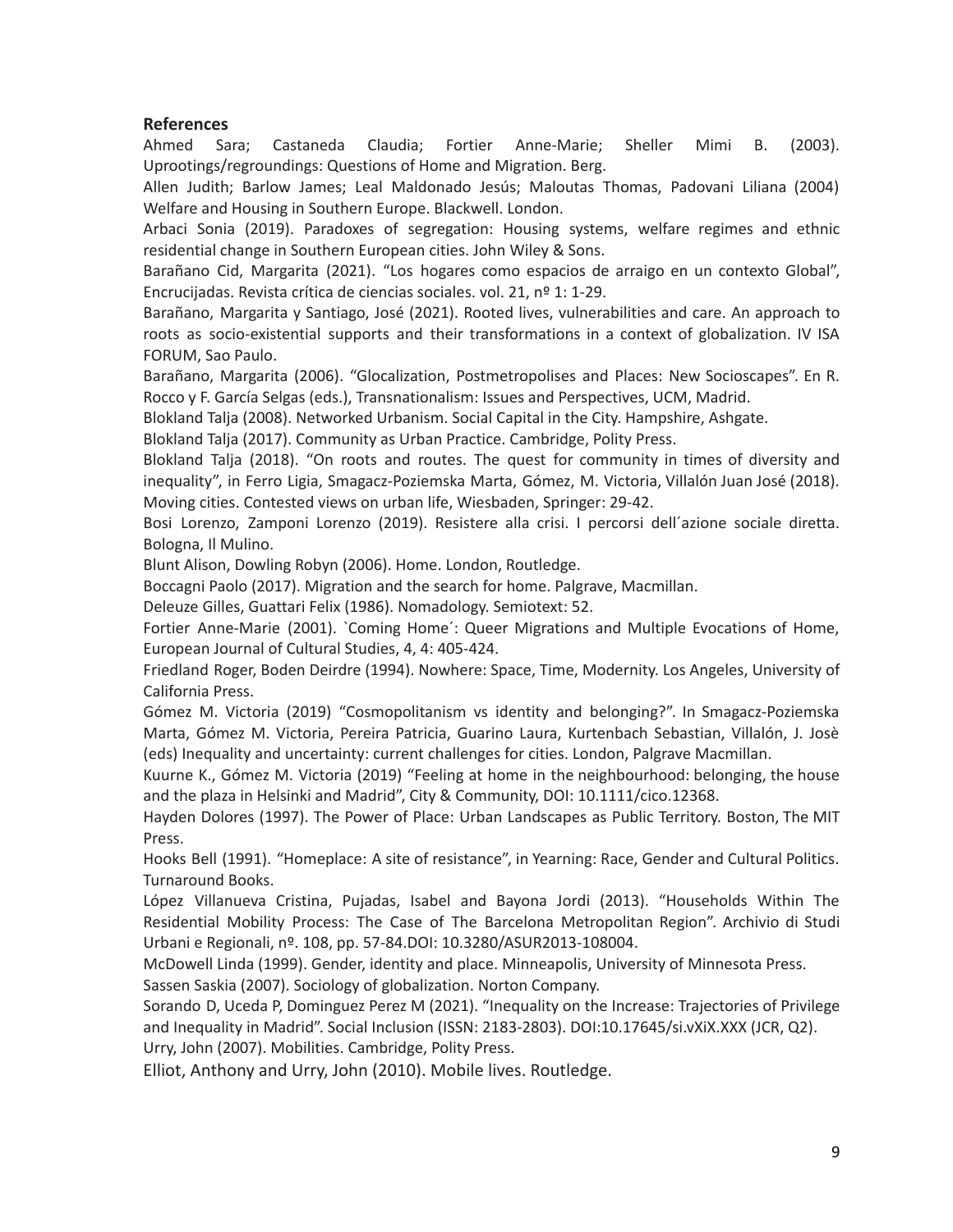# <span id="page-9-0"></span>**3. Caring for Urban Nature. Sustainability between Enchantment and Commodification // Urban De/Mobilizations**

## **Chairs**

Irene Becci (University of Lausanne, Switzerland, *irene.becciterrier@unil.ch*) Marian Burchardt (Leipzig University, Germany, [marian.burchardt@uni-leipzig.de\)](mailto:marian.burchardt@uni-leipzig.de) Mar Griera (Autonomous University of Barcelona, Spain, [mariadelmar.griera@uab.cat\)](mailto:mariadelmar.griera@uab.cat)

#### **Panel format**

Traditional (with individual presentations)

#### **Conference stream**

Urban De/Mobilizations

#### **Summary**

Across the planet, urban dwelling is increasingly contingent upon cities' abilities to adapt to climate change, urban heating, water shortages and other environmental concerns. In response, we have seen the emergence of a whole range of new ecological activists, from Extinction Rebellion and "Essen Retten Leben Retten" to tree huggers who draw attention to urban nature, point up the urgency of its protection and existential value. All of these actors advance their own cosmological visions of urban nature and spiritual ideas about more-and-other-than-human coexistence.

This panel aims at exploring the ways in which "urban nature" is enchanted by civil and institutional action and the implications such enchantments have in terms of sustainability and its imaginaries. Be it when parks are used for ecological festivals and roofs are greened through guerilla gardening actions, or when trees are defended against construction plans aiming to eliminate them, urban nature is a source of enchantment. Such practices have gained in number, intensity and meaning with the increasing attention paid to environmental concerns.

Recent studies show that urban nature is produced by local civic action as well as by institutional actors implementing economic models and urban planning directives. Considering the crucial importance of current urbanization, it is essential to understand how city dwellers' worldviews are changing with regard to urban nature and what this implies in terms of the narrative about the causes and remedies of environmental degradation in the age of the Anthropocene. While some urban spaces have been carved out to be preserved as wild nature, other urban greeneries are less valued and often hold a provisional status subject to being revoked for construction projects.

This panel invites contributions based on case studies to engage into a discussion that will contrast yet also connect the cases in terms of culture, economy, legal dispositions, geographies and religious diversity.

The panel aims to shed light on such changes and to assess their potential for sustainable urban planning. The focus is on understanding how the visions and practices of urban nature are linked to the concrete environmental issues (waste, air pollution, water, biodiversity and nutrition).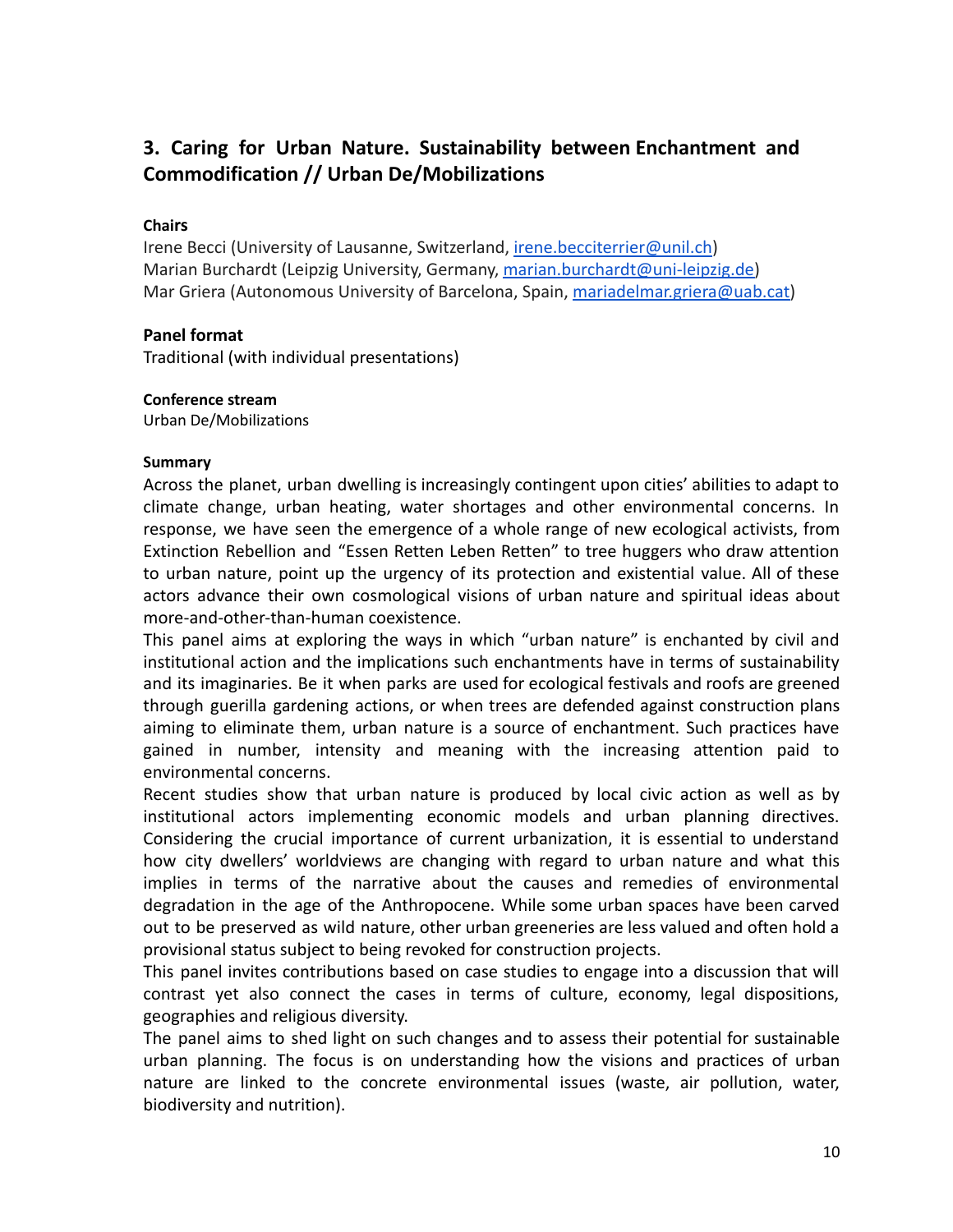Becci, I., Monnot, C., & Wernli, B. (2021). Sensing 'Subtle Spirituality' among Environmentalists: A Swiss Study. Journal for the Study of Religion, Nature & Culture, 15(3). Shi, L. (2021). From progressive cities to resilient cities: Lessons from history for new debates in equitable adaptation to climate change. Urban Affairs Review, 57(5), 1442-1479. Pink, S. (2009). Urban social movements and small places: Slow cities as sites of activism. City, 13(4), 451-465.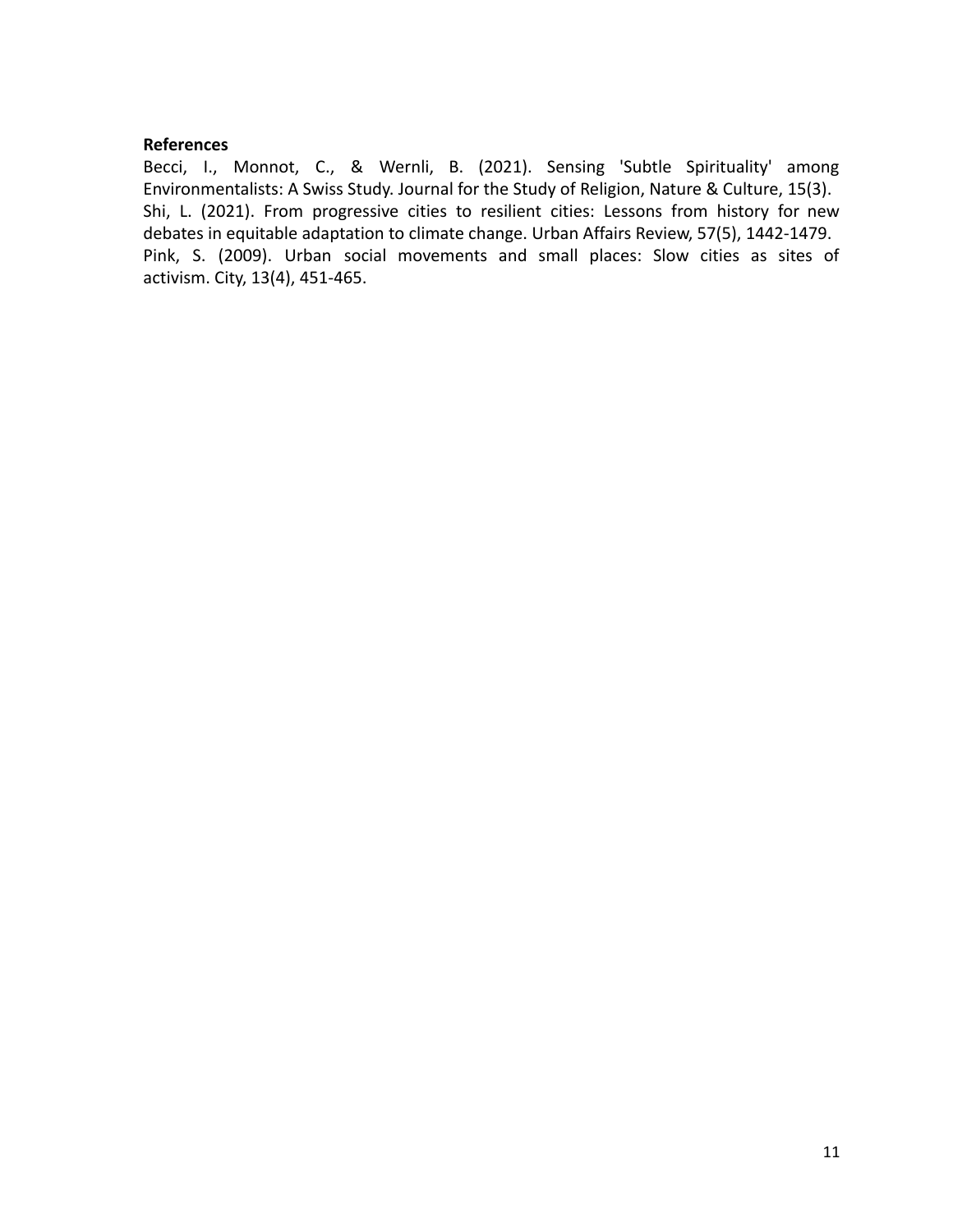# <span id="page-11-0"></span>**4. Moving margins: towards a time-sensitive understanding of displacement experiences**

## **Chairs**

Raffael Beier (TU Dortmund University, Germany, [raffael.beier@udo.edu](mailto:raffael.beier@udo.edu)) Amandine Spire (CESSMA, University of Paris, France, [amandine.spire@u-paris.fr\)](mailto:amandine.spire@u-paris.fr)

#### **Panel format**

**Traditional** 

#### **Conference Stream**

Urban In/Equalities

#### **Summary**

In recent years, scholars in urban studies have slowly started to move away from treating displacement only as a disruptive, one-time moment of dispossession. First, decreasing housing affordability, unequal access to citizenship, and growing socioeconomic inequalities on a global level have rather created a more permanent displacement pressure depending on people's structural position in a neoliberal context. Whereas De Wet (2008) is concerned about 'disemplacement' becoming an integral dimension of urban production in Southern Africa, with marginalised groups being unable to settle at a particular place for a variety of socioeconomic reasons, Yiftachel (2020) has stressed how unequal access to citizenship affects people's likelihood of being displaced ('displaceability'). Second, there is increasing recognition that in contexts where displacement is part of resettlement, experiences of destruction and production – in other words, gain and loss – are overlapping, creating an enduring condition of spatial and temporal in-betweenness framed by nostalgia and future aspiration (Beier/Spire/Bridonneau 2022). Together disemplacement, displaceability, and resettlement create 'moving margins', where aspiration, relegation and constraint constantly shape citizens' unstable ways of building urban futures over time.

Conceptualising displacement less as a one-time moment but as a dynamic and unstable urban condition if not process affecting people's practices of settling, we call for more time-sensitive analyses that emphasise city dwellers' long-term experiences of and exposure to different forms of displacement, forced eviction, and (planned) relocation. We would especially welcome papers that stress the spatio-temporal limbo of (recurrent) displacement experiences. Papers could focus in both conceptually and empirically open ways on one or more of the following questions:

- How do people experience displacement over time? How and why do experiences differ?
- How can long-term perspectives on urban displacements help us to understand the production of centrality and marginality?
- How can methodology account for time in displacement research?
- How do people cope with 'displaceability', 'disemplacement', and 'moving margins'?
- In what way could Southeastern notions of 'moving margins' and displaceability stimulate new ways of building urban theory?
- What are ethical questions when researching recurrent displacement experiences?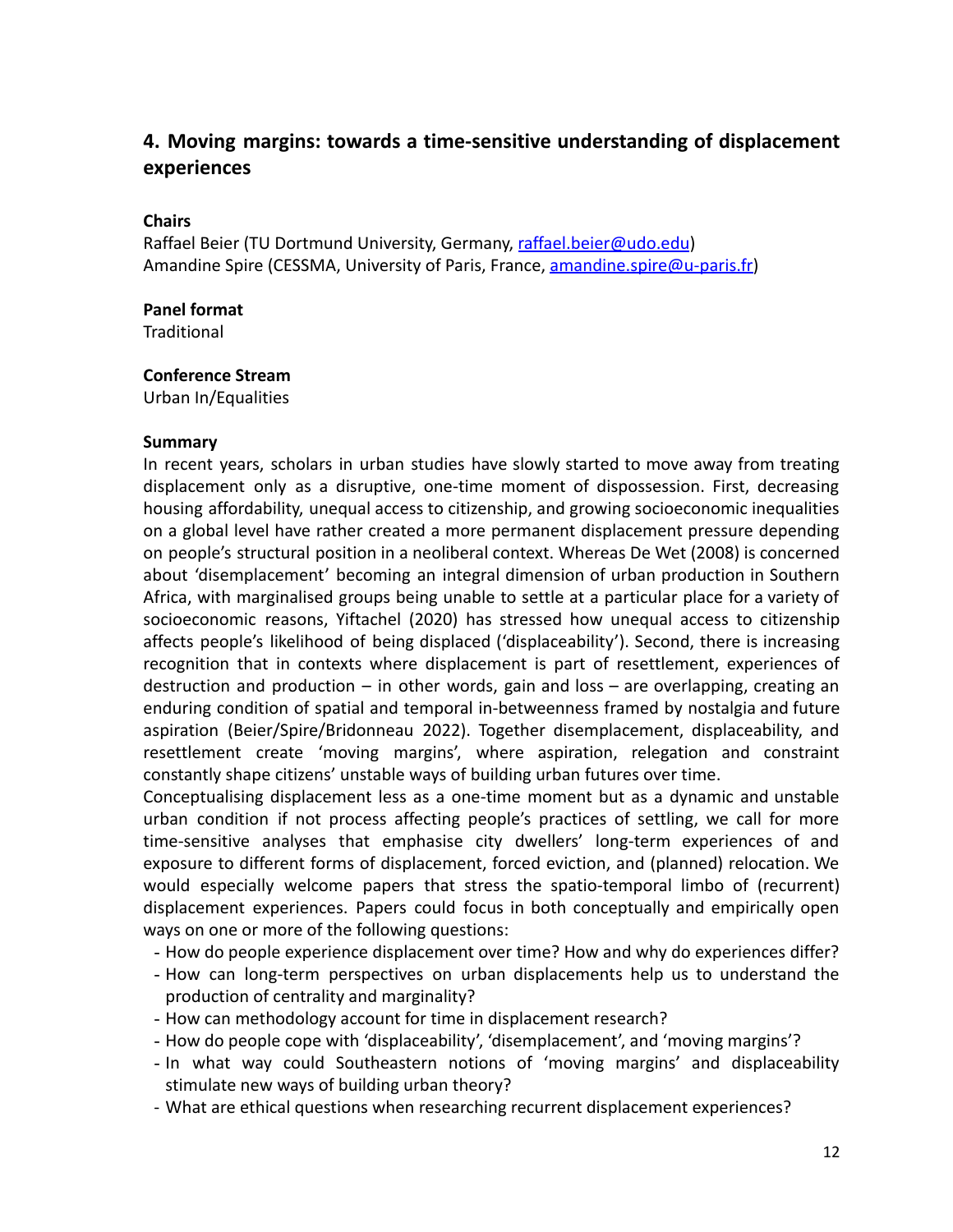Beier, R., Spire, A. and M. Bridonneau, eds. 2022. Urban resettlements in the global south. Lived experiences of housing and infrastructure between displacement and relocation. Routledge: Abingdon and New York.

De Wet, C. 2008. "Reconsidering displacement in Southern Africa." Anthropology Southern Africa 31 (3–4): 114–122.

Yiftachel, O. (2020) "From displacement to displaceability. A southeastern perspective on the new metropolis. City 24 (1–2): 151-165.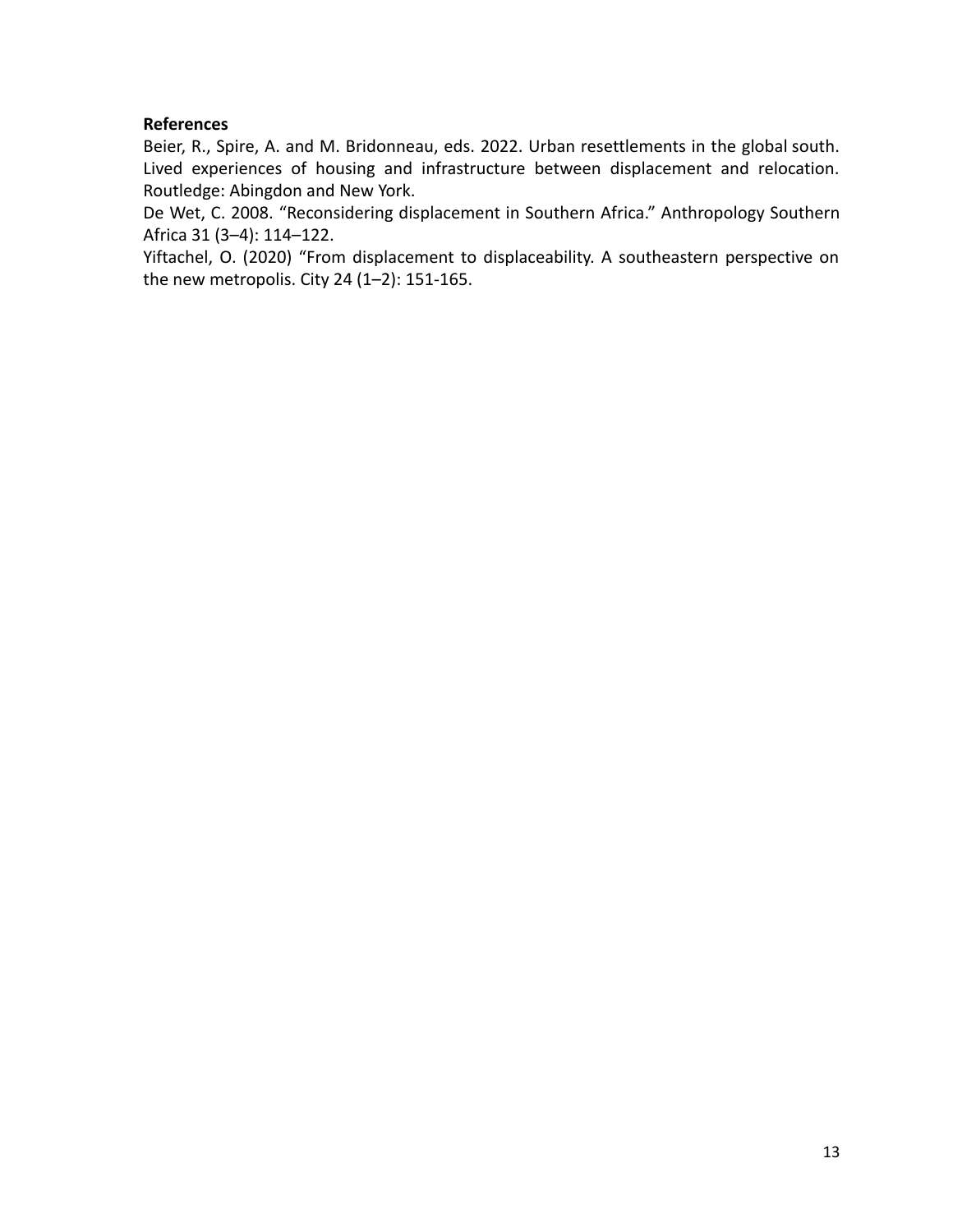# <span id="page-13-0"></span>**5. Beyond the public/civic divide? How PCPs transform urban actors**

# **Chairs**

Laura Calbet Elias (University of Stuttgart, Germany, [laura.calbet@si.uni-stuttgart.de](mailto:laura.calbet@si.uni-stuttgart.de)) Ignacio Farías (Humboldt University Berlin, Germany, [fariasig@hu-berlin.de\)](mailto:fariasig@hu-berlin.de) Lisa Vollmer (Bauhaus University of Weimar, Germany, [lisa.vollmer@uni-weimar.de\)](mailto:lisa.vollmer@uni-weimar.de)

## **Panel format**

**Traditional** 

## **Conference stream**

Urban De/Mobilizations

In the last decade, European cities have witnessed the timid, but promising emergence of new forms of cooperation between state and civil society actors in different areas of urban infrastructural and service provision. In this cooperation, the involvement of civil society actors in decision-making processes and design processes goes beyond legally prescribed levels of participation. To capture this development, the terms public-civic partnership and public-commons partnership (PCP) have been suggested.

In this panel, we invite contributions focusing not only on the factors contributing to the formation of PCPs, but most importantly on their performative, transformative effects upon the actors involved. How are their practices, knowledge, public discourses and modes of organization being transformed in multifarious ways – precisely by partaking in PCPs and reacting to the specific challenges and opportunities emerging through such cooperation? Some relevant questions are:

How do the actors involved try to model, analyze and understand themselves?

How are "the state" and "the civil society" performed, imagined and mapped by the actors involved in PCPs?

In which ways are social movements partaking in PCPs experiencing processes of professionalization, institutionalization and diversification?

In which ways are state institutions transformed by the cooperation and what are hindrances in this transformation?

How is seeing like a city being challenged by PCPs?

Thus, we are interested in presentations that go beyond the public/civic binary and pay attention to the proliferation of forms and instantiations of public administration and civic society, thus also providing more nuanced analyses of the multiple conflict lines and controversies arising in and around PCPs. Accordingly, we also welcome contributions discussing how different actors make cooperation under such circumstances possible and how limits to cooperation are negotiated. Finally, we also look forward proposals that address the theoretical question on how PCPs challenge the relationships between 'seeing like a City' and 'seeing the City through'.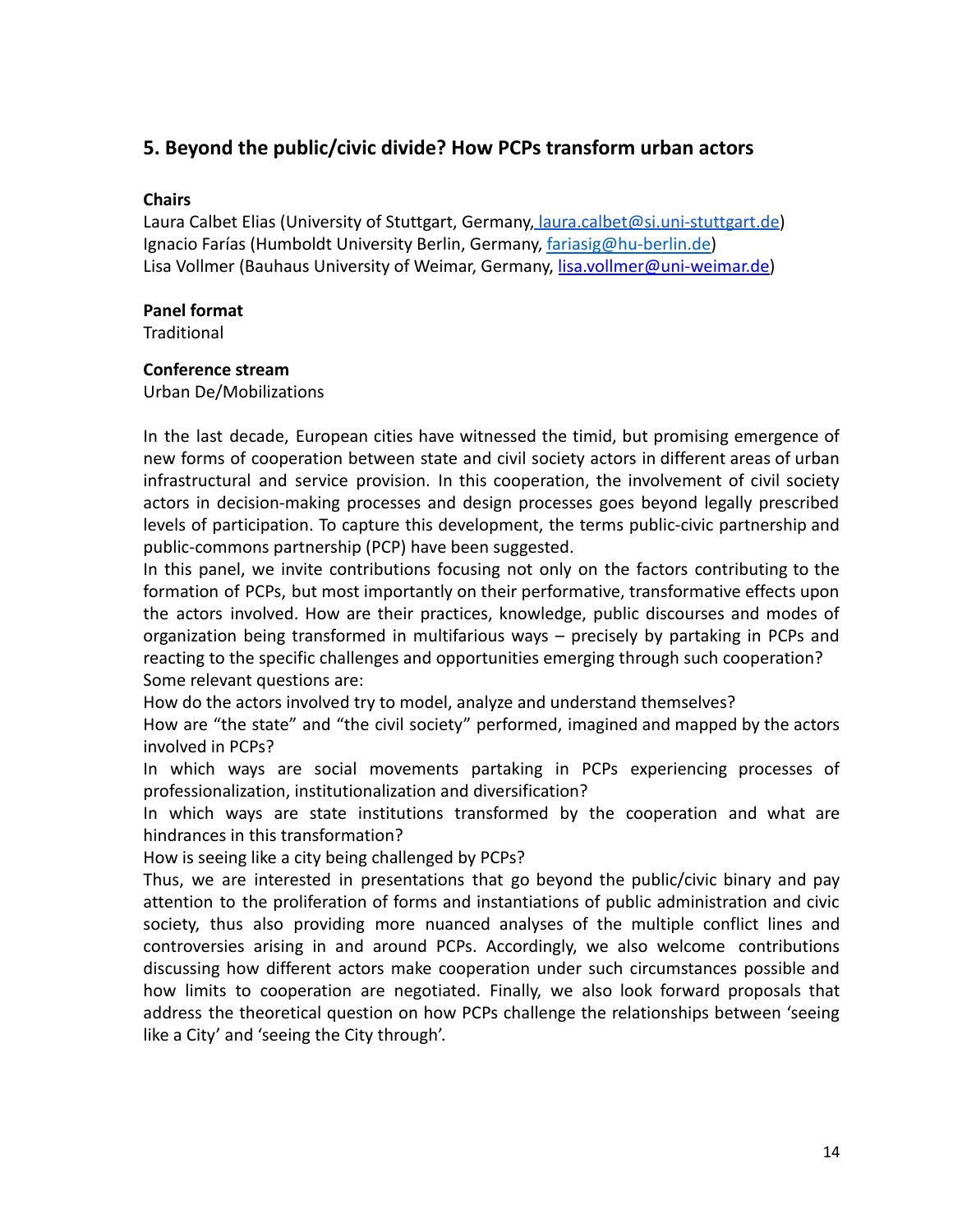Milburn Keir, Russell Bertie (2021): Public-Common Partnerships, Autogestion, and the Right to the City. In: Andreas Exner / Sarah Kumnig / Stephan Hochleithner (Eds.): Capitalism and the Commons: Just Commons in the Era of Multiple Crises. Abingdon: Routledge, pp.135–150.

Horvat Vedran (2019): Real Democracy in Your Town. Public-Civic Partnerships in Action. Luxemburg:GEF.https://gef.eu/wp-content/uploads/2019/02/GEF-Public-Civic-partnershipsprint.pdf.

Ziehl Michael (2020): Koproduktion Urbaner Resilienz. Das Gängeviertel in Hamburg als Reallabor für eine zukunftsfähige Stadtentwicklung mittels Kooperation von Zivilgesellschaft, Politik und Verwaltung. Berlin: Jovis Verlag.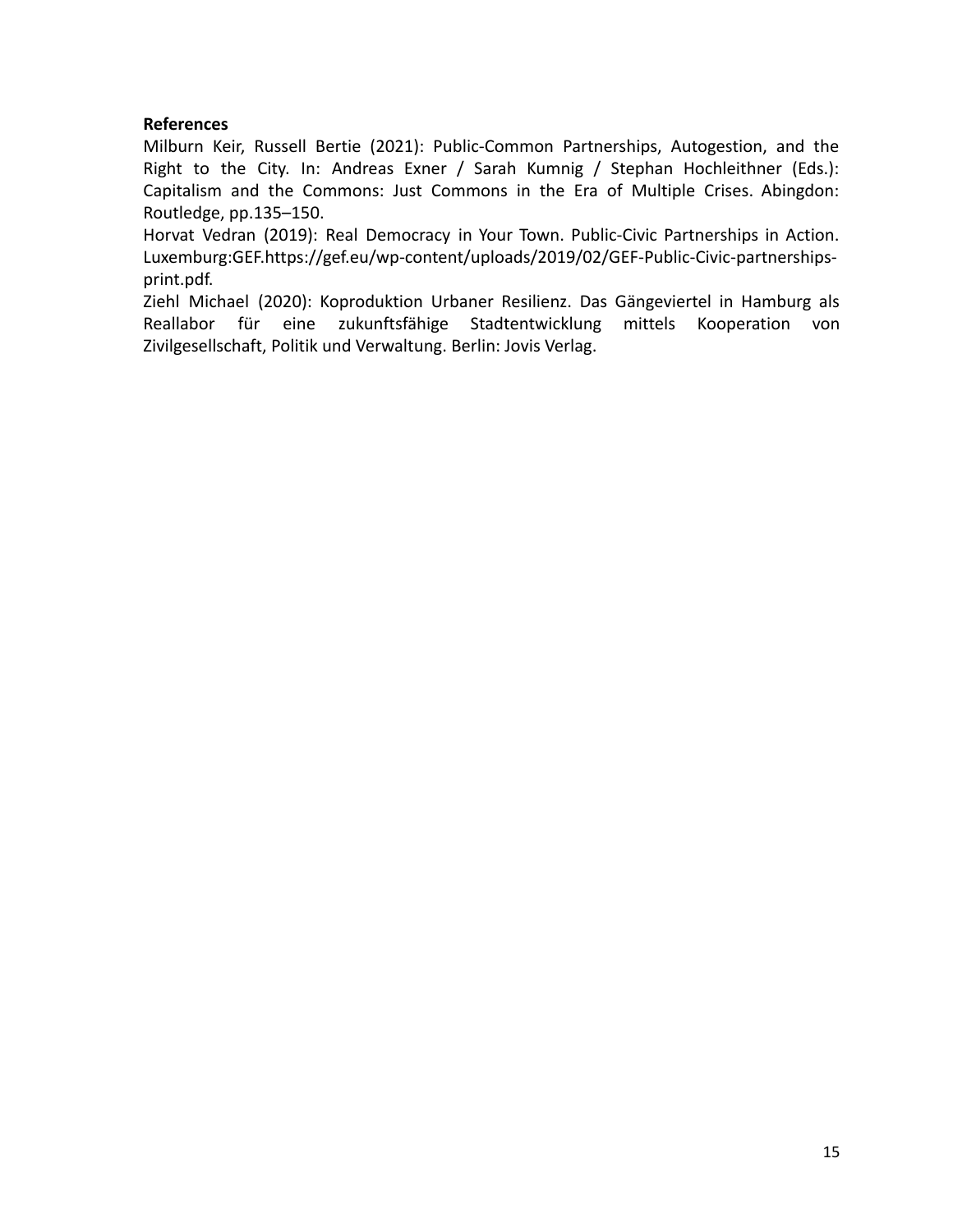# <span id="page-15-0"></span>**6. Different gazes on the city. (Re)designing urban accessibility**

# **Chairs**

Letizia Carrera (University of Bari "Aldo Moro", Italy, *letizia.carrera@uniba.it*) Matteo Colleoni (University of Milan Bicocca, Italy, [matteo.colleoni@unimib.it](mailto:matteo.colleoni@unimib.it))

# **Panel format**

**Traditional** 

# **Conference stream**

Urban In/Equalities

# **Summary**

Georg Simmel (1890) wrote more than a century ago «women, as such, not only have a different mixture of equality and inequality with historical objects, they have not only the possibility of seeing different things than men; they rather, with their particular psychic structure, also know how to see the same things differently (..) in the same way also the historical world, mediated by the psychological interpretation of women, could acquire a different partial and overall aspect».

The different gaze of women can be an opportunity to try to reread the city and, starting from this, to rethink it giving full legitimacy to other instances and new keys to look at and to reimagine urban design. The idea of the different gaze and the new perspectives that open to new urban mindscapes become a central theme especially at this moment in history in which the right to the city, about which Henri Lefebvre wrote, has become pluralized starting but also going beyond Tovi Fenster's critique of the perspectives of new genres.

Starting from this perspective, also the gazes of other different types of citizens as elderly, children, disabled, and foreigners are potentially able to propose other visions of cities and territories, creating the conditions for a widespread and specific right to design shared spaces. Once built our cities continue to shape and affect social relations, power, inequality. Their form helps to make some things normal and right, while others *out of place* and even wrong. Rethinking urban spaces can be an opportunity and an important strategy to redefine relationships and counteract inequalities.

New perspectives of the gaze can materially and symbolically redefine spaces and practices, offering new frames of meaning.

Crossing the city, enhancing opportunities for slow mobility, is a tool and, at the same time, an important strategy to seize the opportunities of using the city, as well as the potential and critical issues in terms of (re)designing the accessibility and the appropriation of urban spaces.

The panel aims to welcome theoretical or empirical contributions that are confronted with the theme of different gazes on the city and the potential of these differences in order to (re)construct and (re)design processes within urban spaces, especially but not only public, in view of the objective of specific and widespread urban citizenship.

These are some of the possible questions on which the papers could be focused on: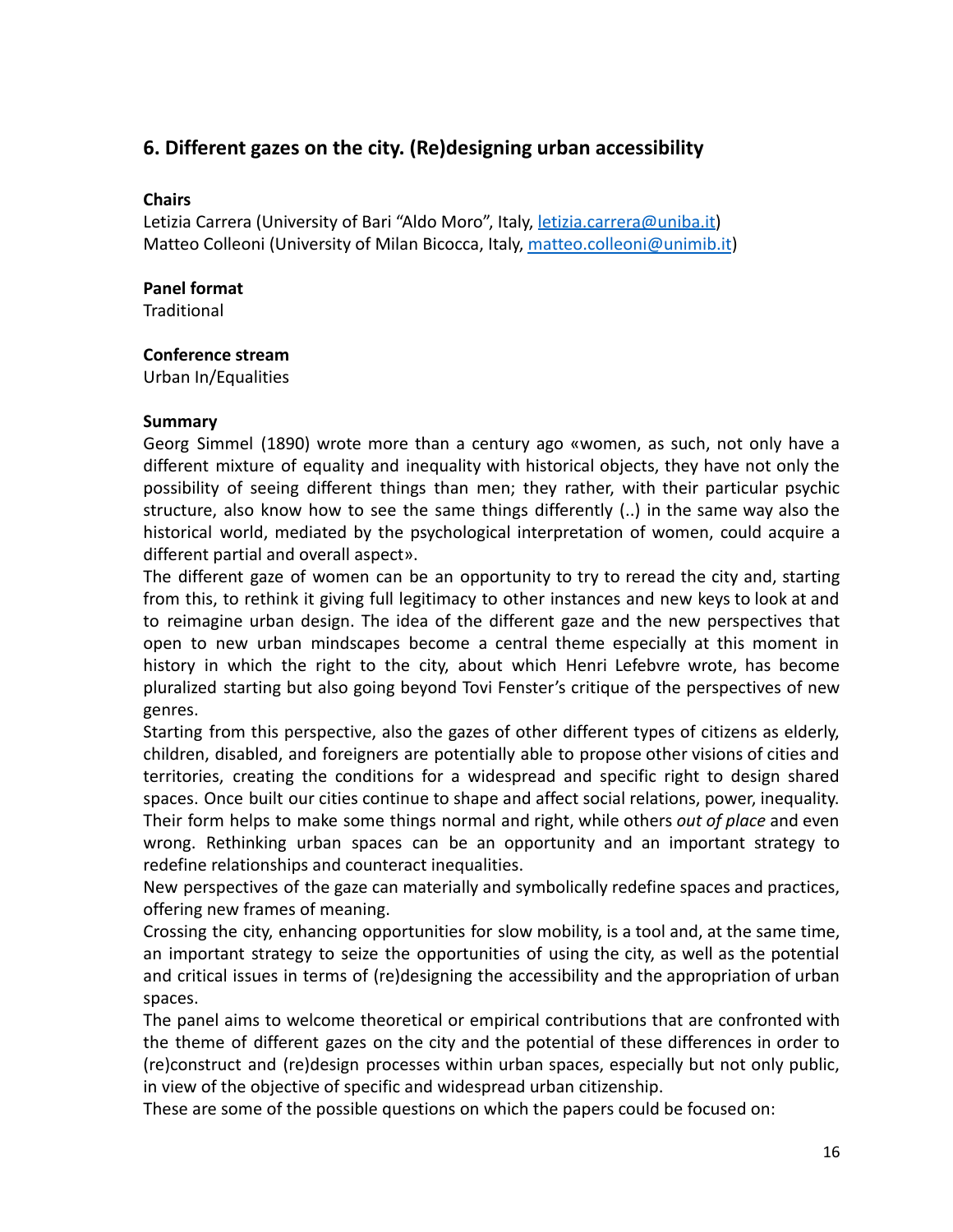How can the gender gazes or other different ones be taken into account in some urban policies in order to contrast inequalities?

How can urban policies be structured to guarantee to the elderly, children, disabled, women the full right of crossing and accessing the city?

How did the pandemic from Covid-19 transform cities and their social representation among different types of citizens?

## **References**

Carrera L. (2021). *Ageing in Europe. Reclaiming a Healthy and Age-friendly City*, in "International Journal of Humanities and Social Science", vol.11, n.8, 2021.

Carrera L. (2022). *La flâneuse. Lo sguardo obliquo sulla città*. In "Fuori Luogo. Rivista di Sociologia del Territorio, Turismo, Tecnologia", n. 1, 15-28.

Colleoni M., Vitrano C. (2020). *Mobility as a Service: Moving in the de-synchronized city*. In Handbook of Urban Mobilities, eds. O.B. Jensen, C. Lassen, V. Kaufmann, M. Freudendal-Pedersen, I.S. Gøtzsche Lange, 357-366. London: Routledge.

Colleoni M., Pucci P., eds. (2016). *Understanding Mobilities for Designing Contemporary Cities*. Springer International Publishing.

Colleoni M. (2013). *Mobility, accessibility and social equity. A comparative and interdisciplinary empirical study in the metropolitan areas of Milan*, Torino and Bologna. In Henckel D., Konecke B., Stabilini S, Thomaier S., Zedda S. (eds), Space Time Design of the Public City. Springer, Berlin, pp. 137-156.

Kern L. (2010). *Selling the scary City: Gendering Fear and Condominium Development in the Neoliberal City*. Social & Cultural Geography, II, n.3, pp.209-230.

Kern L. (2019). *Feminist City: Claiming Space in a Man-Made World.* Toronto: Between the Lines.

Peake L., Rieker M., eds. (2013). *Rethinking Feminist Interventions into the Urban*. London: Routledge.

Shakespeare T. (2017). *Disabilità e società. Diritti, falsi miti, percezioni sociali*. Trento: Erickson.

Simmel G. (1890). *Über sociale Differenzierung*, Leipzig: Duncker & Humblot.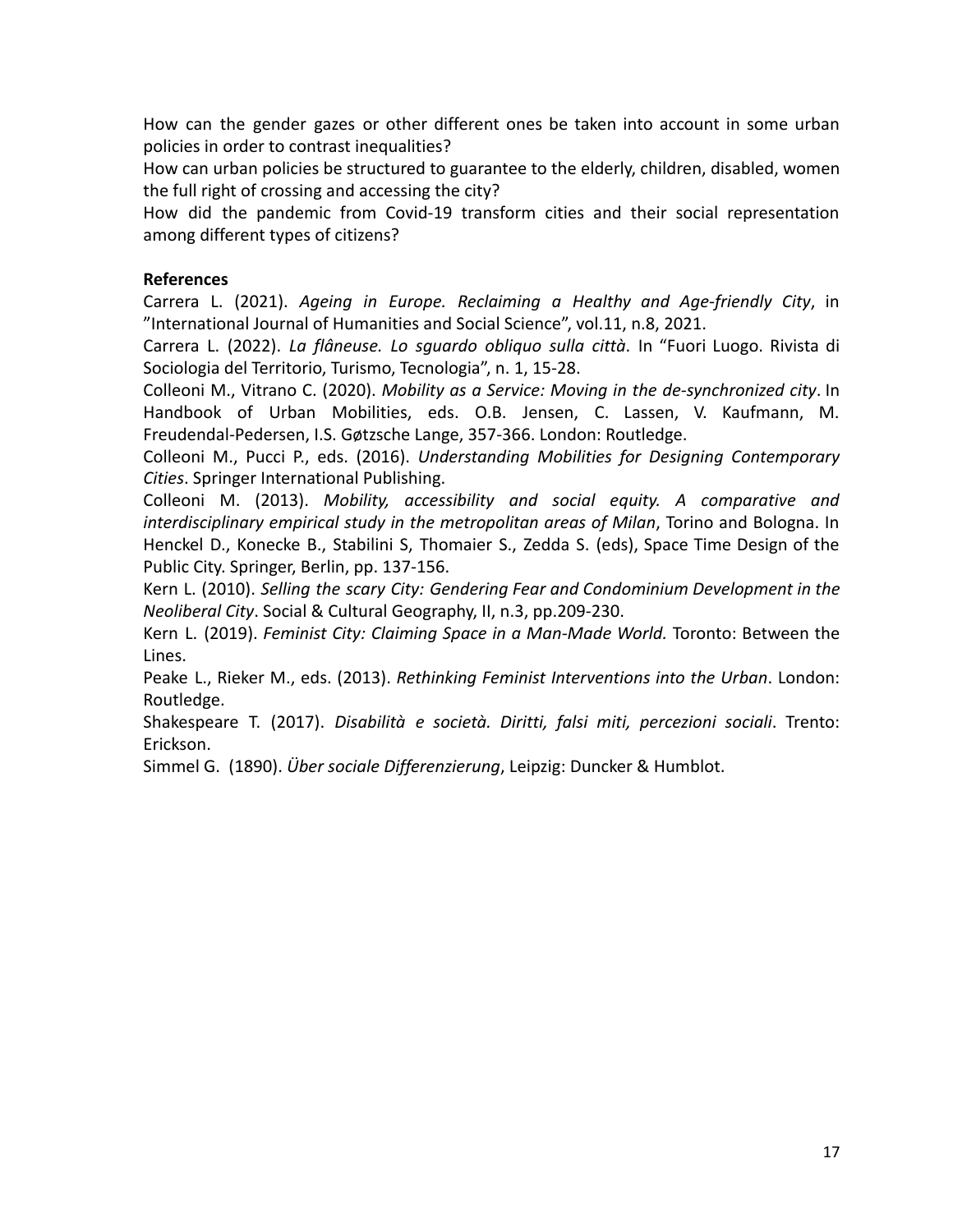# <span id="page-17-0"></span>**7. Scrutinizing the trend towards sharing in European cities: between (re)production and combating of socio-spatial inequalities**

# **Chairs**

Helena Cermeño (University of Kassel, Germany, [hcermeno@asl.uni-kassel.de\)](mailto:hcermeno@asl.uni-kassel.de) Alexander Hamedinger (Vienna University of Technology, Austria, [alexander.hamedinger@tuwien.ac.at\)](mailto:alexander.hamedinger@tuwien.ac.at) Emma Holmqvist (Uppsala university, Sweden, [emma.holmqvist@ibf.uu.se](mailto:emma.holmqvist@ibf.uu.se)) Carsten Keller (University of Kassel, Germany, [carsten.keller@uni-kassel.de](mailto:carsten.keller@uni-kassel.de))

## **Panel format**

Traditional (with individual presentations)

#### **Conference Stream**

Urban In/Equalities

#### **Summary**

For a good decade now, the concept of sharing has been gaining importance. The sharing economy is said to be growing rapidly internationally, which is associated with major trends such as digitalization and a change in consumption and value patterns ("use instead of own", "sustainability"). Cities such as San Francisco, Seoul, Amsterdam, and Berlin have adopted programs on sharing or immediately given themselves the label of 'sharing city' to explore and implement sharing as a new paradigm of urban policy. Beyond the officially proclaimed forms of sharing, non-commercial practices of sharing and commoning, predominantly by non-state actors, have emerged as a counter-reaction to neoliberal processes of commodification and privatisation, particularly undergoing in European inner-city neighbourhoods since the financial crisis of 2007/2008.

However, there is so far no consensus in the academic debate on what constitutes a sharing city, and so far, the approaches have remained mostly focused on typifying a wide variety of sharing practices (Sanchez-Vergara et al, 2021). Besides this, there is a lack of empirical research on the effects of sharing practices particularly in housing and public space with regard to socio-spatial inequalities, which still characterise European cities (though differently).

In this context, this session aims to bring together contributions from a variety of theoretical and empirical analyses that explore practices of sharing in urban settings that address directly or indirectly the growing commodification of and contestation over urban resources. The session welcomes papers reflecting on the following questions:

To what extent practices of sharing within their respective political, economic, and social contexts can oppose the trends of growing spatial inequalities, exclusion of marginalised groups and commodification manifesting in European cities?

To what extent and in which contexts is sharing an innovative approach with transformative potential?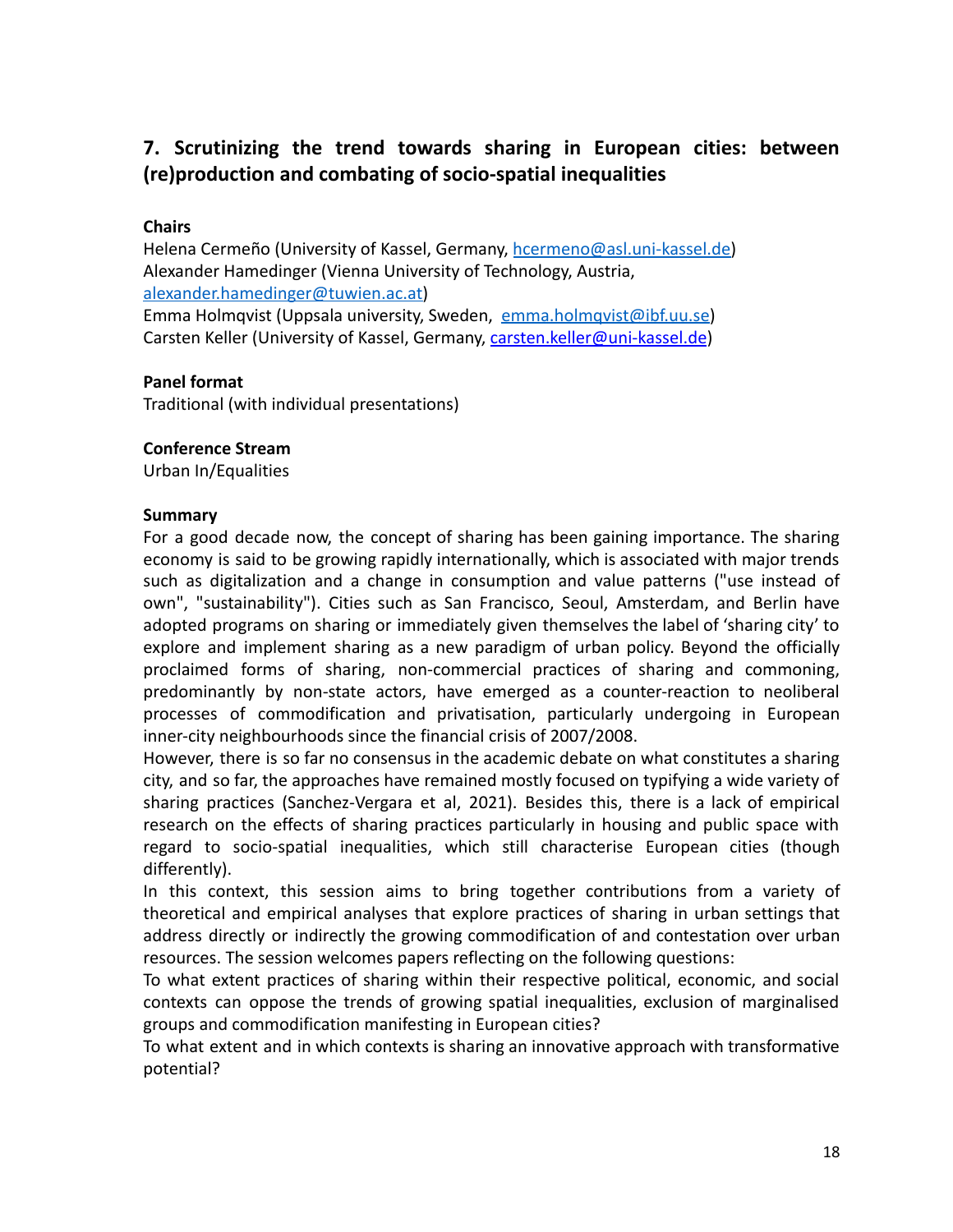When is sharing instead mobilised as an ideology by means of which neoliberal forms of economic activity, such as Uber or Airbnb, can assert themselves under the veil of progressive practices?

Along these lines, the panel invites in particular contributions that explore the conditions under which practices of sharing in public space and housing (re)produce, reinforce, or counteract social inequalities.

# **References**

Agyeman J., McLaren D. (2017). Sharing cities. *Environment: Science and Policy for Sustainable Development*, 59(3), 22-27.

Sánchez-Vergara J.I., Ginieis M., Papaoikonomou E. (2021). The emergence of the sharing city: A systematic literature review to understand the notion of the sharing city and explore future research paths. *Journal of Cleaner Production*, 295, 1-20.

<span id="page-18-0"></span>Shareable (2018). *Sharing Cities: Activating the Urban Commons*. Shareable, San Francisco.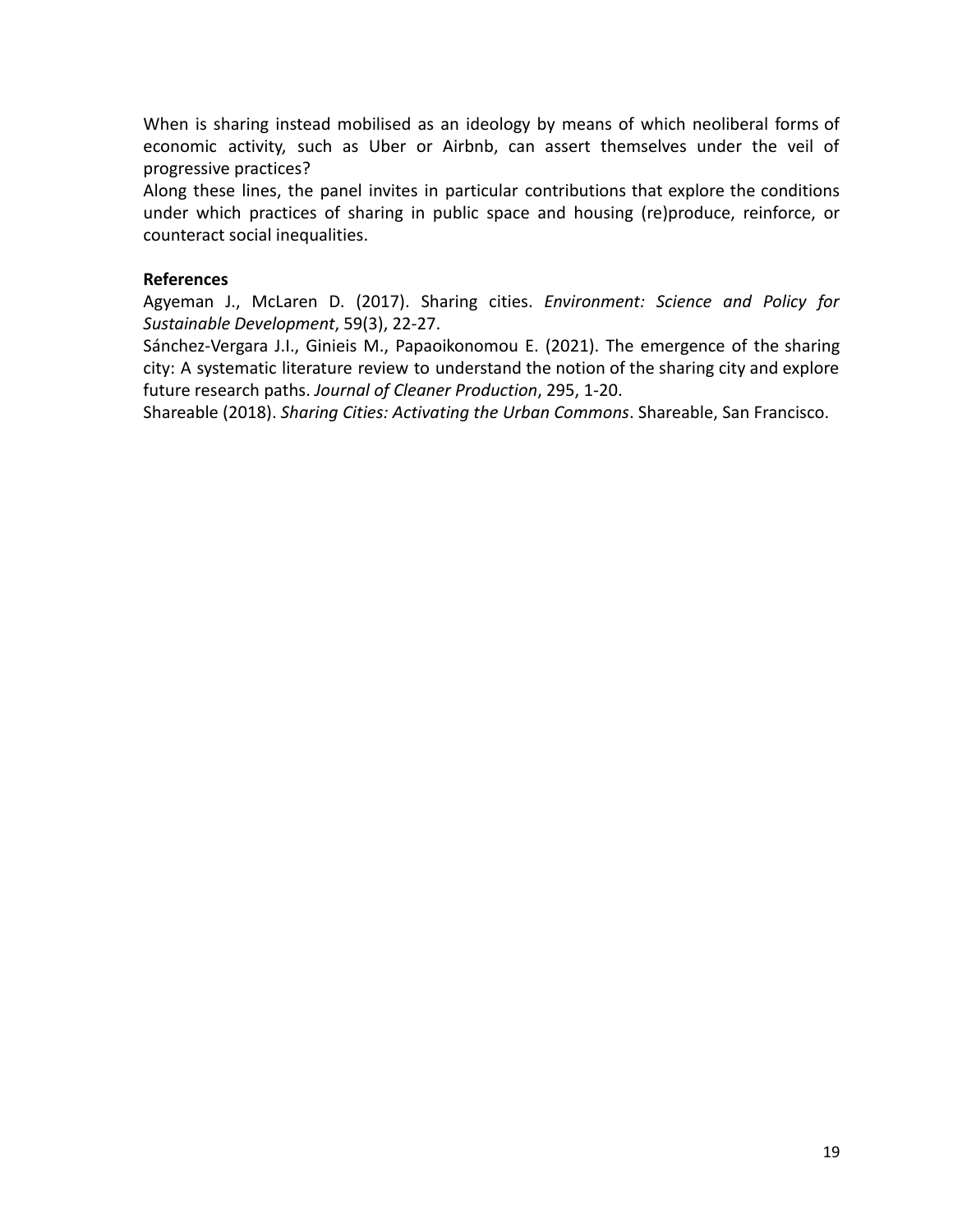# **8. (IN)EQUALITIES AND COMMONS. EXPLORING POTENTIALS AND LIMITS OF TAKING CARE OF THE COMMON GOOD AS A STRATEGY TO CONTRAST SOCIAL INEQUALITIES**

## **Chairs**

Daniela Ciaffi (Polytechnic University of Turin, Italy, [daniela.ciaffi@polito.it\)](mailto:daniela.ciaffi@polito.it) Emanuela Saporito (Polytechnic University of Turin, Italy, [emanuela.saporito@polito.it](mailto:emanuela.saporito@polito.it)) Giulia Marra (Polytechnic University of Milan, Italy, [giulia.marra@polimi.it](mailto:giulia.marra@polimi.it))

#### **Panel format**

**Traditional** 

#### **Conference Stream**

Urban In/Equalities

#### **Abstract**

The dynamics of the (re)production of inequalities in the urban environment (income, health, or educational, cultural, and social opportunities) can be influenced by the unequal distribution of spatial resources. We refer, for example, to the availability and accessibility of public service facilities (like schools, social and healthcare units, public spaces) and social support infrastructures, but also to the environmental quality of the context (i.e., the availability of accessible green areas).

In this panel, we would like to discuss the contribution that urban commons and, in general, the action of caring for common goods in a broad sense (being they spaces, buildings, but also rights and services, like culture, education, health) can give to overcome some conditions of inequality. We consider as urban commons especially spatial resources such as underused public buildings, dismissed factories or shops, green areas, but also abandoned lots, etc that, apart of the property, are recognized by citizens to be functional or potentially functional (after being recovered and transformed by the local community) to the individual and collective wellbeing.

The international theoretical debate and the flourishing of commoning practices argue and try to demonstrate in practice how the self-organized, shared, inclusive and creative use of spatial resources by local communities (Ostrom, 1990; Bollier and Helfrich, 2019) can contribute to redistributing urban opportunities and rights more equitably, pushing cities to redefine rules, perimeters, and functions, overriding the categories of public and private. An example is the multiple experiences that arise around hybrid and multifunctional spaces (i.e., community hubs, but also open schools) which, far from being typical providers of traditional welfare services, function as welfare facilities of proximity, intercepting needs and favoring the construction of bonds, aimed at contrasting social fragility.

Many scholars and researchers acknowledge collective action for the care of common goods as a prerequisite for rethinking citizenship (Fraser, 2016). Through the action of care, the active citizen, as an individual, or gathered in formal and informal organizations, contributes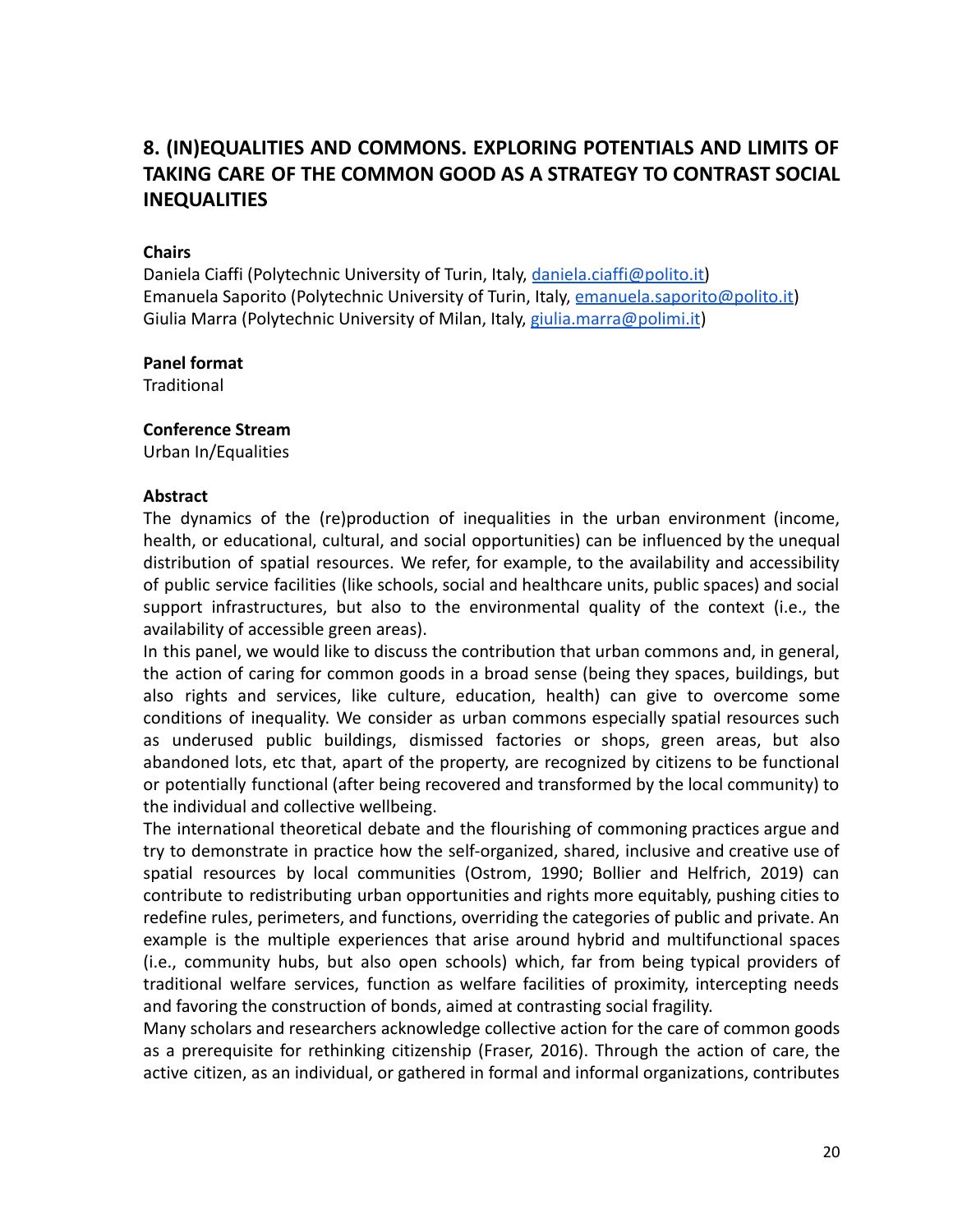to the general interest, carrying out an activity that generates rights and benefits for themselves and others.

Can these experiences redistribute citizenship rights even to the most vulnerable inhabitants?

How and to what extent are these processes effective in contrasting structural inequalities? How can commoning practices (such as those described) be connected with the world of public policies in a logic of co-planning and horizontal subsidiarity?

## **References**

Ostrom E. (1990), Governing the Commons: The Evolution of Institutions of Collective Action, Cambridge University Press.

Bollier D., Helfirch S. (2019), Free, Fair and Alive. The Insurgent Power of the Commons, New Society Publishers, Gabriola Island.

Fraser N. (2016), "Contradictions of Capital and Care" New Left Review,100: 99–117.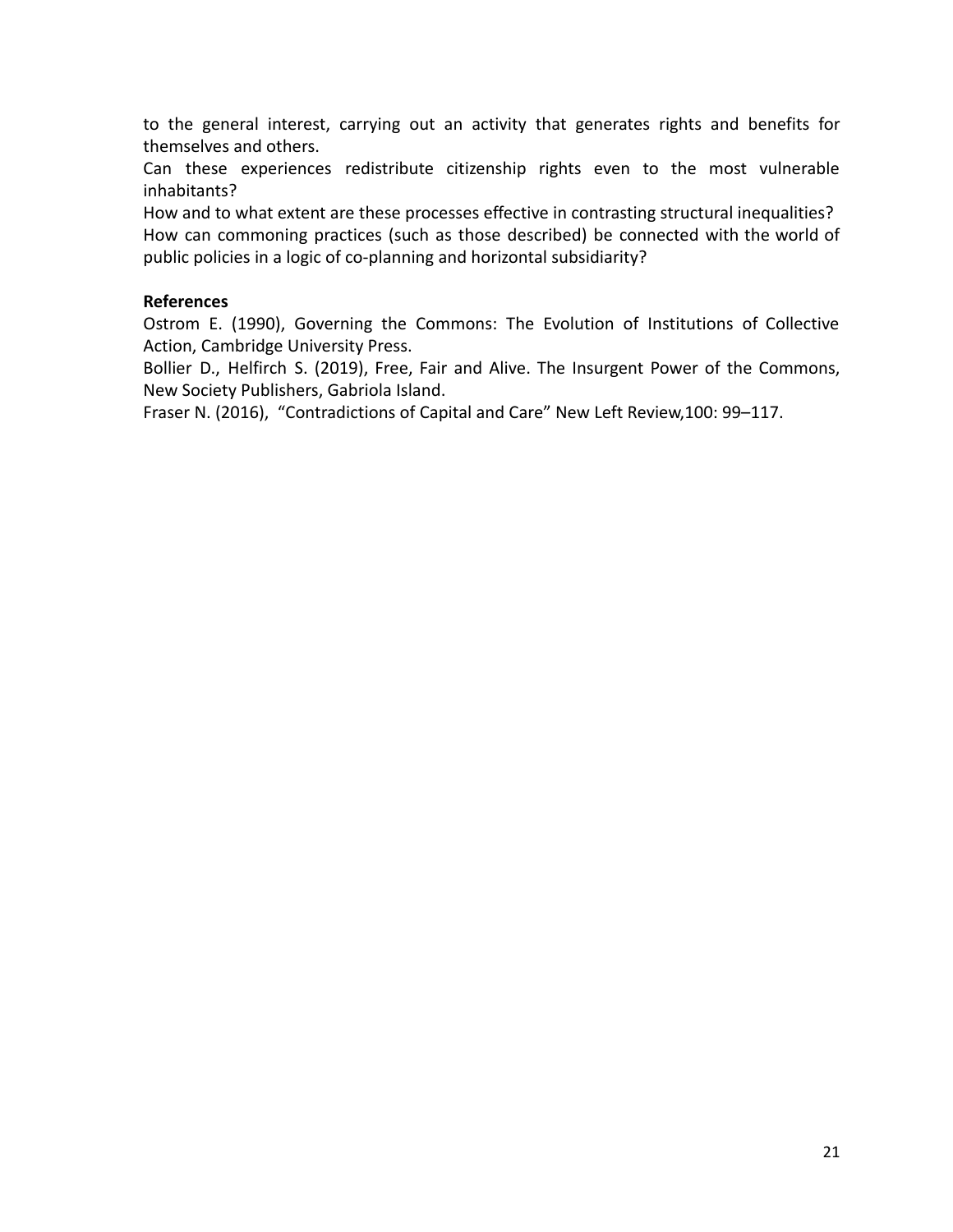# <span id="page-21-0"></span>**9. Who is transforming whom? New Municipalism and the relationship between governments, administration and social movements**

# **Chairs**

Andrej Holm (Humboldt University Berlin, Germany, [a.holm@sowi.hu-berlin.de](mailto:a.holm@sowi.hu-berlin.de)) Bahar Sakizlioglu (Erasmus University Rotterdam, Netherland, [sakizlioglu@ihs.nl\)](mailto:sakizlioglu@ihs.nl) Justus Uitermark (University of Amsterdam, Netherland, [j.l.uitermark@uva.nl\)](mailto:j.l.uitermark@uva.nl) Sarah Kumnig (Vienna University, Austria, [sarah.kumnig@wu.ac.at](mailto:sarah.kumnig@wu.ac.at))

## **Panel format**

Roundtable

## **Conference stream**

Urban De/Mobilizations

#### **Summary**

In many cities, grassroots movements are organizing to achieve adequate and affordable provision of crucial utilities and services (like housing, mobility, education, and health care, etc.) and to demand greater participation in urban policy processes. These mobilizations spawn different ways of doing citizenship, characterized by complex relationships between governments, administration, social movements, and other policy actors. In a growing number of cities, grassroots initiatives are directly involved in shaping urban policy through municipalist platforms and in formal and informal collaborative relationships within politicians, administrators, and government agencies.

The term New Municipalism refers to strategies for the local political implementation of transformative demands of grassroots movements that are consistently oriented toward the common good and overcome exclusions, aim to improve everyday living conditions, and include a democratization of political institutions through expanded co-determination procedures and a feminization of politics. The goal of municipalist political approaches is to transform local political processes, but the grassroots movements themselves are also coming under transformation pressure as they enter into new constellations and find a more sympathetic hearing. In establishing new relationships between grassroots initiatives, administration and traditional politics, the question for us is: who is actually transforming whom?

In the panel we want to discuss municipalist politics and share different experiences of grassroot initiatives in a roundtable format. Contributions are invited that relate in particular to the developments of grassroots movements and civil society initiatives that participate in governments. How are grassroots movements dealing with the challenges of institutionalization? What effects do formal participation in government or informal relations with local administrations have on the initiatives' political agenda, the composition of activists, and the internal structure of social movements? How do relations between social movements change? What strategies do social movements develop to maintain their original goals and grassroots democratic internal structures?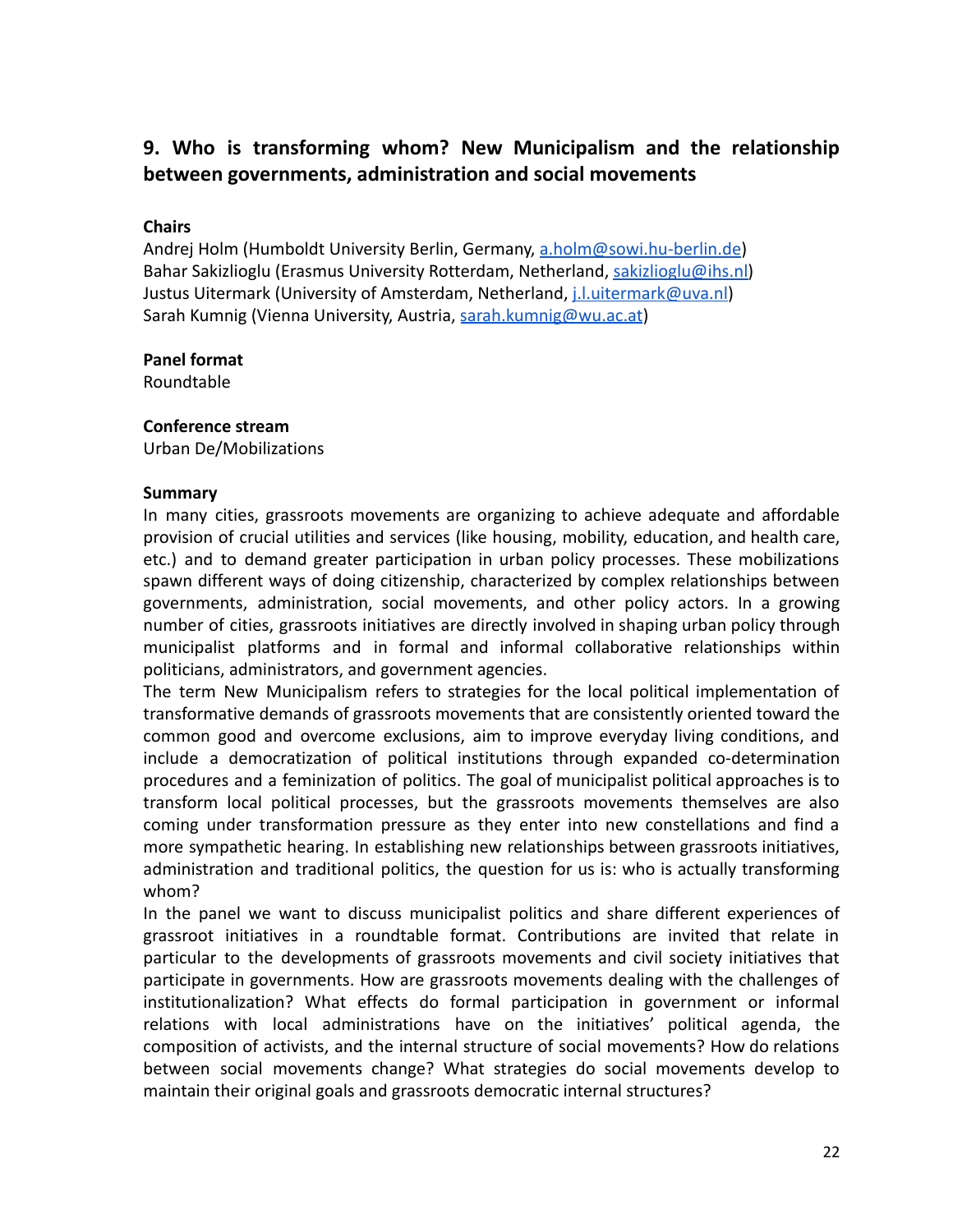Feenstra Ramón A.; Tormey Simon 2021: From social mobilisation to institutional politics: Reflecting on the impact of municipalism in Madrid and Barcelona. In: Social Movement Studies 2021.

Kolesas Mara 1998: The Making of Citizenship in Argentinian Local Politics: Between Municipalization and Municipalism. International Political Science Review. 19(2):131-146. Lima Valesca 2020: The Institutionalisation of Social Movements: Co-Optation and Democratic Policy-Making. In: Political Studies Review 19(2):245-261.

Martinez Miguel A.; Wissink Bart 2021: Urban movements and municipalist governments in Spain: alliances, tensions, and achievements, In: Social Movement Studies 2021.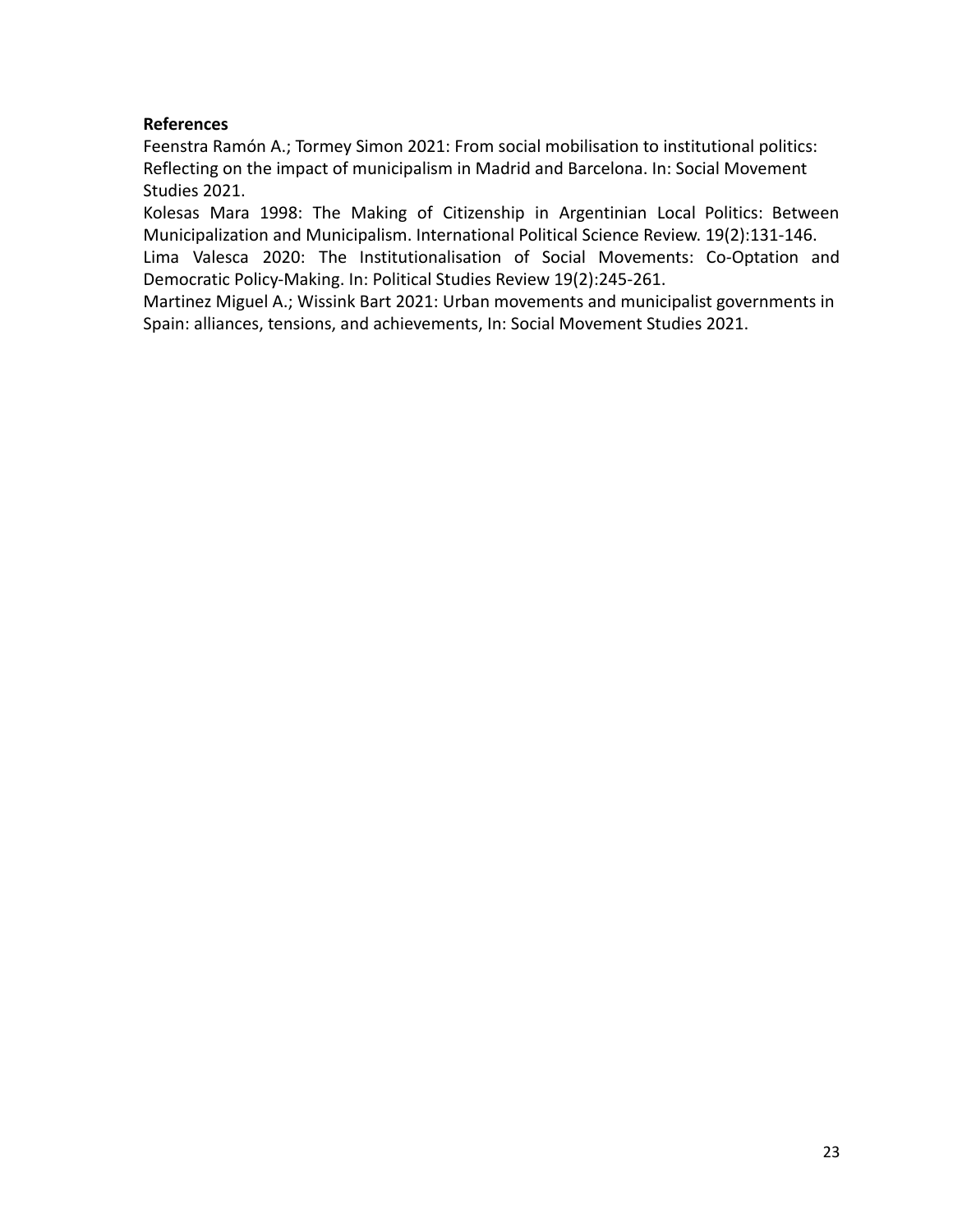# <span id="page-23-0"></span>**10. Street culture meets extremism. Urban in/security in uncertain times**

#### **Chairs**

Sebastian Kurtenbach (University of Münster, Germany, [kurtenbach@fh-muenster.de\)](mailto:kurtenbach@fh-muenster.de) Jeffrey Ian Ross (University of Baltimore, United States, *[jross@ubalt.edu\)](mailto:jross@ubalt.edu)* 

# **Panel format**

**Traditional** 

#### **Conference stream**

Urban In/Securities

#### **Summary**

Extremism, as all social phenomena, is related to space and place and some patterns are observable. In Europe, right-wing extremism is often more visible in rural areas (e.g. Schellenberg 2013: 60), whereas jihadism is more concentrated in some urban contexts (e.g. Van Vlierden 2016). In general, urban environments foster numerous social problems, like concentrated disadvantage, actual and perceived racism, etc. Cities also provide a wide range of alternative milieus for people to join or avoid. These conditions are important factors contributing to an individual's radicalization. Why are some people most likely to start or join a radical group, or reject this kind of path, and how do selective aspects of social context influence such a decision? In other words, on the one hand, urban contexts produce opportunities for radicalization, but on the other these environments also promote tolerance or coexistence with other people. For example, recent empirical studies highlight the relationship between a criminal career and jihadi radicalization, especially in Europe, what is called crimeterror nexus (Basra/Neumann 2016, Ilian/Sandberg 2019), but also the differences among those groups (Tutenges/Sandberg 2021).

In the context of the panel we propose, we combine the discussion about spatial dynamics of extremism with the discussion about street culture, defined as the "beliefs, dispositions, ideologies, informal rules, practices, styles, symbols, and values associated with, adopted by, and engaged in by individuals and organizations that spend a disproportionate amount of time on the streets of large urban centers" (Ross 2018: 8). Based on recent research we want to explore if and how street culture is a protective factor towards extremism or not and for whom and why. Undoubtedly, it is an interdisciplinary approach is needed to offer a comprehensive understanding of the given phenomena.

The panel asks the basic question: Is street culture an alternative to radicalization or does it mediate this process? Therefore, we invite theoretical, methodological, or empirical papers to seek the commonalities and differences between the street culture and radicalization process, everyday practices, and personal narratives. It includes all types of radicalizations.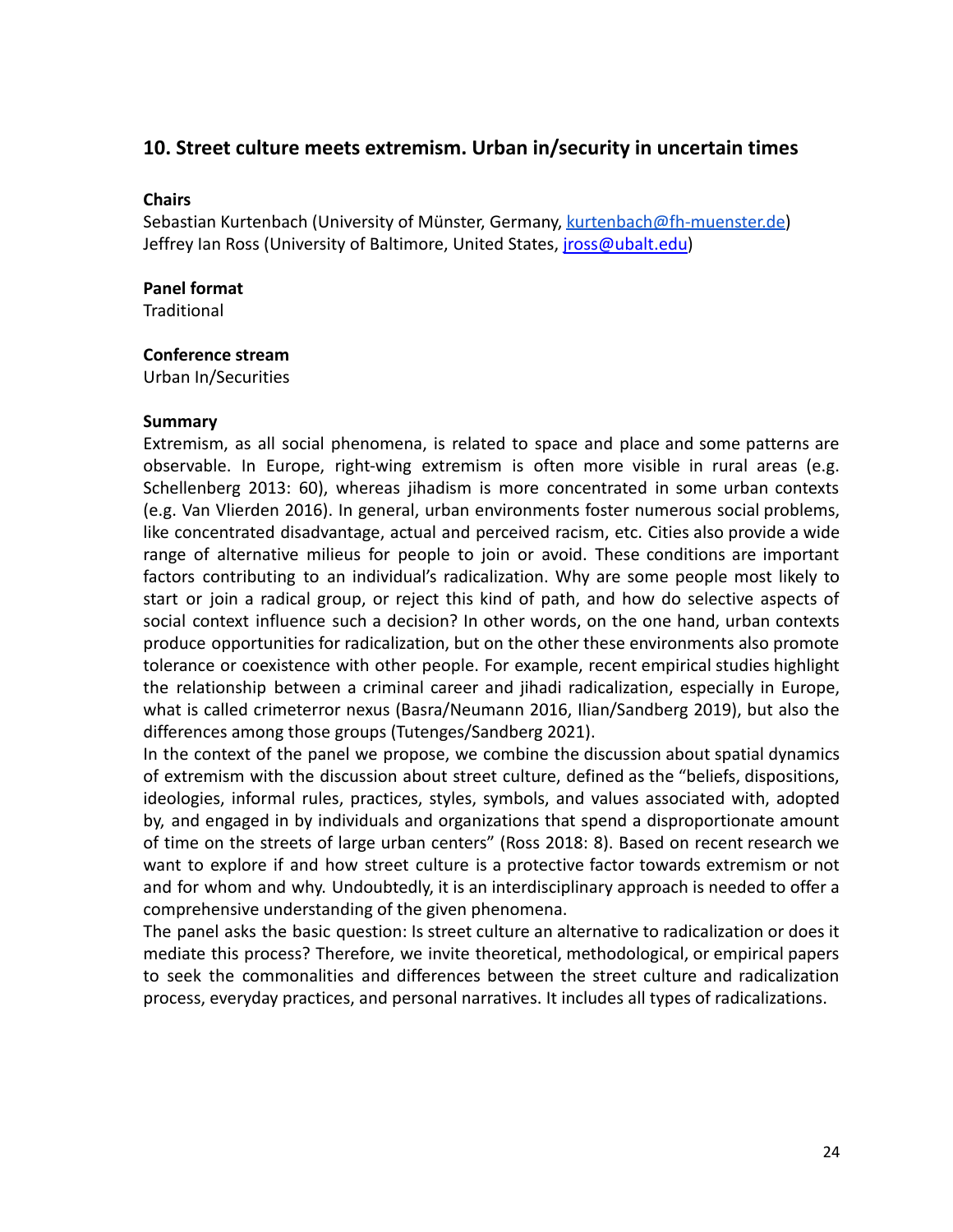Basra R., Neumann P.R. (2016). Criminal pasts, terrorist futures: European jihadists and the new crime–terror nexus. Perspectives on Terrorism 10(6): 25–40. https://www.jstor.org/stable/26297703.

Ilan J., Sandberg, S. (2019). How 'gangsters' become jihadists: Bourdieu, criminology and the crime–terrorism nexus. European Journal of Criminology, 16(3), 278–294. https://doi.org/10.1177/1477370819828936.

Ross J.I. (2018). Reframing urban street culture: Towards a dynamic and heuristic process model. City, Culture and Society, 15, 7–13. https://doi.org/10.1016/j.ccs.2018.05.003.

Tutenges S., Sandberg S. (2021). Street culture meets extremism: How Muslims involved in street life and crime oppose jihadism. The British Journal of Criminology, December, 1–16. https://doi.org/10.1093/bjc/azab117.

Schellenberg B. (2013). Germany. In: R. Melzer & S. Serafin (Eds.) Right-wing extremism in Europe. Bonn: Friedrich-Ebert-Stiftung, pp. 35-64.

Van Vlierden G. (2016). Molenbeek and Beyond. The Brussels-Antwerp Axis as Hotbed of Belgian Jihad. In: A. Varvelli (Eds.) Jihadist Hotbeds. Understanding Local Radicalization Processes. Milano: Italian Institute for International Political Studies, pp. 49-62.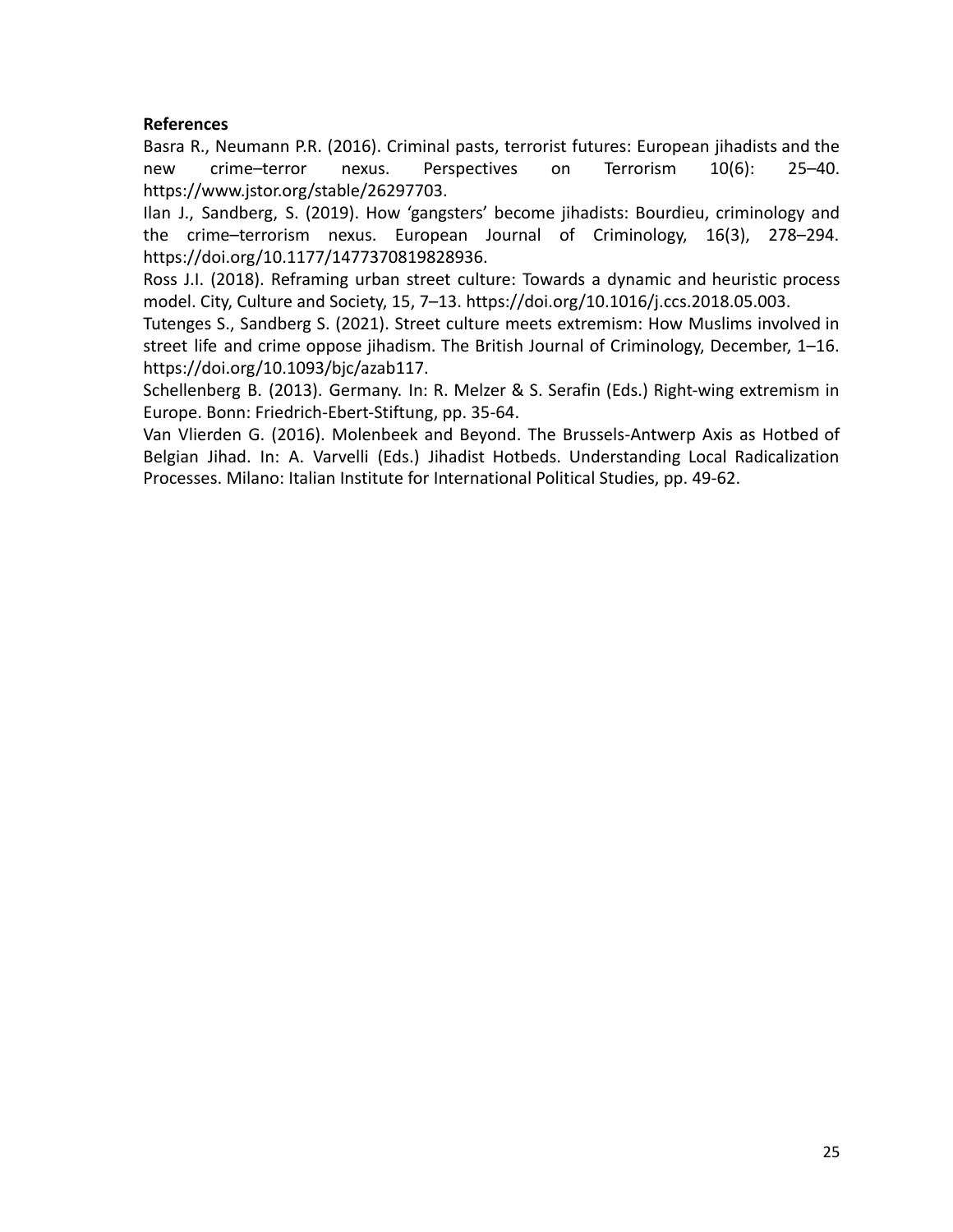# **11. Ordinary affects and the everydayness of cities in transition: material and social dimensions of change**

## **Chairs**

Sonja Lakić (CY Cergy Paris University, France, [sonja.lakic@gssi.it](mailto:sonja.lakic@gssi.it)) Graça Cordeiro (ISCTE - University Institute of Lisbon, Portugal, [graca.cordeiro@iscte-iul.pt](mailto:graca.cordeiro@iscte-iul.pt)) Patricia Pereira (NOVA University Lisbon, Portugal, [ppereira@fcsh.unl.pt](mailto:ppereira@fcsh.unl.pt))

#### **Panel format**

Traditional with a variety of contribution formats (see the summary)

#### **Conference stream**

Urban De/Mobilizations

#### **Summary**

This panel calls for an understanding of human lives in urban environments that are undergoing different forms of transition – i.e. post-disaster, post-industrial, post-colonial, post-socialist cities, and/or "instant cities" (Agier, 2020) – and invites authors to examine the dynamic/interchangeable relationship between material and social dimensions of change through the perspective of "ordinary affects" (Stewart, 2007). The latter, hereby understood as "a shifting assemblage of practices and practical knowledges, a scene of both liveness and exhaustion, a dream of escape or of the simple life" (Stewart, 2007) encourages studies that come into contact with real people and their socio-spatial practices, operating from and within "the scale of the everyday" (Tonkiss, 2013). We call for contributions that blend human experience with the alterations of the built fabric and/or shed a light on "people as infrastructure" (Simone, 2004), as well as those related to the politics of reciprocity and solidarity within research (and research/activism).

We look forward to different portrayals of tactics and strategies of doing the urban and exercising the right to the city, and are interested in both traditional formats of presentations, as well as other than conventional contributions. We encourage authors to take different urban scales into account and bring to light diverse (methodological) approaches, while being particularly open for contributions based on a wide variety of creative approaches and visual methods. We, therefore, welcome research papers, as well as research-based videos and short films (up to 15mins), research-based commented photo essays and/or performances, as well as activists' diaries, biographical narratives, storytelling, comic books etc. The topics may include but are not limited to: practices of homemaking and experiences of home life, different forms of informal and extra-legal spatial appropriation, urban imaginaries, urban assemblage, buildings as living archives, cultural production of space, grassroots / DIY / self-organisation and bottom-up initiatives, urban memory, identity and citizenship, urban classifications, naming processes and urban lexiques (Topalov, 2017).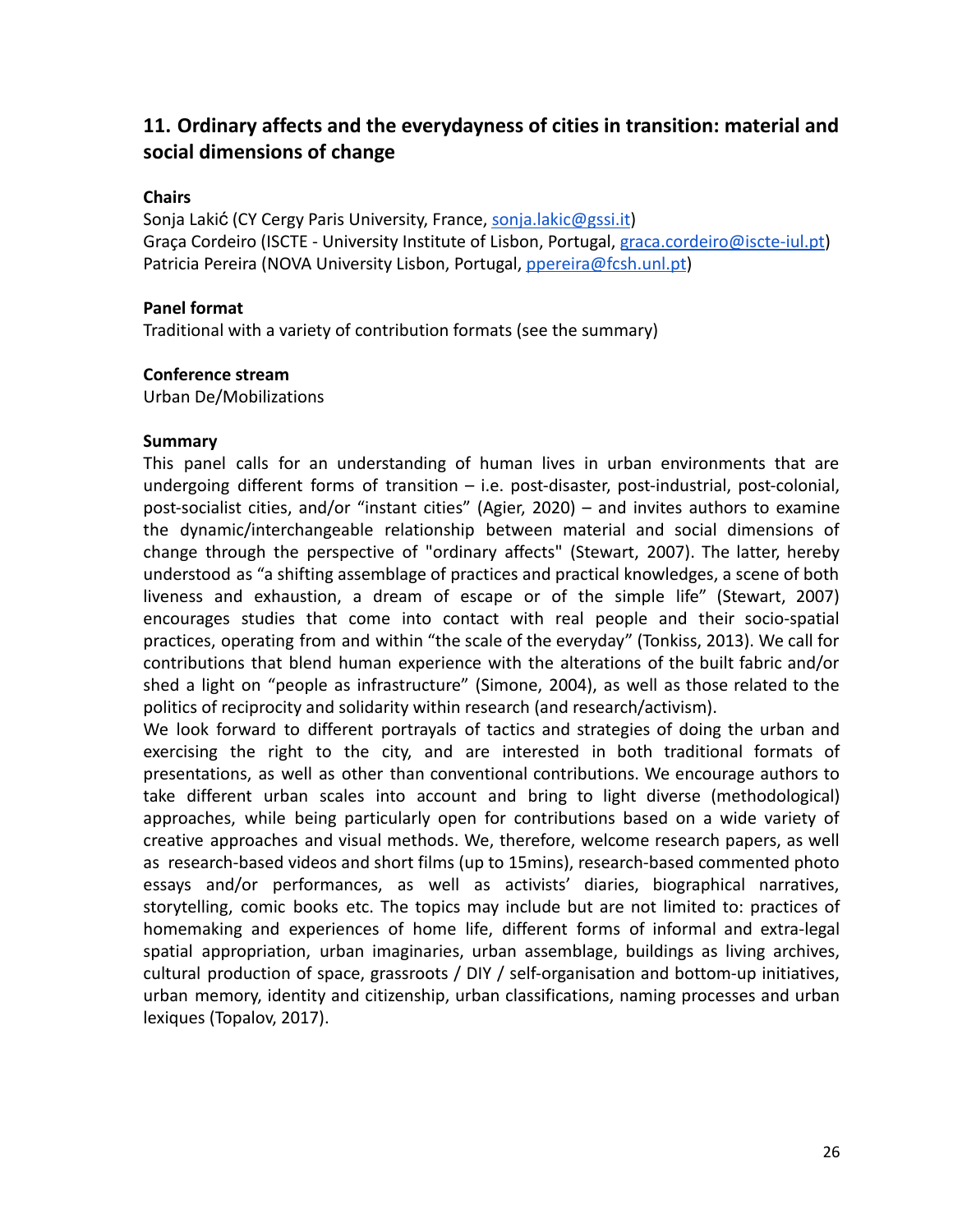Agier Michel (2020). "Utopie, dystopie, non-fiction. Faires ville, faire communauté". Availableat:[https://formes.ca/territoire/articles/les-instant-cities-villes-reimaginees-sans-his](https://formes.ca/territoire/articles/les-instant-cities-villes-reimaginees-sans-histoire-sans-avenir) [toire-sans-avenir;](https://formes.ca/territoire/articles/les-instant-cities-villes-reimaginees-sans-histoire-sans-avenir) accessed on 01/02/2022.

Simone AbdouMaliq (2004). People as Infrastructure: Intersecting Fragments in Johannesburg. Public Culture, 16(3), pp. 407-429.

Stewart Kathleen (2007). Ordinary Affects. Duke University Press.

Tonkiss Fran (2013). Cities by Design: The Social Life of Urban Form. Cambridge: Polity Press. Topalov, Christian (2017) "Comment se produisent les classifications urbaines? Le cas des espaces stigmatisés" *Mots. Les langages du politique* [En ligne], 114: http://journals.openedition.org/mots/22860 ; DOI : https://doi.org/ 10.4000/mots.22860, accessed on 01/02/2022.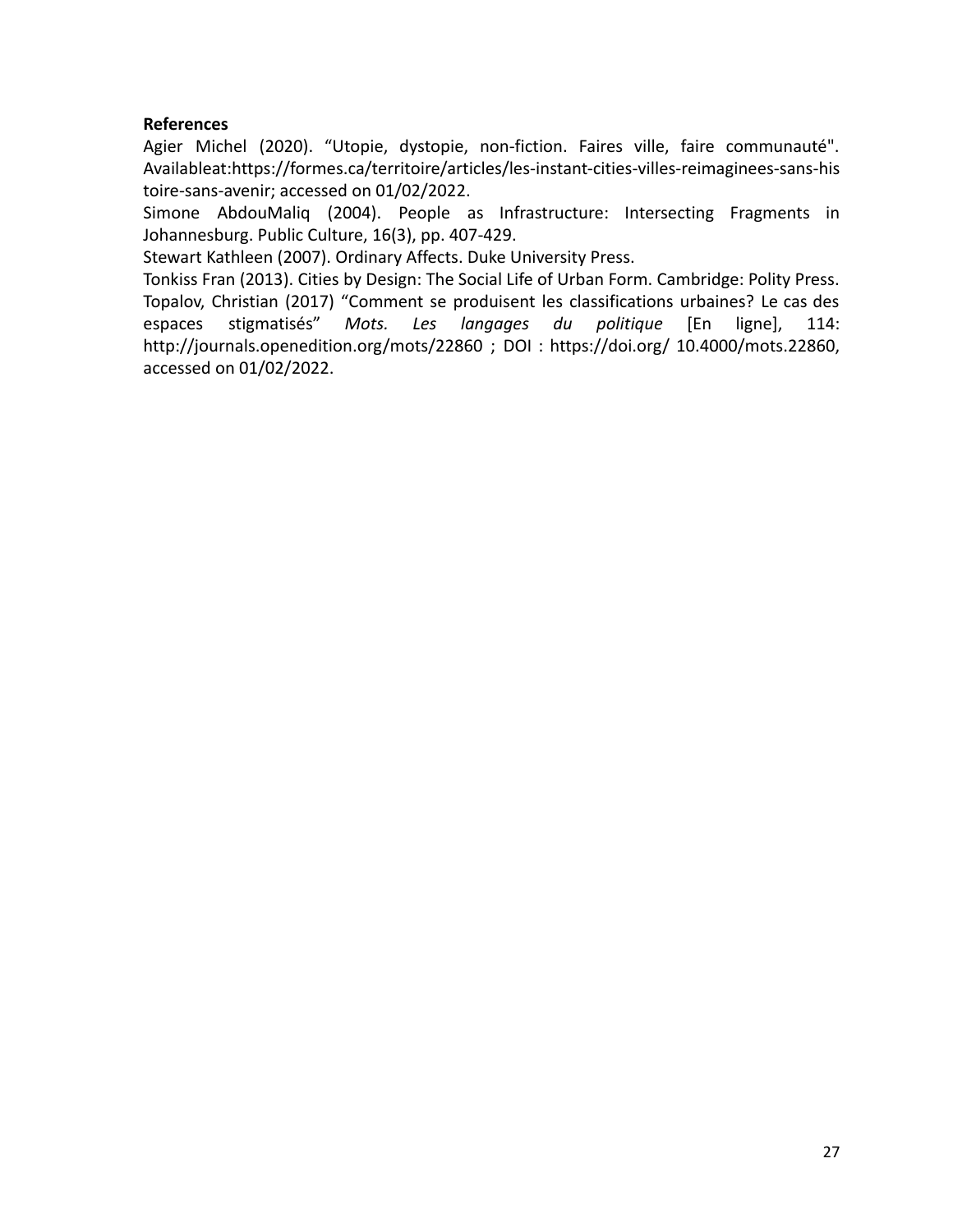# <span id="page-27-0"></span>**12. Shared housing and the city**

# **Chairs**

Manuel Lutz (University of Applied Sciences Potsdam, Germany [manuel.lutz@fh-potsdam.de](mailto:manuel.lutz@fh-potsdam.de)) Melissa Fernández Arrigoitia (Lancaster University, United Kingdom, [M.FernandezA@lancaster.ac.uk](mailto:M.FernandezA@lancaster.ac.uk) )

# **Panel format**

**Traditional** 

# **Conference Stream**

Urban In/equalities

## **Summary**

Across Europe, shared housing is growing as a strategy to address coinciding crises (Tummers 2016). From intentional communities (co-housing, housing cooperatives and other collaborative housing forms), to compulsory or necessity-driven housing (room shares, sublets and boarding houses) to market-driven co-living arrangements, there is an increasing need and interest in non-mainstream solutions to urban home life. While there are sharp differences between these 'choices' in terms of what makes these shared communities possible, desirable or sustainable (see Lang et al. 2018, Hudson et al. 2019, Harris and Nowicki 2020), divisions of access and experience are more blurred than might initially appear. For example, shared housing can strategically entail social mixing of different incomes while positive and negative effects may be evident in both market and non-profit forms of shared housing (Droste 2015; Ferreri et al 2019; Heath et al. 2018; Arbell 2021).

This panel seeks to delve into that complexity to ask how shared housing in its multiple and divergent social forms relates to city life, and to understand how it reproduces, intensifies or transforms urban inequalities (along class, gender, age, race, sexuality and other forms of privilege).

We are particularly interested in comparative perspectives from across and within cities that interrogate the assumed benefits of intentional communities or shortcomings of market-driven housing alternatives and welcome contributions that highlight how the changing discourses, economics and regulations of different forms of shared housing manifest in the production of socio-material spaces and practices of everyday city-making. Below, we offer some broad provocations around these links as initial questions for inspiration – but we invite themes that move with and beyond them. Shared housing:

- inserts and resurrects values and practices of connectedness and solidarity in the city;
- transforms urban citizenship into individualized collectivity negotiated by communities;
- demands navigating dependence on the city (for support and to externalize costs of social reproduction) and dealing with (in)hospitability of living arrangements;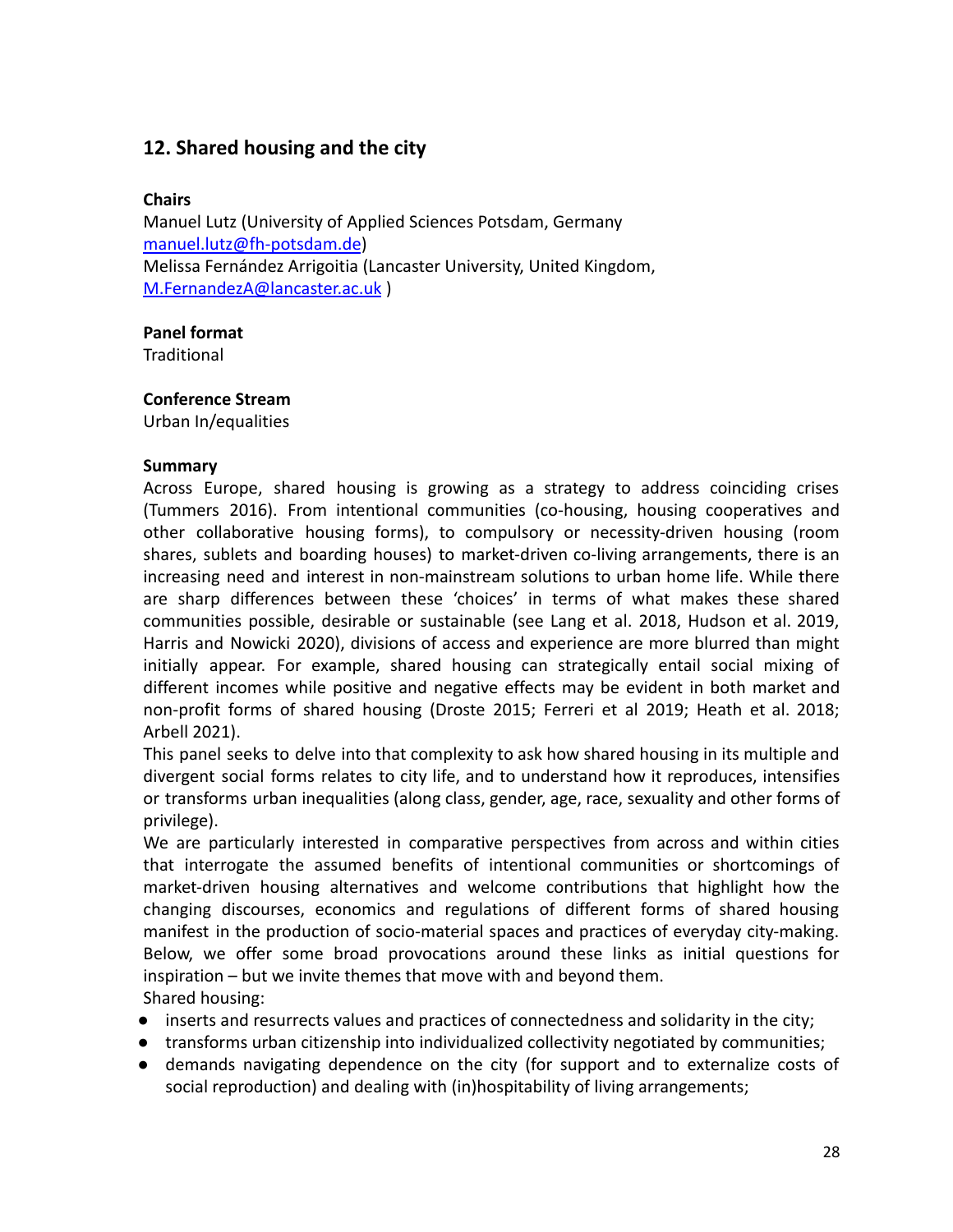- requires compulsory 'job-like' performances of living collectively that increase or exhaust motivation and capacity to engage in the neighbourhood;
- segregates and privatises city life through conditional access to semi-public spaces.

Arbell Y. (2021): Beyond Affordability: English Cohousing Communities as White Middle-Class Spaces. *Housing, Theory and Society*.

Droste C. (2015): German co-housing: an opportunity for municipalities to foster socially inclusive urban development? *Urban Research & Practice*, 8: 1, pp. 64-78.

Ferreri M., Dawson G., Vasudevan A. (2017): Living precariously: property guardianship and the flexible city. *Transactions of the Institute of British Geographers,* 101, pp. 165-173.

Harris E., Nowicki M. (2020): "GET SMALLER?" Emerging geographies of micro‐living, *Area*, 52, p. 591-599.

Heath S., Davies K., Edwards G., Scicluna R. (2018): *Shared Housing, Shared Lives Everyday Experiences Across the Lifecourse.* London-New York: Routledge.

Hudson J., Scanlon K., Fernández Arrigoitia M., Saeed S. (2019): The wider benefits of cohousing: The case of Bridport. LSE London.

Lang R., Carriou C., Czischke D. (2020): Collaborative Housing Research (1990 - 2017): A Systematic Review and Thematic Analysis of the Field, *Housing, Theory and Society*, 37, pp. 10-39.

Tummers L. (2016): The re-emergence of self-managed co-housing in Europe: A critical review of co-housing research, *Urban Studies*, 53, pp. 2023-2040.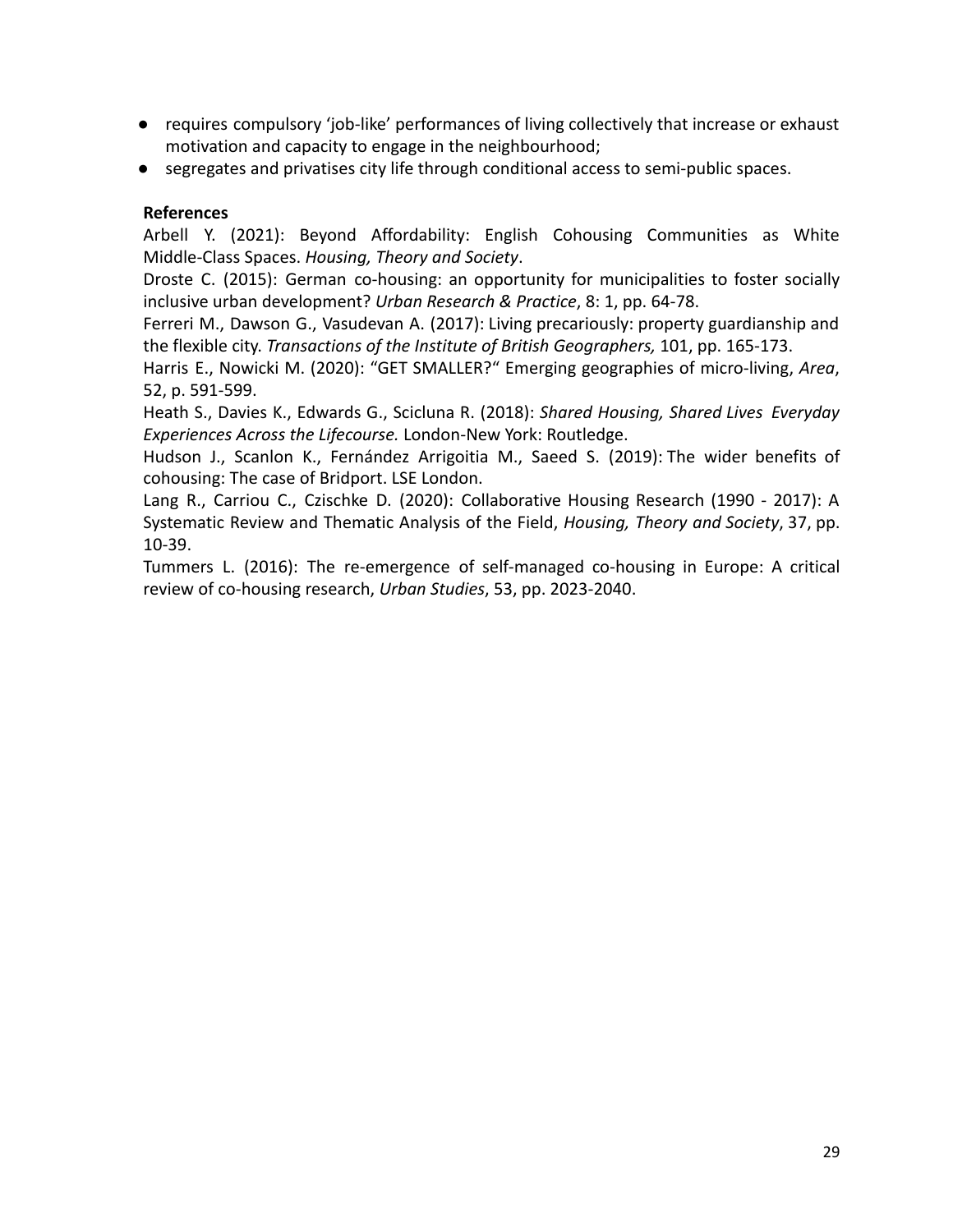# <span id="page-29-0"></span>**13. Urban Security as a Battlefield**

## **Chairs**

Claudia Mantovan (University of Padua, Italy, [claudia.mantovan@unipd.it\)](mailto:claudia.mantovan@unipd.it) ANNA DI RONCO (University of Essex, United Kingdom, [a.dironco@essex.ac.uk](mailto:a.dironco@essex.ac.uk)) Xenia Chiaramonte (ICI Berlin Institute for Cultural Inquiry, Germany, [xenia.chiaramonte@ici-berlin.org\)](mailto:xenia.chiaramonte@ici-berlin.org)

# **Panel format**

Traditional (with individual presentations)

## **Conference Stream**

Urban In/Securities

## **Summary**

Urban security is a contested field whose governance is shaped by a myriad of factors and processes. The latter include the increasing international migratory flows, the climate crisis, the neoliberal restructuring of society, the shrinkage of the welfare state, the rising levels of social exclusion, and the diffusion of zero-tolerance rhetoric regarding the behavior of individuals on the margins of society. All these processes have enhanced the social and ethnic fragmentation of the urban population, producing equally fragmented claims to "security" and to the "right to the city", which are often strikingly specific regarding their thematic focus and the groups for which they speak (Blokland *et al.* 2015).

Alongside claims that conceive security as "safety" and therefore as a defense of one's body and property from subjects conceived as unwanted and dangerous, we also find claims that interpret the concept of security in rather innovative and inclusive ways, such as in terms of caring for people and the environment, thus conceiving security in close connection with social and climate justice. These innovative claims have not only been advanced by the civil society and social movements, but also (in a few instances at least) by local governments, which have interpreted the concept of security in a more articulated and democratic way.

Starting from these elements, the panel welcomes both theoretical and empirical papers that, adopting critical approaches such as critical urban theory (Brenner 2009) and critical criminology (Peršak and Di Ronco 2021), analyze security as a *battlefield*, where a series of local public or private actors mobilize to affirm their ideas and practices around security.

The proposed paper should analyze different - even conflicting - understandings and enacting of security in urban settings located both in the Global North and in the Global South, and highlight the links between the local and the supra-local levels in the shaping of security.

In particular, the panel is interested in papers that consider urban struggles and conflicts over the meaning of security, and which often translate into the criminalization of actors holding an innovative, inclusive and democratic understanding of security, such as social movements and eco-justice movements.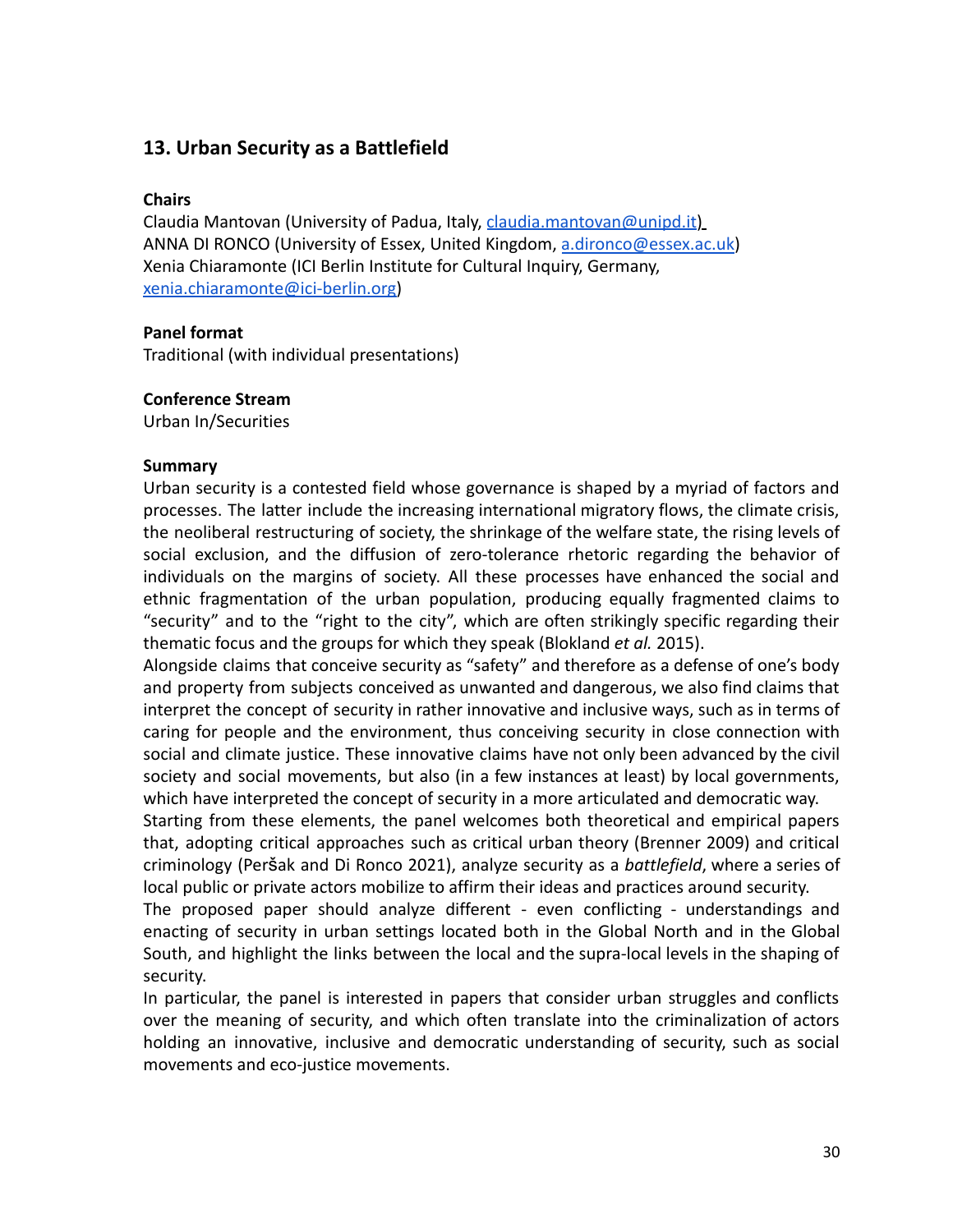Blokland T., Hentschel C., Holm A., Lebuhn H. and Margalit T. (2015), "Urban citizenship and right to the city: the fragmentation of claims", *International Journal of Urban and Regional Research*, vol. 39, no. 4, pp. 655-65.

Brenner N. (2009), "What is critical urban theory?", *City*, vol. 13, nos. 2-3, pp. 198-207. Peršak N., Anna Di Ronco A. (eds) (2021), *Harm and Disorder in the Urban Space: Social Control, Sense and Sensibility,* Routledge, London.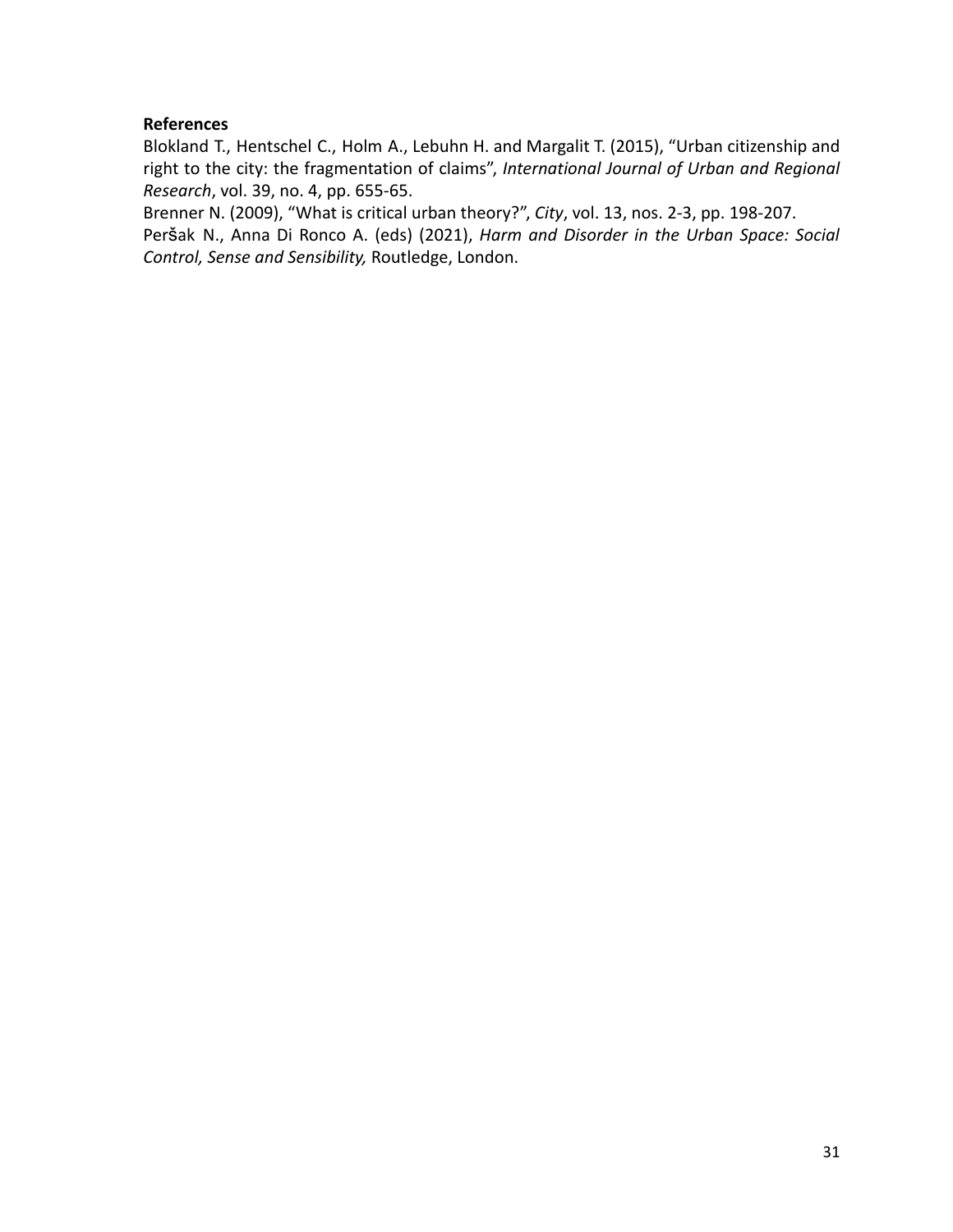# <span id="page-31-0"></span>**14. Urban (new) normality: political visions, everyday practices, and consequences for inequalities**

# **Chairs**

Marta Smagacz-Poziemska (Jagiellonian University, Krakow, Poland, [marta.smagacz-poziemska@uj.edu.pl\)](mailto:poziemska@uj.edu.pl) Natalia Martini (Humboldt University Berlin, Germany, [natalia.ewa.martini@gmail.com\)](mailto:natalia.ewa.martini@gmail.com)

Marta Klekotko (Jagiellonian University, Krakow, Poland, [marta.klekotko@uj.edu.pl](mailto:marta.klekotko@uj.edu.pl))

# **Panel format**

Traditional (with elements of a panel debate)

## **Conference Stream**

Urban In/Equalities

#### **Summary**

"I just want things to be back to normal again"  $-$  these are the words spoken by people wearied by the consecutive pandemic waves and the uncertainty they bring about. The fear of the virus, periods of lockdown, and strong social distancing measures have destabilized "normal" life in cities all over the world. They have prevented or limited routine activities, and questioned the default rules, rhythms, and geographies of urban life. After seeking out security, and opening up to new challenges, we seem to have entered a stage of embracing "the new normal". This stage opened with the claim of "(re)turning to normality," which can be seen as a(n) (re)entry of a commonly shared and tacitly assumed general understanding of "how can or should members of a society live" (Trentmann 2009: 69). "New normal" urban practices are being envisioned and implemented by cities via urban planning and public policies. They are also being developed and enacted by the city dwellers as they adapt their daily routines to the realities of the (post)pandemic city life. "Normality", however, might mean different things to different actors, all of whom have a vested interest in how new normality is to be defined and enacted. Power to define what is normal and how members of society should live is unequally distributed among social actors. By depriving someone of an opportunity to define normality, social exclusions are being (re)produced and conflicts generated. In this session, we aim to facilitate a debate about "the new normal" in the (post)pandemic cities, emerging from urban political visions and everyday practices, and its (potential) exclusionary effects. The pandemic has revealed the existing urban inequalities. Are the visions and practices of re/turning to normality deepening the existing and/or creating new inequalities? Or maybe, as many would hope, they bring about more equality? We envision this session as a combination of the traditional format and a panel debate. We invite scholars to share observations and experiences from their cities via both individual presentation of specific cases and joint discussion on the session's main theme.

We welcome submissions which address (preferably all) the following questions: (1) How does "the new normal" emerge in European cities (e.g. through urban strategies and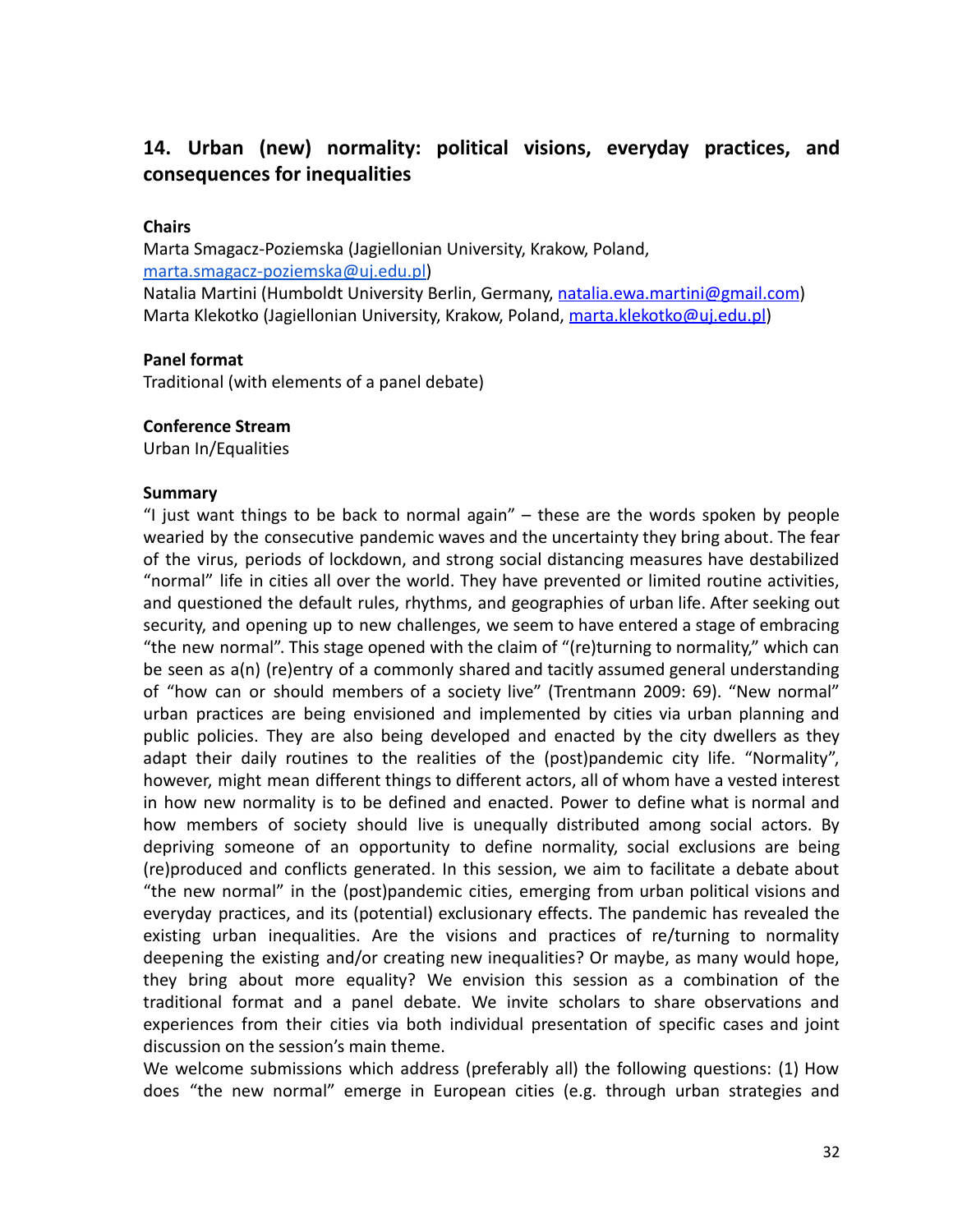policies, modification of daily routines)? (2) What "the new normal" is/will be (e.g. in relation to housing, public services, leisure, mobility, civic engagement)? (3) Whom (human and non-human) does it not consider or exclude?

# **References**

Trentmann F. (2009). Disruption is Normal: Blackouts, Breakdowns and the Elasticity of Everyday Life. In E. Shove, F. Trentmann & R. Wilk (Eds.). Time, Consumption and Everyday Life: Practice, Materiality and Culture (pp. 67–84). London: Bloomsbury Academic. Sardar Z. (2021). Afterthoughts: Transnormal, the "New Normal" and other varieties of "Normal" in postnormal times. World Futures Review, 13(2), 54-70.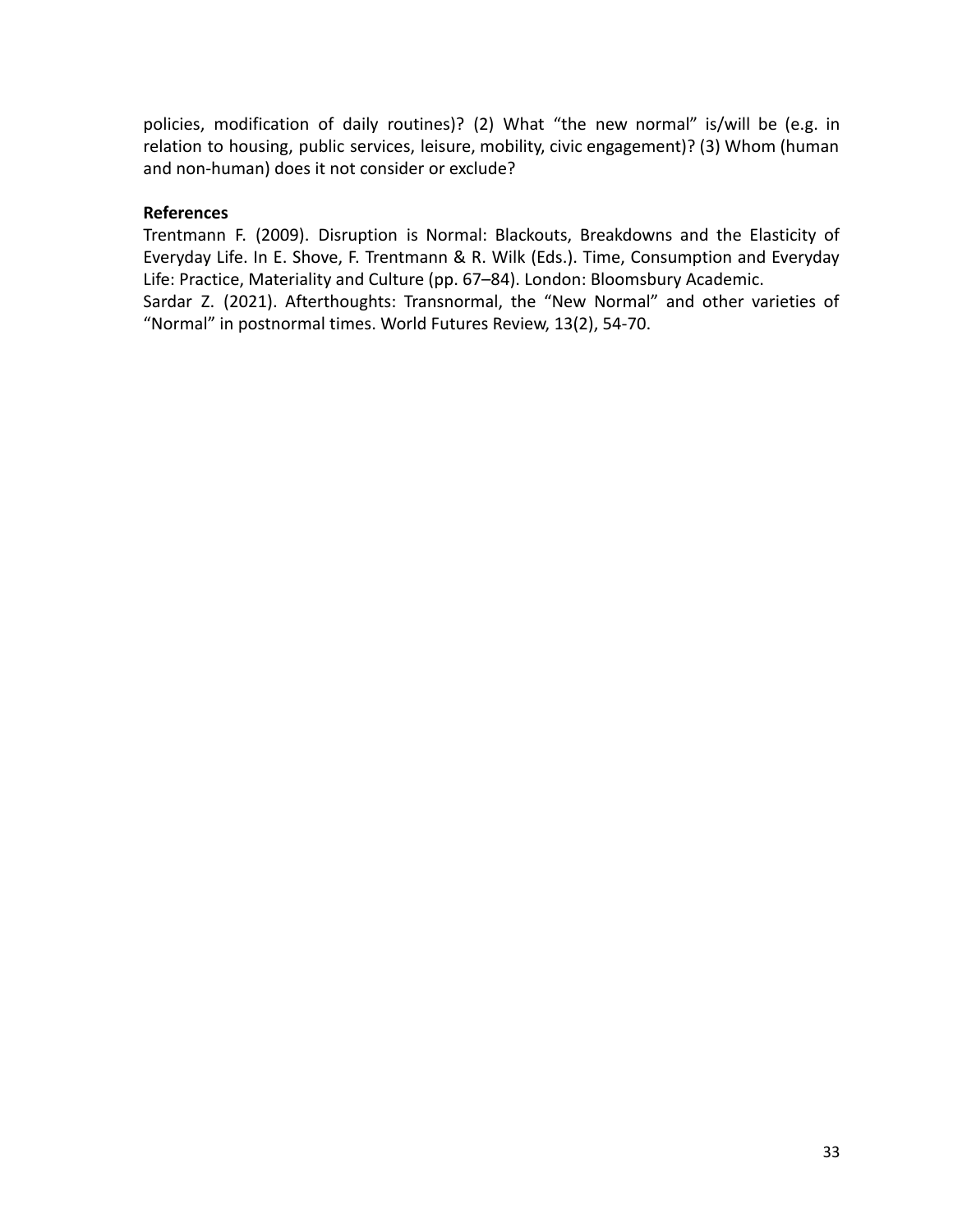# <span id="page-33-0"></span>**15. The Creative Paradox of Marginal Urban Citizenship**

# **Chairs**

Daniel Monterescu (Central European University, Vienna, Austria, [monterescud@ceu.edu\)](mailto:monterescud@ceu.edu) Merav Kaddar (Technical University of Berlin, Germany [meravkaddar@gmail.com\)](mailto:meravkaddar@gmail.com)

# **Panel format**

Traditional (with individual presentations)

# **Conference Stream**

Urban In/Equalities

# **Summary**

Contemporary urban spaces have been often conceptualised through the "marginality paradigm".

While this approach rightly stresses the political economy of uneven development resulting in structural inequalities (Wacquant 2008, 2016), it also fails to acknowledge the emergence of urban agency and the creative socio-political engagement. Recognizing the critical power of the marginality paradigm, this panel wishes to challenge it and instead of essentializing these spaces as sites of paralysing victimhood and nebulous resistance, offer a relational theory of creative urban citizenship on the margins (Isin, 2000; Kaddar and Monterescu, 2021). We thus seek to expand our understanding of the dialectic power of disenfranchisement in reconfiguring artistic creativity, social engagement and political mobilisation.

We understand urban spaces of marginality as any peripheries within the city, substantiated by differences in class, race, gender fluidity, religion, ethnicity, life-style and/or nationality, as opposed to the urban hegemony. Urban citizenship is understood as an active engagement with the urban environment, practising one's right to the city by shaping it.

Re-framing exclusion as a radical opportunity for social action, we seek to reflect on how different marginal groups engage with the city. We are especially interested in the intersectional dimensions of marginality – double or multiple marginalities – thus offering a broad spectrum of positionalities.

Departing from an Orientalist view of marginalised minority groups as inherently "traditional" or "conservative," we call for a closer examination of unruly projects of defiant subjectivities and rebel community organising.

Areas of interest for this panel include, but are not limited to, the following questions:

● How to ethnic and ethnonational minorities use the city as a site of communal distinction?

● How does gender and racial intersectionality operate in contested urban spaces?

● How are liberal and radical discourses of diversity, gentrification and the right to the city reformulated in relation to each other?

● How does the "refugee crisis" in Europe and beyond affect the creation of diasporic spaces of resistance and cultural performance?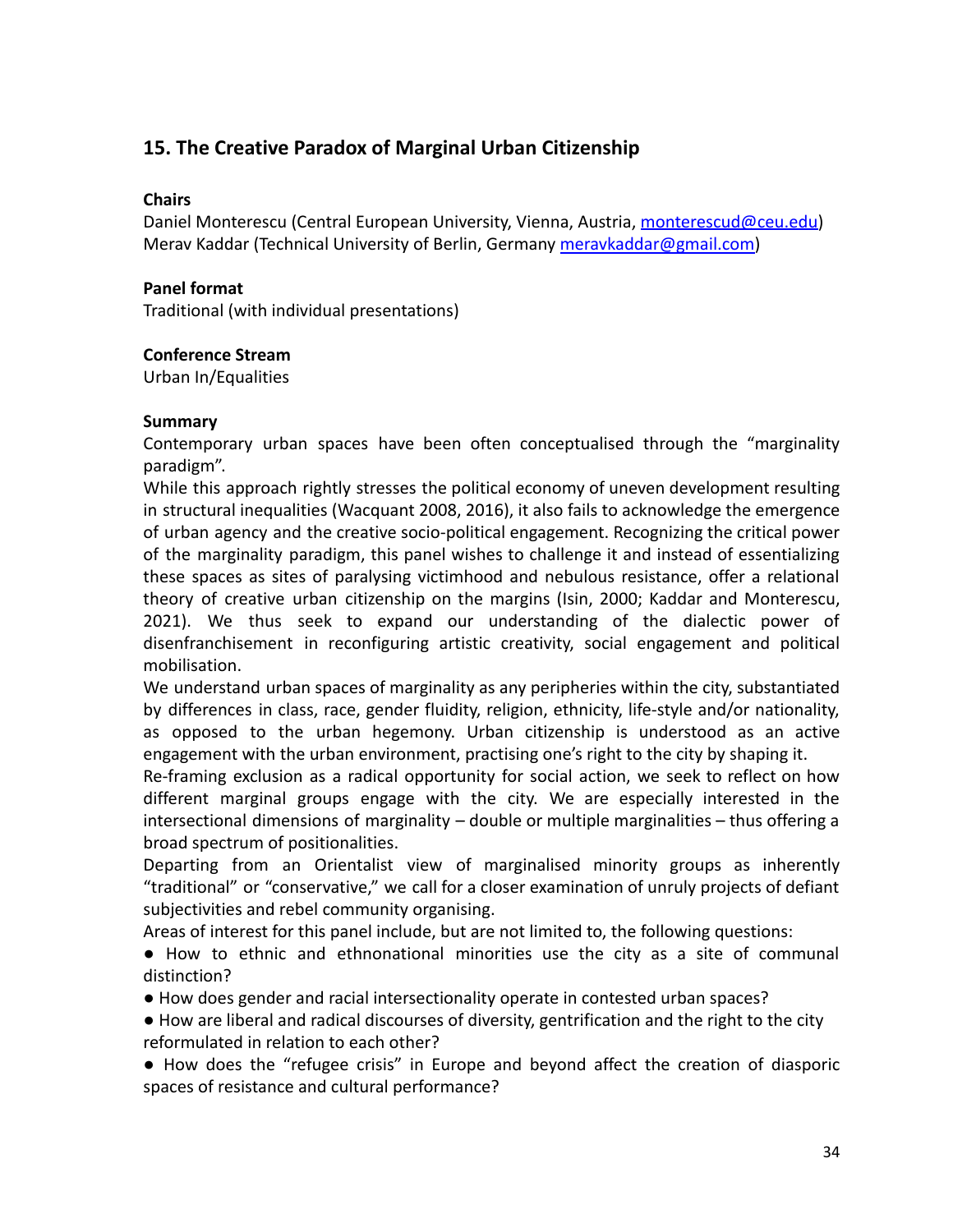● Could marginal urban citizenship open new political possibilities and creative practices, while gravitating towards inclusion?

Case studies, comparative analyses or theoretical papers that address one or several of the themes above, or related topics, from different urban geographies, will be considered.

# **References**

Isin E.F. (2000). Democracy, Citizenship, and the Global City. New York: Routledge.

Isin E.F., Nielsen G.M. (2008). Acts of Citizenship. London and New York: Zed Books Ltd.

Kaddar M., Monterescu D. (2021). Dancing with tears in our eyes: political hipsters, alternative culture and binational urbanism in Israel/Palestine. Ethnic and Racial Studies. 44:6: 925-945.

Turner J. (2016). (En)gendering the political: Citizenship from marginal spaces. Citizenship Studies. 20:2: 141-155.

Wacquant L. (2008). Urban Outcasts: A Comparative Sociology of Advanced Marginality. Cambridge: Polity.

Wacquant L. (2016). Revisiting territories of relegation: Class, ethnicity and state in the making of advanced marginality. Urban Studies. 53(6): 1077-1088.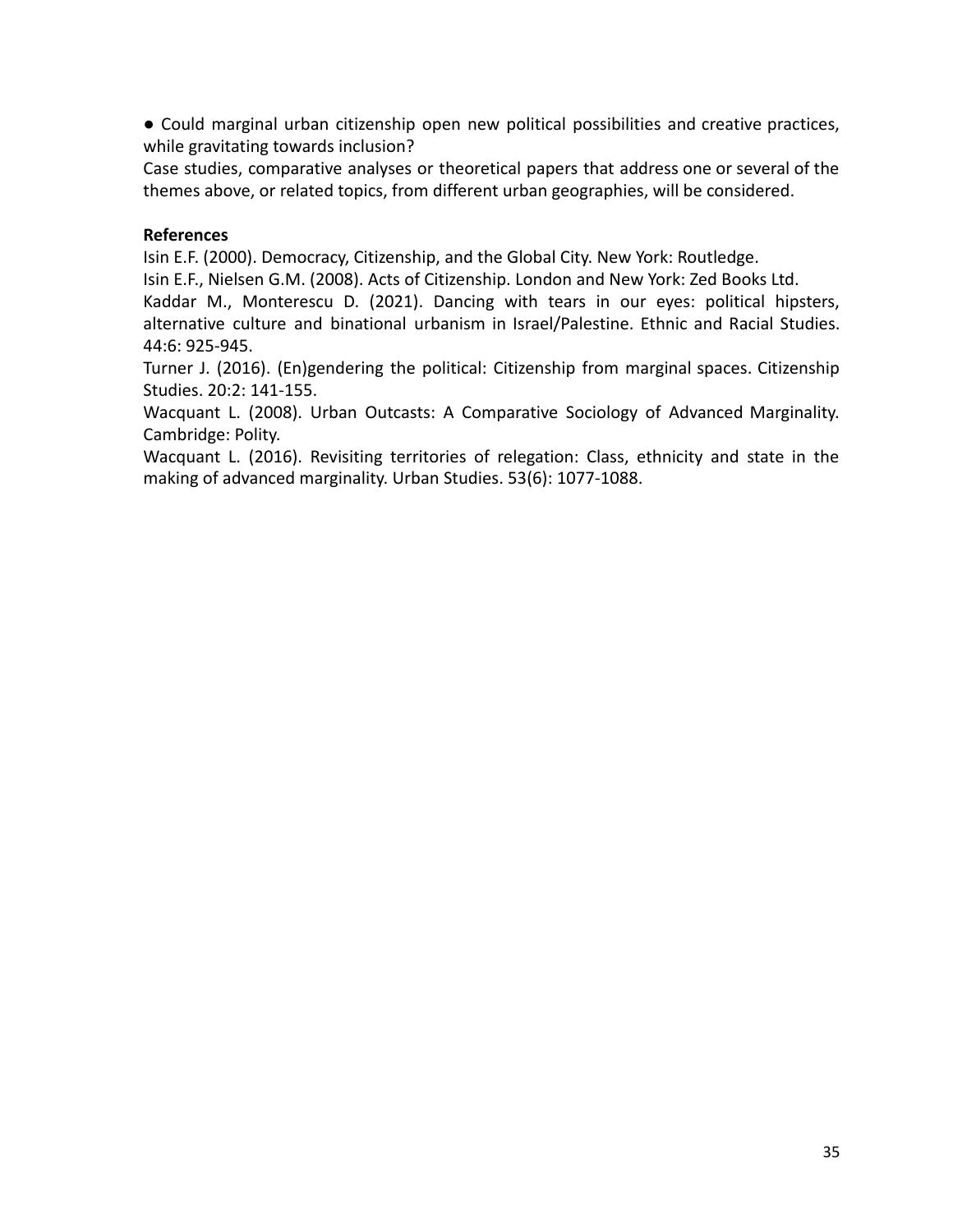# <span id="page-35-0"></span>**16. Moving towards others: comparing fleeting solidarities in re/configuring social spaces across Europe**

# **Chairs**

Lesley Murray (University of Brighton, United Kingdom, [L.Murray@brighton.ac.uk\)](mailto:L.Murray@brighton.ac.uk) Liz McDonnell (University of Sussex, United Kingdom, [E.J.Mcdonnell@sussex.ac.uk](mailto:E.J.Mcdonnell@sussex.ac.uk))

## **Panel Format**

Lightning talk session

## **Conference Stream**

Urban De/Mobilizations

#### **Summary**

Despite the 'lie of solidarity' illuminated in the unmask[ing of] the hidden systems of inequality that are lost in the mundanity of everyday life' (Nolan 2021: 1), the Covid 19 pandemic has also highlighted the unremarkable ways in which people act together, for one another, in *fleeting and intermittent moments* of solidarity. It has changed the ways in which people come into contact with others as urban space, from the streets to the living rooms, and critically the boundaries between them, has become reconfigured. In challenging the privilege of face-to-face relations, Young (1990) draws our attention to the 'plurality of contexts' in which people act for the good of others. The notion of face-to-faceness has been disrupted as we have been required to change our embodied interactions.

This panel documents the new spatialities of urban-based solidarities across Europe, recognising their transience and mundanity as well as their physical configurations. This can often occur beyond or below established ideas of community or formal aid, such as volunteering, but here we are interested in the more intimate and informal dimensions of such practices e.g., talking with extended family across digital platforms, checking in on neighbours across fences, interacting with people in care homes through windows, or delivering shopping or medication to friends. These myriad relations make urban social space, and can create possibilities for micro transformations, however fleeting. At the same time, it is acknowledged that such relations can entrench social inequality and it is necessary to understand this critically.

This panel will adopt the format of lightning talk session in which six participants will present papers for 7 minutes using 7 slides and allowing for half of the session to be a facilitated discussion that forms an international comparison (Handrais 2009) of fleeting solidarities in re/configuring urban social spaces in Europe, drawing out commonalities and differences across national borders and considering the broader geo-political context.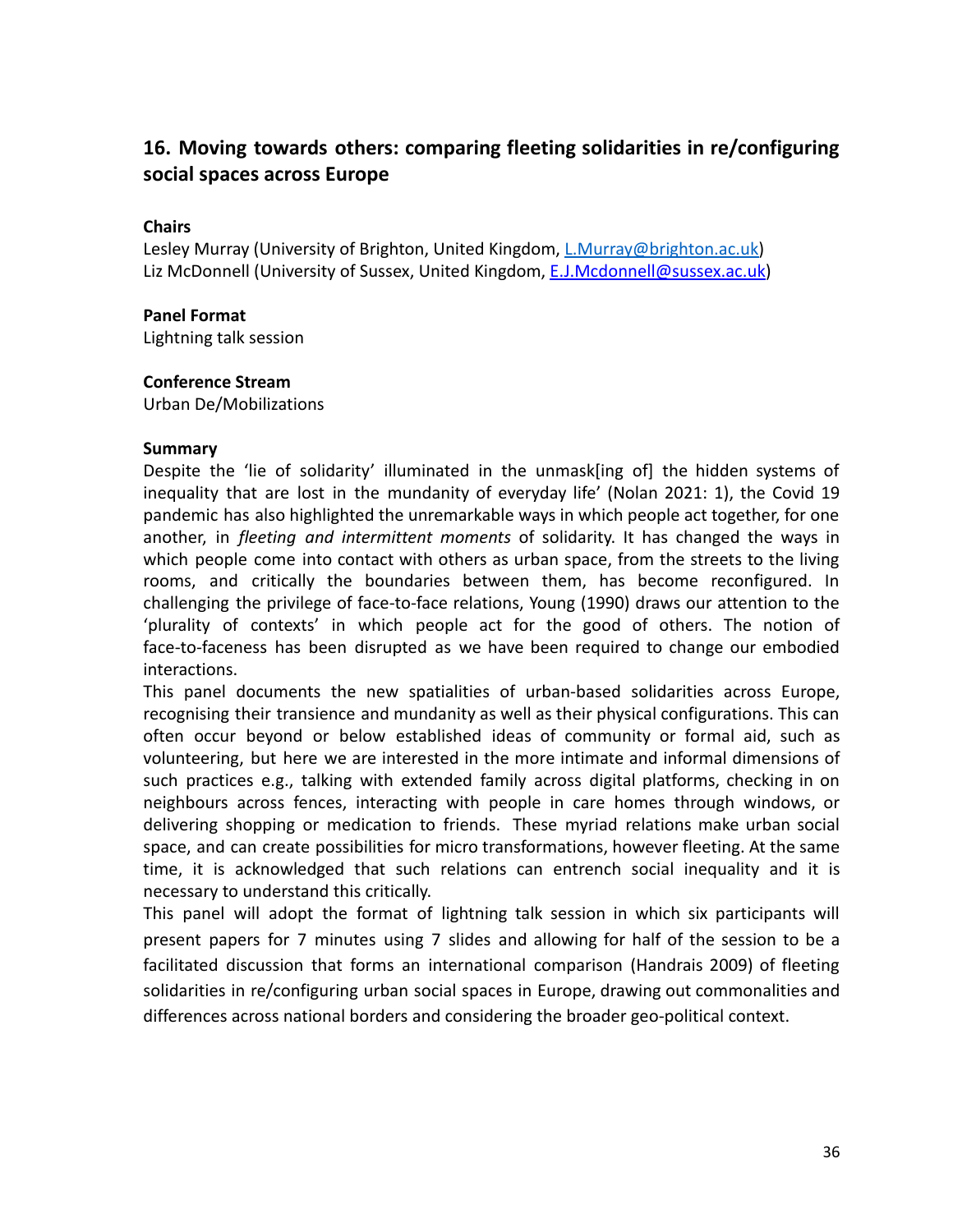Handrais L. 2009. International Comparative Research Theory. Methods and Practice. London: Palgrave Macmillan.

Nolan R. 2020. 'We are all in this together!' Covid-19 and the lie of solidarity. Irish journal of sociology 29 (1): 102-106

Young I.M. 2022. Justice and the politics of difference. Princeton and Oxford: Princeton University Press.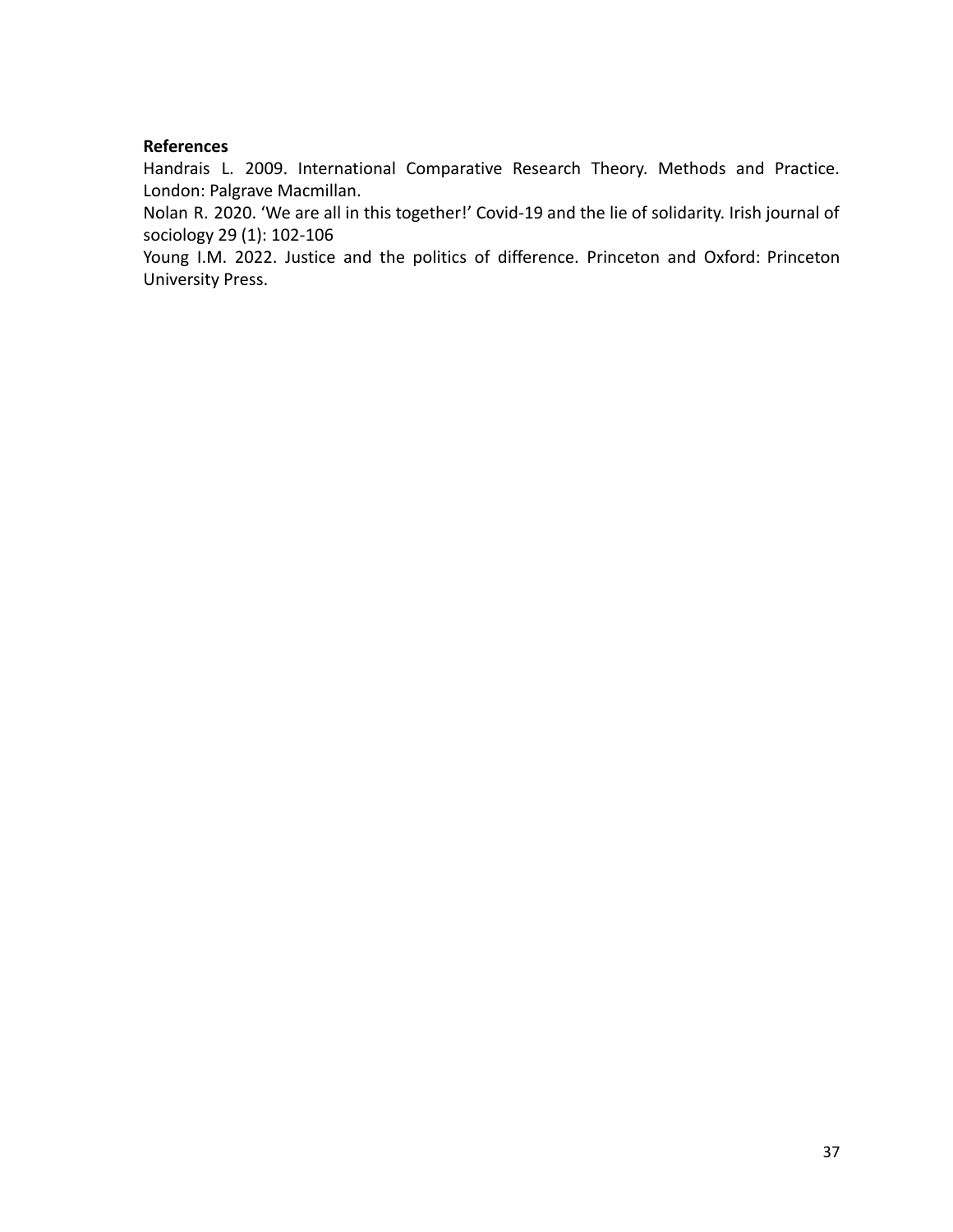# <span id="page-37-0"></span>**17. The new flâneurs in the urban space: from individualization to collective participation**

## **Chairs**

Giampaolo Nuvolati (University of Milan Bicocca, Italy, [giampaolo.nuvolati@unimib.it\)](mailto:giampaolo.nuvolati@unimib.it) Lucia Quaquarelli (University of Paris Nanterre, France, *Iguaquarelli@parisnanterre.fr*)

#### **Panel format**

**Traditional** 

#### **Conference Stream**

Urban De/Mobilizations

#### **Summary**

The notion of flâneur - in use since the late 19th century to designate writers, poets and intellectuals that critically observed people's behavior while strolling among the crowd, and codified in the Walter Benjamin's influential work on the *Passages* of Paris - is once again of central interest (in sociology, philosophy, literature, and cinema) as a tool for identifying a specific mode of walking and exploring urban places, as a particular type of reflective relationship with people and spaces. The growing process of individualization, the contemporary attempt of people to personalize their relationships with the places, to explore non-conventional urban territories, refusing standard patterns, makes the flâneur a renewed protagonist of our era. Less élitarian than in the past, the new flâneurs or the new practices of flânerie should be considered as emerging figures and activities able to fill the desire of more active or personal biography expressed by the individuals in fighting against the consumerist redundancy. Flâneurs show similarities and divergences with other actors walking in the city: tourists, travellers, social scientists, and other figures performing a sort of flânerie in the urban context. Moreover, linkages between flâneurs and cultural movements like Lettrism, Situationism can be easily found in the literature. In such a framework the flâneur can be considered as the object as well as the subject of the sociological analysis and therefore he or she (flâneur and flâneuse) is an important figure to look at in order to understand urban transformations but also to address urban planning as Amin and Thrift pointed out. Despite (or because) their personal and intellectual way to deal with places, flaneurs assume a particular relevance as new actors of a kind of civic participation not anymore linked to traditional patterns but open to individual experiences. Potential aspects of the concept of flâneur are linked to psychological, anthropological and sociological perspectives in offering an alternative vision of the processes of citizenship, of closeness to places, of political involvement versus indifference. In particular, flânerie, as a way of living and exploring the space, strongly relates to sociological issues concerning everyday practices performed by different social groups by age, gender, social class, cultural level, ethnicity in urban context. The panel will host papers concerning the evolution of the flâneurs, their possible engagement in collective actions finalized to improve living conditions and identity in urban contexts by walking the city. The illustration of experiences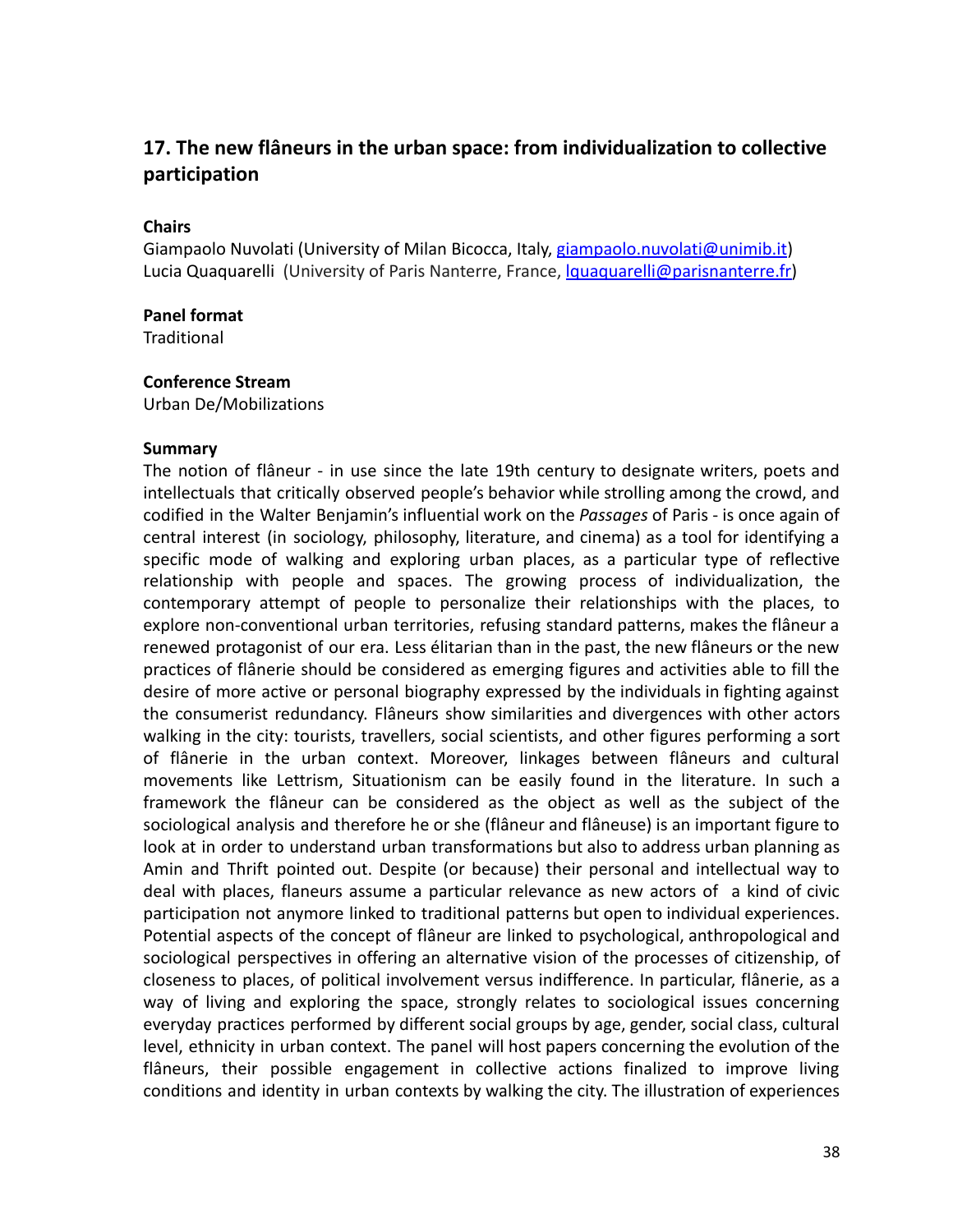of individual or shared flânerie sited and finalized to explore, describe and plan specific territories, will be appreciated.

# **References**

Amin A. and Thrift N., 2002, *Cities. Reimagining the Urban*. Cambridge: Polity Press. Nuvolati G., 2014, "The Flaneur: A Way of Walking, Exploring and Interpreting the City" in Timothy Shortell and Evrick Brown (ed.), *Walking in the European City*, Burlington: Ashgate. Nuvolati G. and Quaquarelli L. (eds.), "Flânerie as a way of living, walking and exploring the city", *Fuori Luogo*, special issue: Flânerie vol.10 - n.2/2021. Tester K (ed.), 1994, *The Flâneur*, London: Routledge.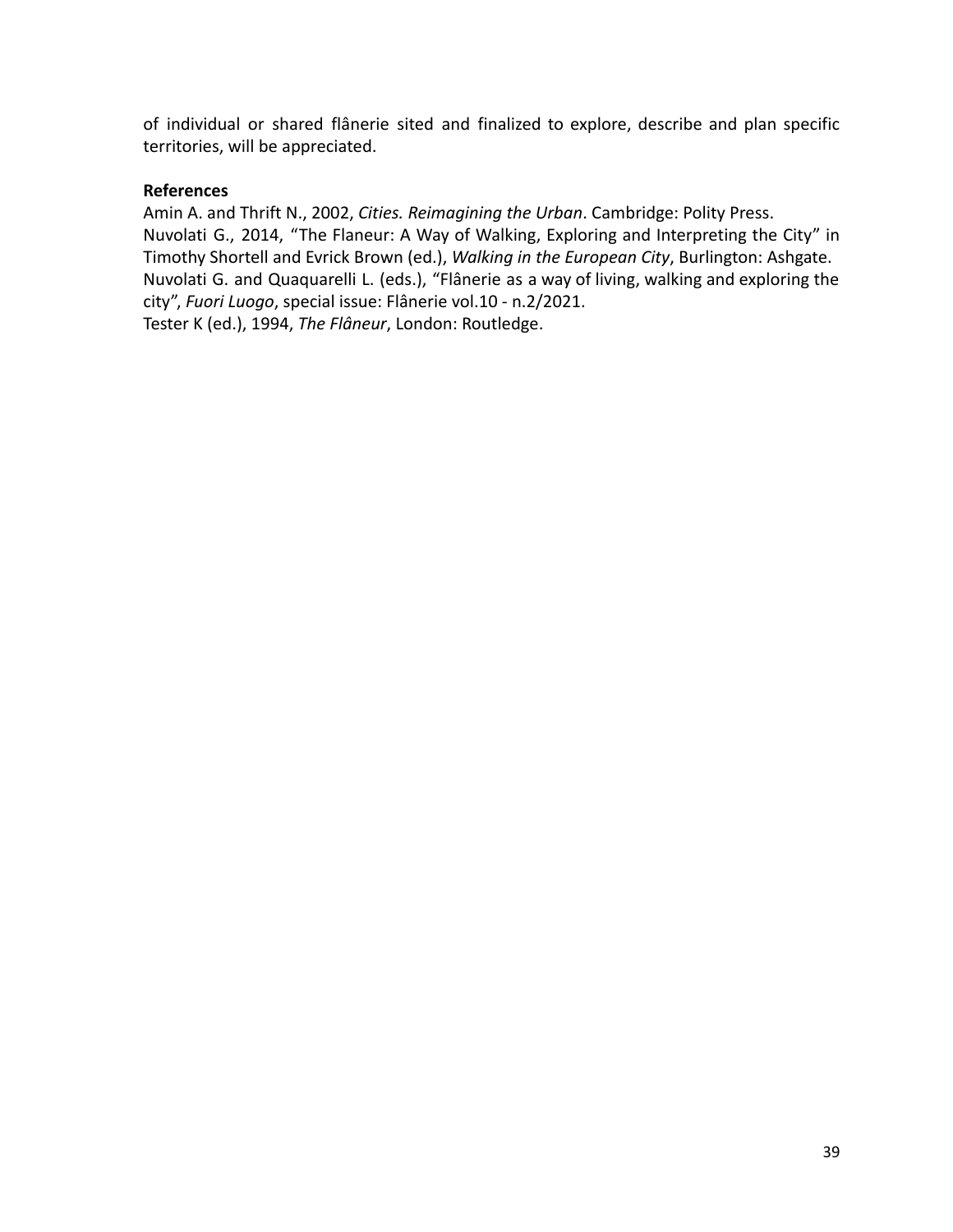# <span id="page-39-0"></span>**18. Seeing the City through multispecies perspectives: Mobilizing nature to the city and the city to beyond**

# **Chairs**

Santiago Orrego (University of Antioquia, Colombia, [santiago.orrego@udea.edu.co\)](mailto:santiago.orrego@udea.edu.co) Elisabeth Luggauer (University of Graz, Austria, [elisabeth.luggauer@edu.uni-graz.at](mailto:elisabeth.luggauer@edu.uni-graz.at) Indrawan Prabaharyaka (Humboldt University Berlin, Germany, [prabahai@hu-berlin.de](mailto:prabahai@hu-berlin.de))

## **Panel format**

**Traditional** 

#### **Conference Stream**

Urban De/Mobilizations

#### **Summary**

Nowadays, western urban spaces often appear as anthropocentric arrangements where 'nature' and other living beings are either left out and made invisible or kept in a controlled form. As Jennifer Wolch (2002, p.721) states, "the role of nature has been traditionally neglected in shaping the urban experience." This panel, in relation to the conference stream *Urban De/Mobilizations*, brings together current epistemologies, understanding the city as a biophysical and cultural multispecies entanglement, linked to Donna Haraway's (2003) conception of *natureculture*. Building on sociological and interdisciplinary concepts of the city as a more-than-human realm (Franklyn, 2017), the panel explores what happens when non-human beings, plants, animals, fungi, microorganisms, and so on, are taken seriously as political elements inhabiting and co-producing urban spaces and formations. It focuses on two regards: (i) how encounters and assemblages between human and non-human worlds socially construct the city and are in tension with different urbanism practices, and (ii) the ontological, ethical, and political conditions of those non-human agents in making 'the urban'. Accordingly, the panel proposes two sociological implications of seeing through multispecies perspectives: (i) theoretically, it *respecifies* the agency of social goods in sociology of space (Löw, 2016) and *ecologizes* the bodies in carnal sociology (Wacquant, 2015); and (ii) pragmatically, it *shifts* the other-than-humans from mere objects to constitutive elements of urban advocacy and activism.

We are looking for contributions, expanding urban practices and infrastructures beyond the city limits, understanding urbanization as a planetary phenomenon, mobilizing, involving, affecting, and overlapping the dualized 'urban' and 'wildlife.' We are inviting ethnographic explorations that address multispecies accounts to rethink cities as multispecies assemblages in the formats of 'classical' papers, as well as inventive, multimodal, experimental, and artistic attempts and interventions. There are six dimensions we want to direct, but not limit, the outcoming contributions:

- 1. Engagements, confrontations, and cohabitations between 'the urban' and 'the wild.'
- 2. Multispecies urban spaces and infrastructures.
- 3. More-than-human im/mobilities.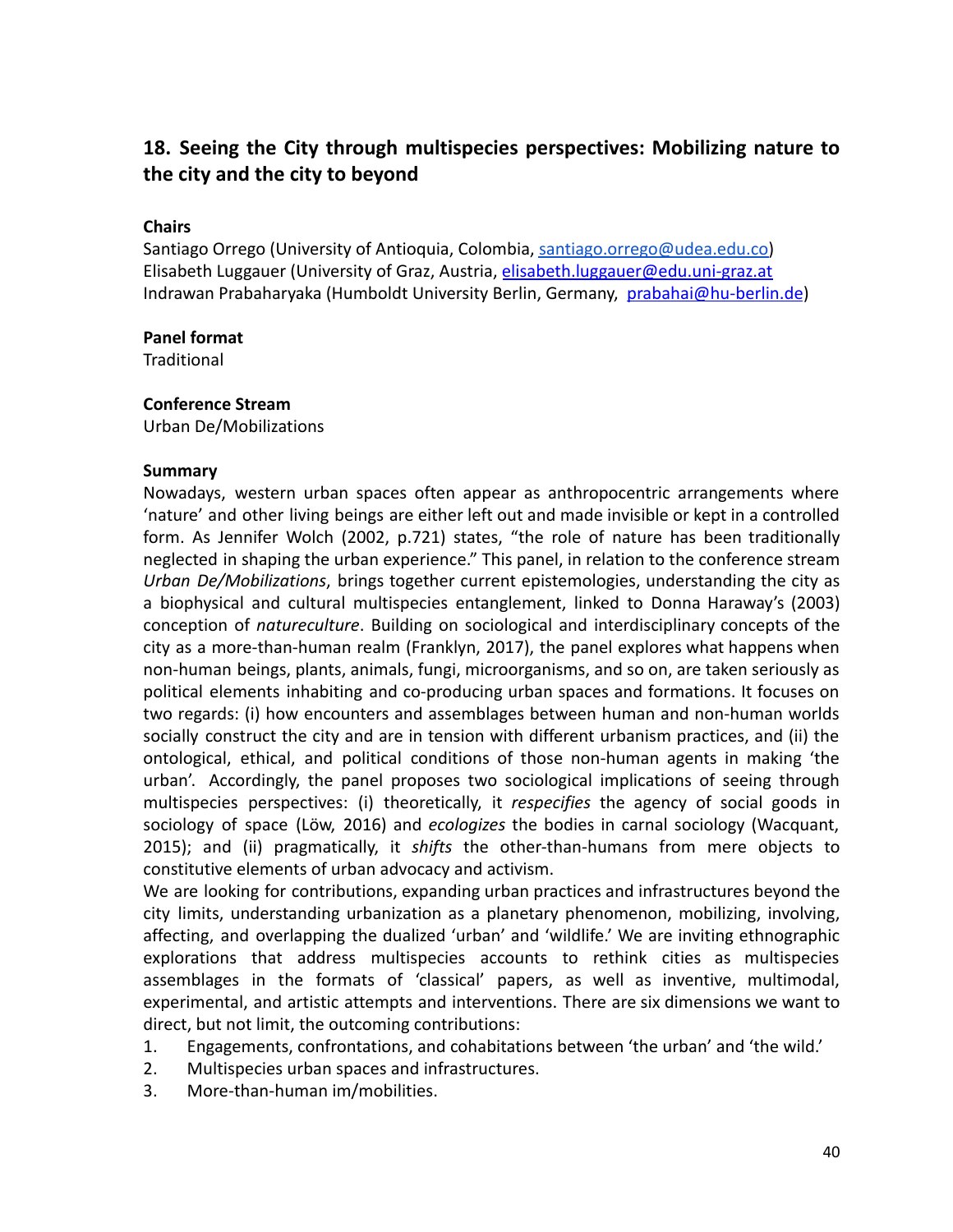- 4. Natureculture ontologies.
- 5. Methodological approaches to urban multispecies research.
- 6. Multispecies justice and the right to the city.

Franklin, A. (2016). The More-than-human city. *The Sociological Review* 00. 1-17.

Haraway, D. (2003). The Companion Species Manifesto. Dogs, People and Significant Otherness. Chicago: University of Chicago Press.

Löw, M. (2016). *The sociology of space: Materiality, social structures, and action*. Springer. Van Dooren, T. and Rose, D. (2012). Storied places in a multispecies city. *Humanimalia: a journal of human/animal interface studies*, 3(2). 1-27.

Wolch, J, (2002). Anima Urbis. *Progress in Human Geography* 26(6). 721-742. Wacquant, L. (2015). For a sociology of flesh and blood. *Qualitative sociology*, *38*(1). 1-11.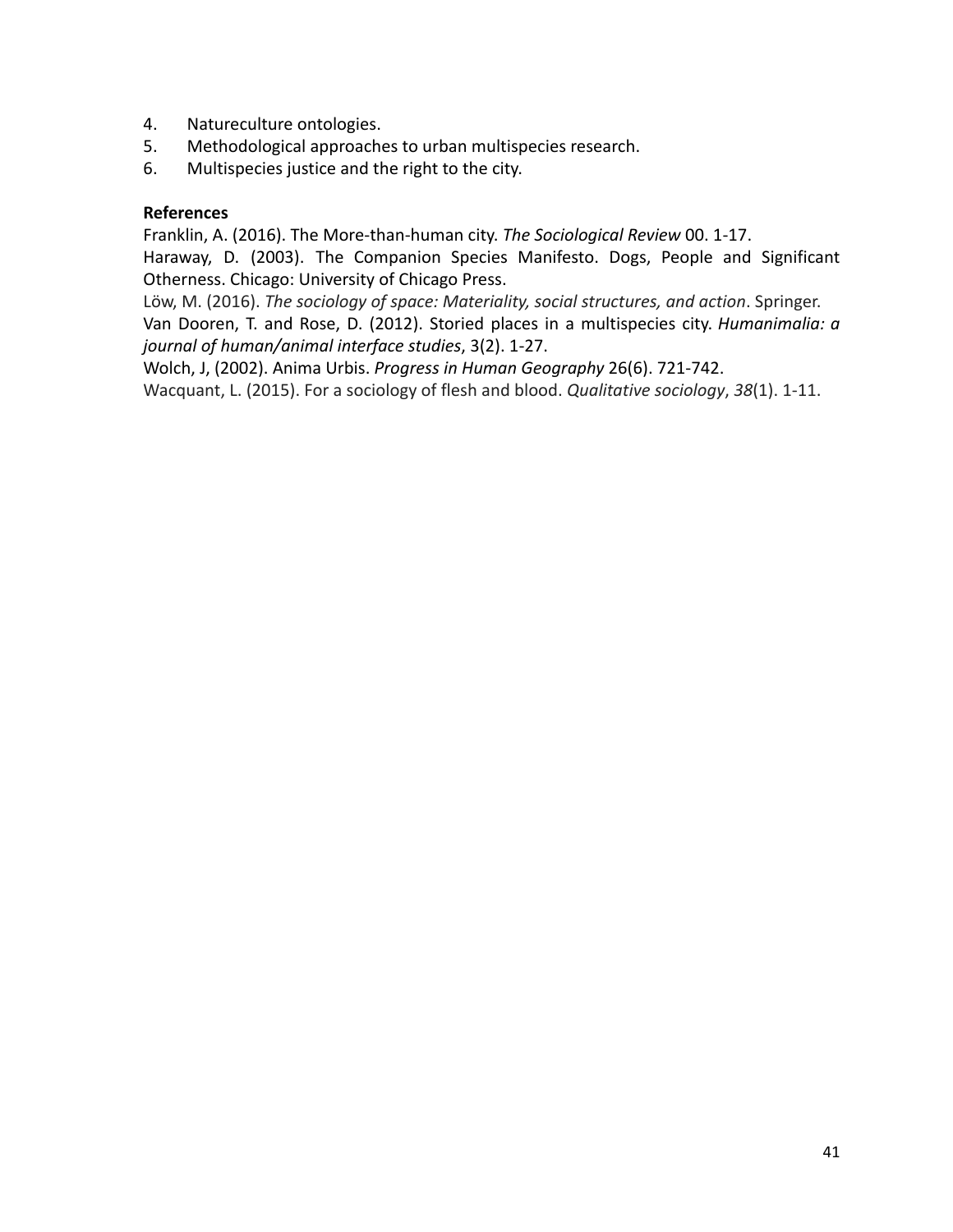# <span id="page-41-0"></span>**19. Food for Thought: Challenges and Potentials of Practices for Urban Socio-Ecological Justice**

# **Chairs**

Elisa Privitera (University of Catania, Italy, [lizzyprivitera@ucsb.edu](mailto:lizzyprivitera@ucsb.edu)) Noa Cykman (University of California - Santa Barbara, United States, [noacykman@ucsb.edu](mailto:noacykman@ucsb.edu))

### **Panel format**

A roundtable that will start from the presentation by the panellists of their work, inviting them to do so either through a conventional lecture or using creative means, such as video or images. Then, the chairs will conduct the conversation around some questions for the participants in order to compare and create a space of sharing and discussion on the thematic nodes.

#### **Conference stream**

Urban De/Mobilizations

#### **Summary**

Environmental sociology and urban sociology have recently started to communicate, seeking, among other objectives, to understand cities' ecological conditions, and how they may be improved. The connections between human life and other forms of life are central to this paradigmatic shift that is taking place both in theory (sociological and in other fields) and in practical undertakings. One of the main venues of multispecies interactions is the constant flux of eating and being eaten, and the way in which humans engage with this flux forms food systems. What does it take to feed a city, and what can we learn from practical experiences that seek food justice and ecological regeneration in urban spaces? Over half of the global population currently lives in cities. (Projections by the U.N. point to 68% by 2050:https://www.un.org/development/desa/en/news/population/2018-revision-of-worldurbanization-prospects.html). Such a trend poses a challenge to provide the urban population with equal access to agricultural produce, especially fresh fruits and vegetables. Agriculture has historically been a function of rural communities, and has only barely been incorporated into urban settings. As cities expand without absorbing agricultural sites into their design, croplands are progressively reduced and marginalized. Agribusiness corporations further erode small scale farmers' production, and urban dwellers increasingly face food insecurity.

These previsions open a series of challenges. This panel seeks to explore such challenges by looking at practices of urban agriculture that aim at achieving food justice and spatial justice while, at the same time, improving the quality of space from an ecological point of view. Such inclusive urban regeneration practices include, but are not limited to, community gardens, urban agroecology, urban food forests, and other community-nature-based solutions.

We want to look at the potential of these practices to project more equal and just futures. In particular, we are interested in addressing the tensions that emerge between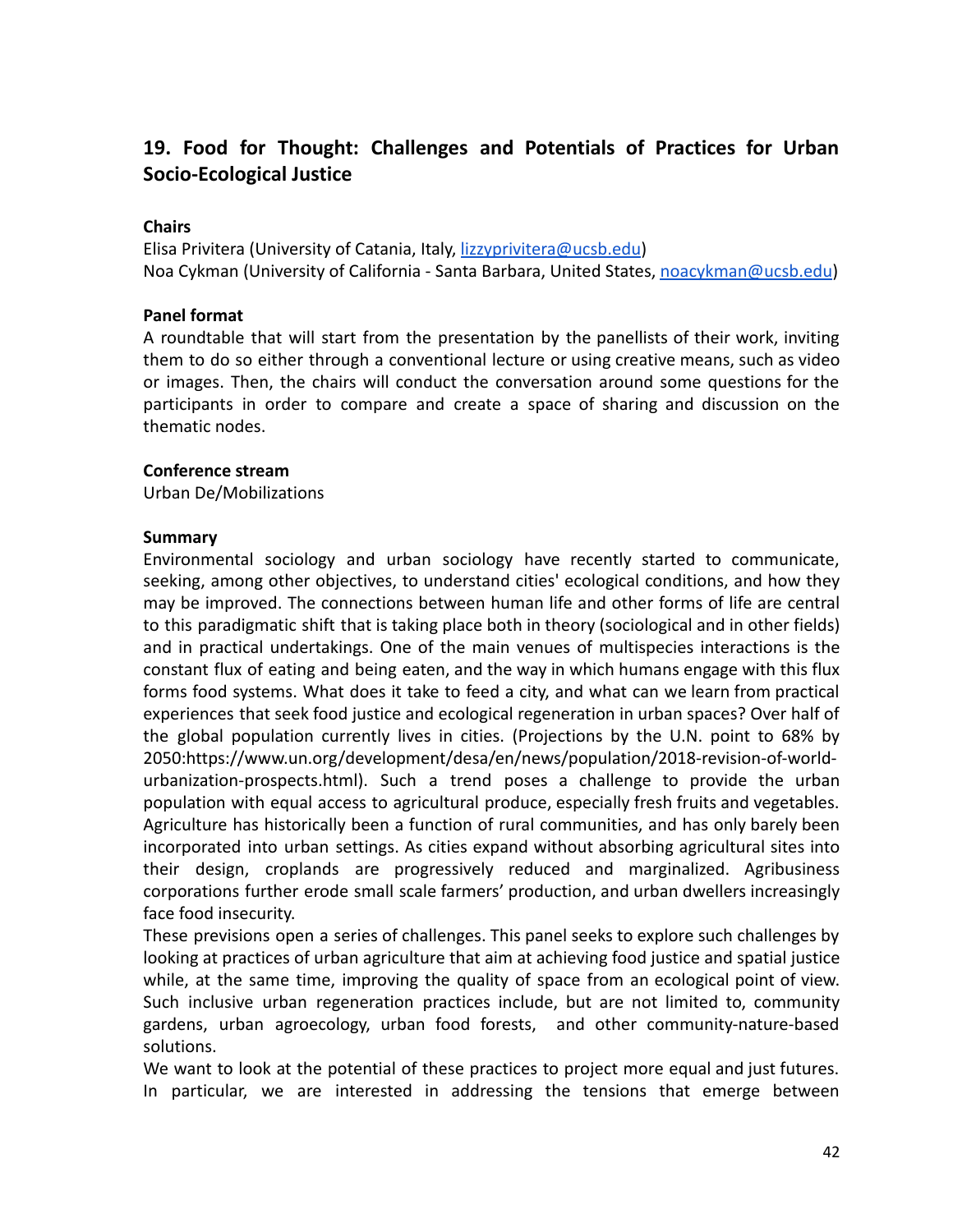self-organized practices and governmental institutions. Coming from political stances that range from libertarian/anarchism, social-democracy, to institutionalism, these alternative/experimental/pilot urban practices approach and engage differently with state power and with the legal framework.

Participants of these panel, both practitioners and academics, will discuss the following topics:

1) How can concrete practices and local ongoing experiences inspired by principles of socio-ecological justice provide insights to address current urban challenges that we face, including food insecurity? What kinds of movements do we have or need now that allow us to project just futures?;

2) How has the interaction with public institutions been productive or challenging to the development of these projects? What are the main tensions?;

3) How do these practices reveal connections between urban, social and environmental issues?

4) How do these experiences affect/ shift our concepts of "nature" and "society"? What impacts may they have on traditional disciplinary boundaries, on urban studies, and on sociological theoretical frameworks?

This panel welcomes empirical work, grounded on case studies or on comparative studies between cases, as well as theoretical investigation and new conceptualization on these topics. We are looking for contributions coming both from practitioners, academics and activists. We welcome reflections based on practical experiences, as well as innovative theories seeking to bond between social and ecological perspectives. We hope to integrate practices from all over the world, with a specific consideration for distressed areas.

# **References**

Heynen Nik; Kaika Maria; Swyngedouw Erik. In the Nature of Cities. London: Routledge, 2006.

McMichael Philip, ed. The global restructuring of agro-food systems. Ithaca, New York: Cornell University Press, 1994.

Shiva Vandana. Who really feeds the world?: The failures of agribusiness and the promise of agroecology. Berkeley: North Atlantic Books, 2016.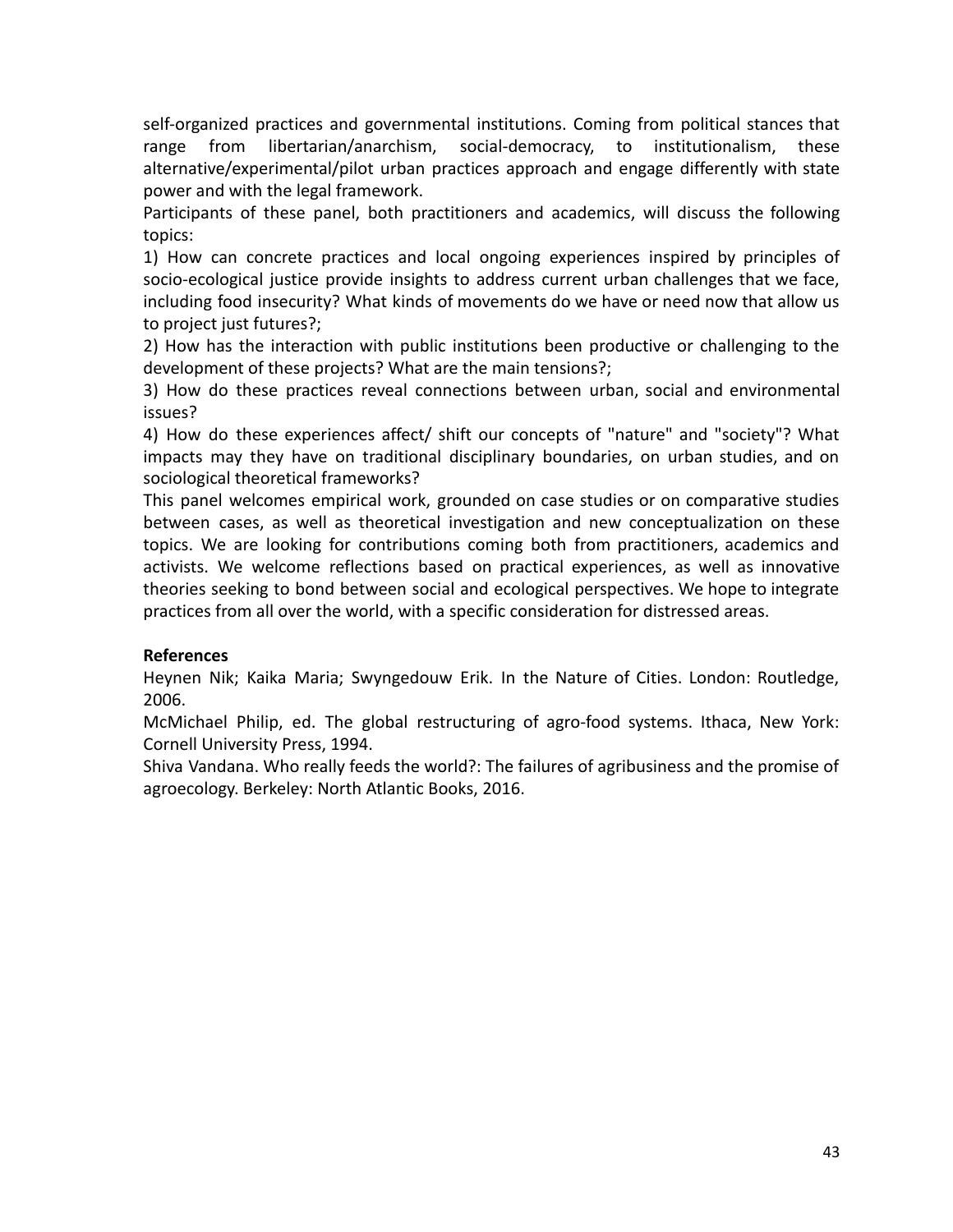# <span id="page-43-0"></span>**20. Seeing like a Smart City-Maker: Reimagining Cities through Instruments and Practices**

# **Chairs**

Julia Valeska Schröder (Humboldt University Berlin, Germany, [julia.valeska.schroeder@hu-berlin.de\)](mailto:julia.valeska.schroeder@hu-berlin.de) Julio Paulos (University of Lausanne, Switzerland, [julio.paulos@unil.ch\)](mailto:julio.paulos@unil.ch) Nick Förster (Technical University of Munich, Germany, [nick.foerster@tum.de\)](mailto:nick.foerster@tum.de)

## **Panel format**

**Traditional** 

#### **Conference stream**

Urban De/Mobilisations

#### **Summary**

The so-called digitisation of the city (also referred to as the "Smart City") aims at fundamentally changing how cities are viewed, how they see themselves, and how they see the world. As part of this effort, administration practices are being innovated (through services design, for example), digital tools are being introduced (such as monitoring, analysis, and simulation), and process-oriented planning approaches are being implemented (e.g., co-creation workshops). Therefore, "Smart City" initiatives aim to change not only the way in which cities are seen (or known) but in addition how they are practically envisioned and professionally performed.

Citizen science, innovation hackathons, and the politicisation of urban infrastructures are forcing city administrations to embrace new forms of smartness while also contending with operationalisation issues. The panel will examine the tools, formats, and practices that seek to transform cities into "Smart Cities." The question at stake is how "Smart City" projects practically converge the vision on the ground.

Bringing together discussions on "studies of digitisation" and "critical smart urbanisms", contributions may address (the politics of) performative planning, administrational politics, and related discourses. Contributions that highlight tools of intervention and unconventional policy instruments, as well as efforts that emphasise "digitisation tactics" from within governmental planning, administration, and strategy-making processes, are especially welcomed.

The following questions are thus invited for consideration:

- What are "Smart City" projects made of, and how are they implemented and/or enacted on the ground?

- Which modes of operation, institutional reorganisations, planning formats, and infrastructure prototypes

constitute Smart City initiatives?

- Which synergies and frictions arise from these arrangements? How do these practices, instruments, and tools work together, and how do they conflict or clash?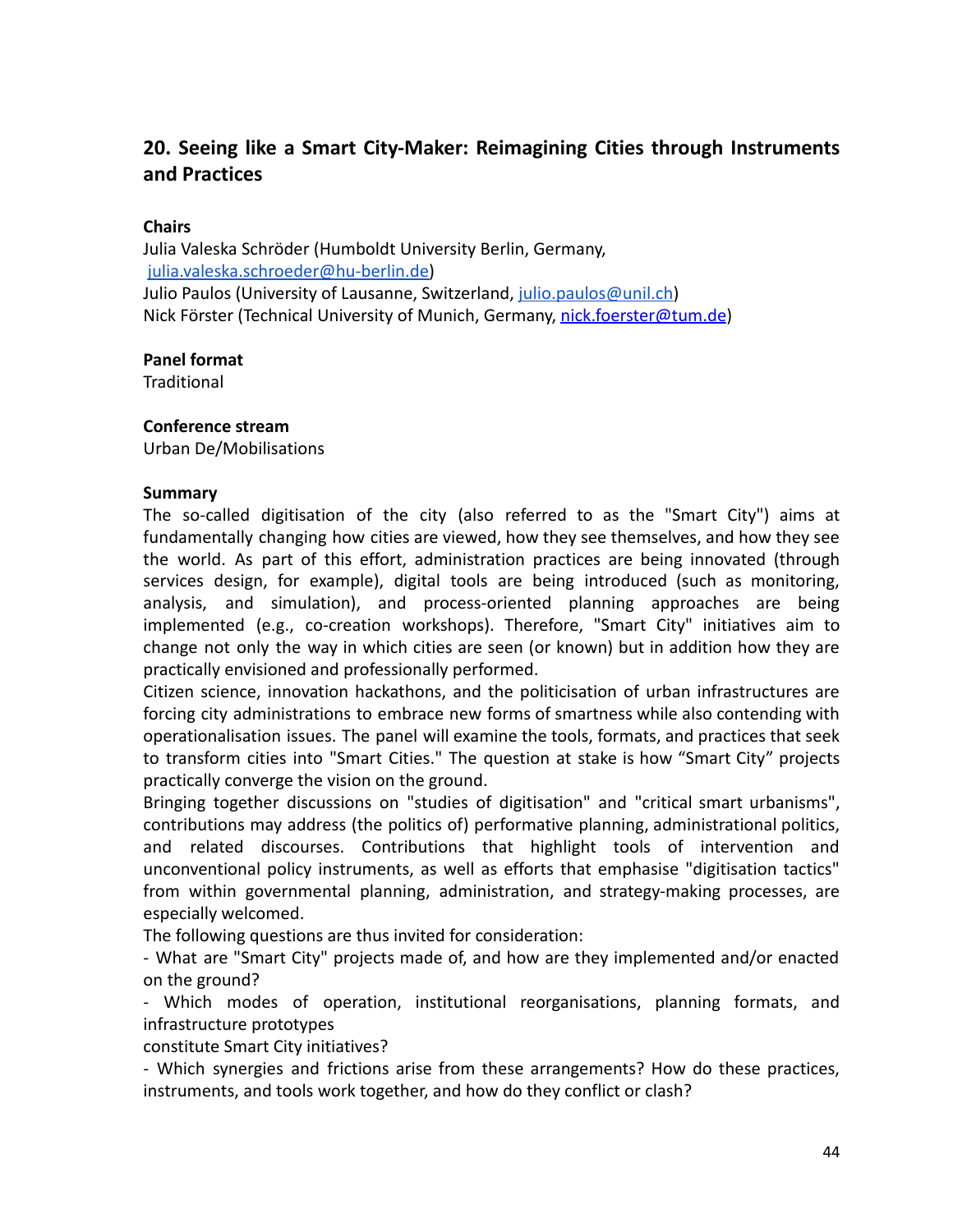- In what ways are these instruments and practices of "Smart City" making being institutionalised? To what extent do they interact with existing, established processes and institutional arrangements?

- How do the analyses allow us to explore new perspectives on "Smart Cities"? How can we scrutinise concrete sociomaterial constellations without overlooking the larger formations of politics and economy?

The panel will be organised as a board, with consecutive presentations followed by a moderated discussion.

## **References**

Andrew Karvonen: Urban Techno-Politics: Knowing, Governing, and Imagining the City. Science as Culture 2020.

Michiel De Lange & Martijn de Waal (eds.): The Hackable City. Digital Media and Collaborative City-Making in the Network Society. Springer 2019.

Rob Kitchin, Tracey P. Lauriault & Gavin McArdle: Knowing and governing cities through urban indicators, city benchmarking and real-time dashboards. Regional Studies, Regional Science 2015.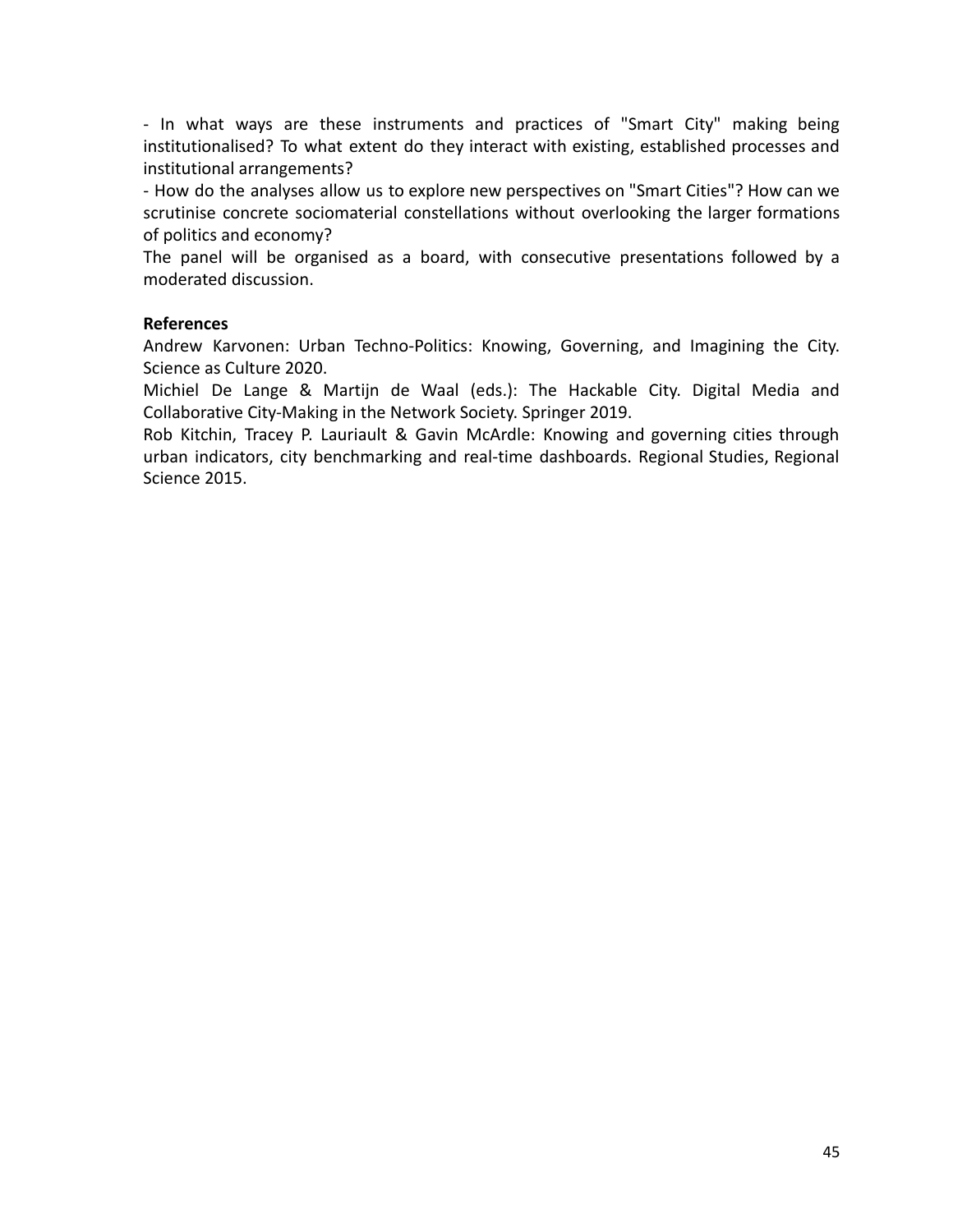# <span id="page-45-0"></span>**21. Housing, Financialization and Mobility**

# **Chairs**

Chiara Valli (Malmö University, Sweden, [chiara.valli@mau.se\)](mailto:chiara.valli@mau.se) Karina Villacura (Malmö University, Sweden, [karina.villacura@mau.se](mailto:karina.villacura@mau.se)) Myrto Dagkouli (Malmö University, Sweden, [myrto.dagkouli-kyriakoglou@mau.se](mailto:myrto.dagkouli-kyriakoglou@mau.se)) Defne Kadioglu (Malmö University, Sweden, [defne.kadioglu@mau.se](mailto:defne.kadioglu@mau.se))

# **Panel Format**

**Traditional** 

# **Conference Stream**

Urban In/Equalities

# **Summary**

Under financialization, i.e., the growing influence of financial markets on the economy, housing becomes an asset that thrives on and fosters mobility of capital and people for the exploitation of trapped value. As capital investments mobility intensifies, the mobility of tenants is circumscribed in novel ways, e.g., by being "squeezed" (August & Walks, 2018) into low-quality rental housing, being confined to certain not-yet gentrifying areas of the city or by having to frequently move due to precarious housing arrangements (Grander, 2021). Studies in the field of housing mobility have typically focused on migration (Artero, 2020), life-course perspectives and events (Feijten & Van Ham, 2010), mobility-as-vacancy-chains (Ferrari, 2011), lower-income mobilities (Wood, 2014), economic outcomes of mobility (Dietz &Haurin, 2003) or hypermobility (Bergan et al., 2020), but they have rarely examined the causal nexus between the mobility (of money and people) and housing financialization.

By relating mobility and housing financialization, we seek to highlight broader causal effects and identify new phenomena that have not been conventionally linked. We welcome papers that address, but are not limited to, the following questions:

-How does financialization drive or hamper housing mobility?

-How does people's mobility act as hindrance or vehicle for capital flow in a financializing housing system?

-What is the role of the (local) state in regulating, directing or facilitating the mobility of people and capital?

-How does the segmentation of the housing market trigger mobility?

-How do novel housing trends link to financialization, such as short-term rentals or new forms of shared housing?

- How does households' indebtedness and over-indebtedness affect mobility patterns?

-How does policy shape mobility patterns in the context of housing financialization, particularly in the context of racialized space politics?

-What are the conceptual and methodological challenges in studying the link between mobility and housing financialization?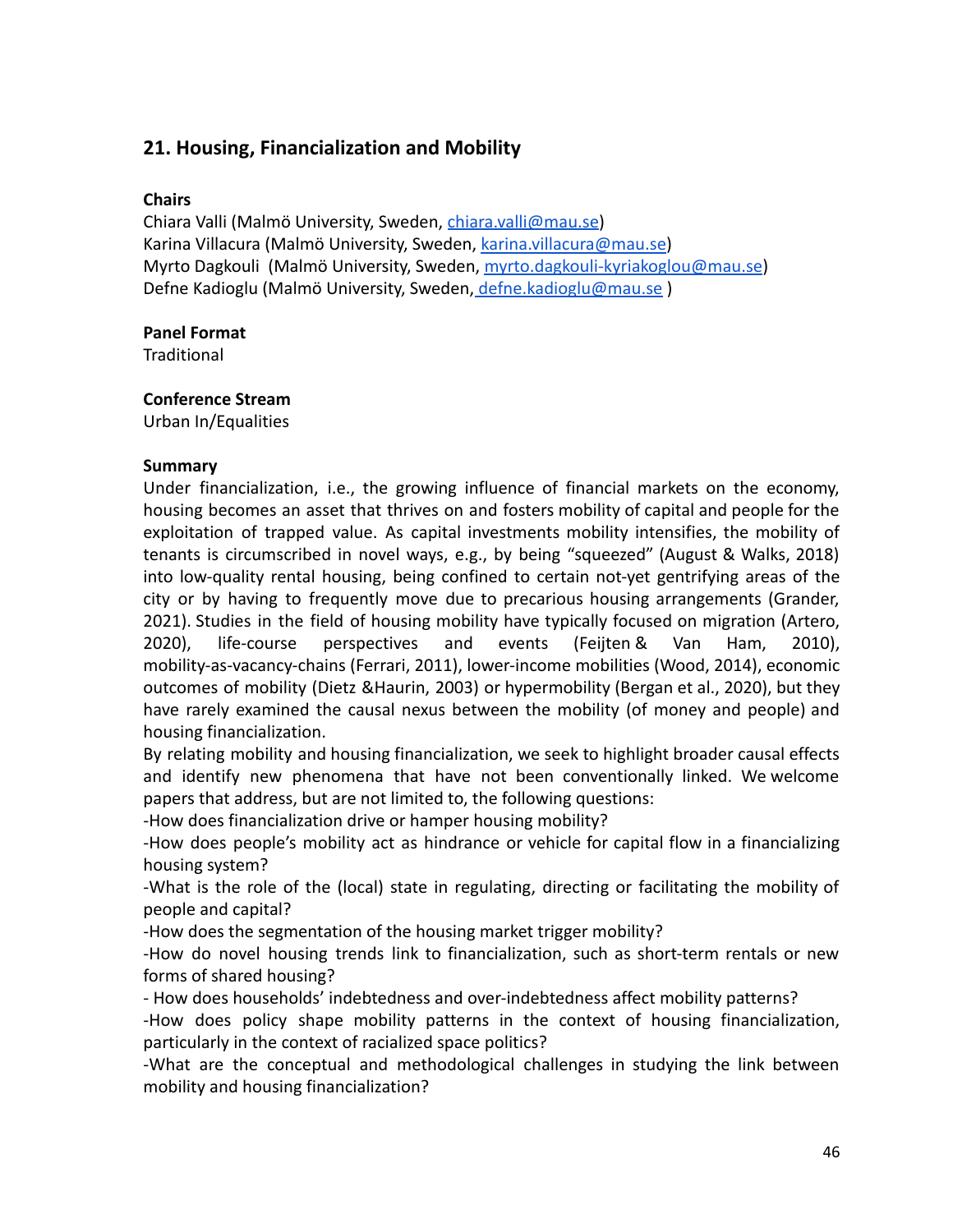Artero, M. (2020). The mobility of the drop-in: Drop-in centres for migrants as providers of motility. *Cities*, *100*, 102654.

August, M., & Walks, A. (2018). Gentrification, suburban decline, and the financialization of multi-family rental housing: The case of Toronto. *Geoforum*, *89*, 124-136.

Bergan, T. L., Gorman-Murray, A., & Power, E. R. (2020). Coliving housing: home cultures of precarity for the new creative class. *Social & Cultural Geography*, 1-19.

Dietz, R. D., & Haurin, D. R. (2003). The social and private micro-level consequences of homeownership. *Journal of Urban Economics, 54(*3), 401-450. [https://doi.org/10.1016/S0094-1190\(03\)00080-9.](https://doi.org/10.1016/S0094-1190(03)00080-9)

Grander, M. (2021). The inbetweeners of the housing markets–young adults facing housing inequality in Malmö, Sweden. *Housing Studies*, 1-18.

Feijten, P., & Van Ham, M. (2010). The impact of splitting up and divorce on housing careers in the UK. *Housing Studies*, *25*(4), 483-507.

Ferrari, E. (2011). Conceptualising Social Housing within the Wider Housing Market: A Vacancy Chain Model. *Housing Studies*, *26*(1), 95–116. [https://doi.org/10.1080/02673037.2010.512786.](https://doi.org/10.1080/02673037.2010.512786)

Wood, H. (2014). When Only a House Makes a Home: How Home Selection Matters in the Residential Mobility Decisions of Lower-Income, Inner-City African American Families. *Social Service Review*, *88*(2), 264–294. [https://doi.org/10.1086/676407.](https://doi.org/10.1086/676407)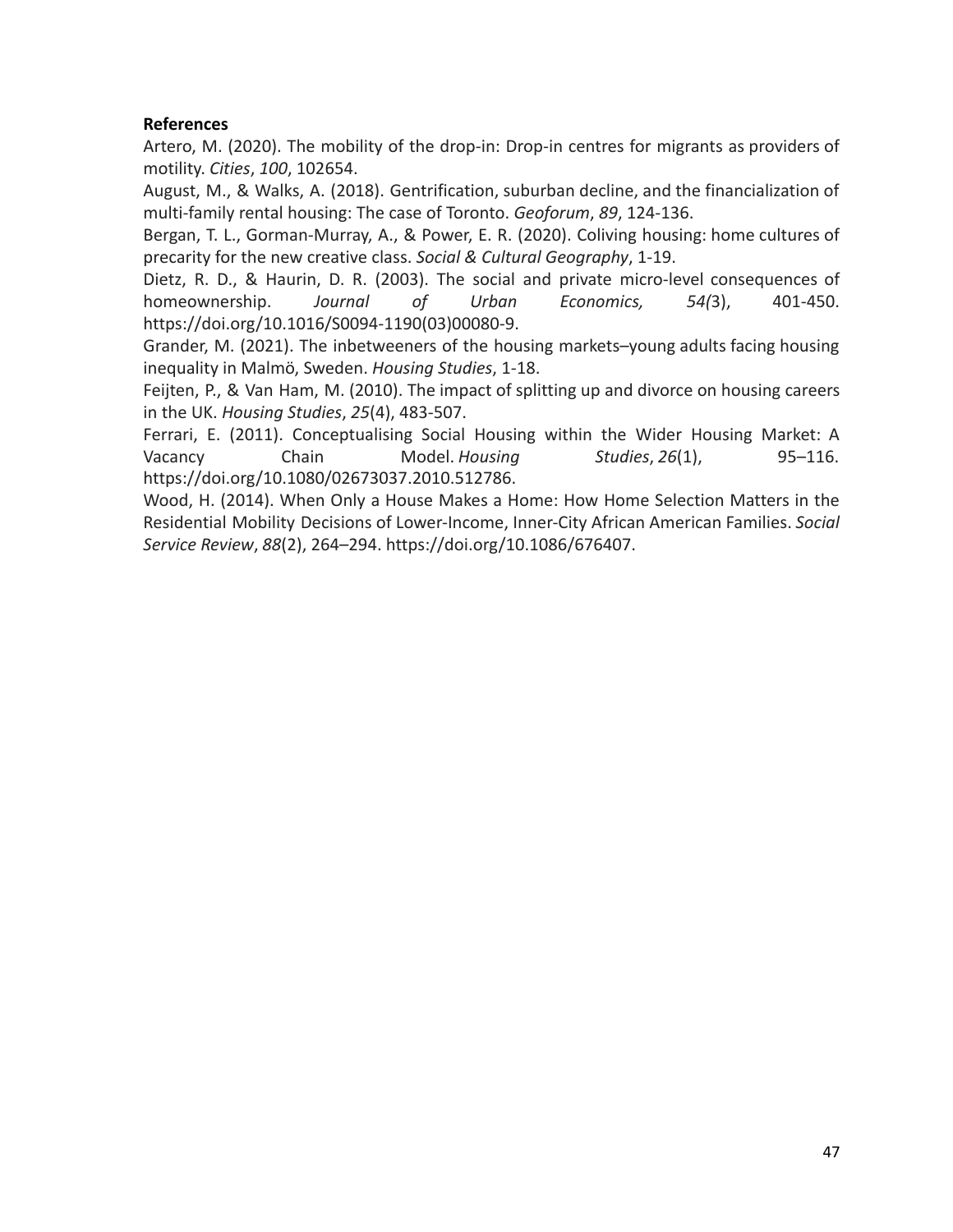# <span id="page-47-0"></span>**22. Housing affordability and segregational developments: New Perspectives on neighborhood change**

## **Chairs**

Robert Vief (Humboldt University Berlin, Germany, [robert.vief@hu-berlin.de](mailto:robert.vief@hu-berlin.de)) Kasey Zapatka (CUNY - City University of New York City, United States, [kzapatka@gradcenter.cuny.edu](mailto:kzapatka@gradcenter.cuny.edu))

## **Panel format**

**Traditional** 

#### **Conference Stream**

Urban In/equalities

#### **Summary**

Over the last few decades, housing affordability has become one of greatest political challenges for many cities around the world (Desmond 2018). Bold and aggressive housing policies have become core platforms for politicians while many state and local governments have passed housing regulation geared towards creating and preserving housing affordability. The global Covid-19 pandemic has reinforced the importance of housing as many have begun working from home and highlighted the centrality of neighborhood context as people spend less time commuting and more time in their surrounding neighborhoods. Finding adequate and affordable housing is an ever more pressing priority than before.

Despite economic hardship during the global financial and Covid19 crises, rents and home values continue to soar to new highs as wages fail to keep pace, significantly sharpening cost burdens not only for low- but middle-income households as well.

Many theories exist to explain how new patterns of ethno-racial and socioeconomic segregation emerge within and between cities and how those trends are linked to other forms of urban inequalities. Further, as the housing affordability crisis expands, local context shapes the diverse forms of segregation cities experience (van Ham et al. 2021).

This panel connects recent trends in housing affordability with divergent forms of segregation to better understand the role of the housing affordability crisis in creating new patterns of spatial mixing and distancing among different urban groups.

We are looking for work that theoretically and/or empirically explores the relationship of housing affordability and segregation. In this context, segregation can include residential sorting in and between neighborhoods or cities (i.e., gentrification, social mixing, spatial concentration of poverty, wealth or racial and ethnic clusters), the interplay of housing conditions and the segregation of institutional settings (i.e., schools, childcare, health facilities, community centers), and segregation within social network formation through both mechanisms.

We welcome both quantitative and qualitative methodological approaches that engage with the topic, as well as contributions from all around the world.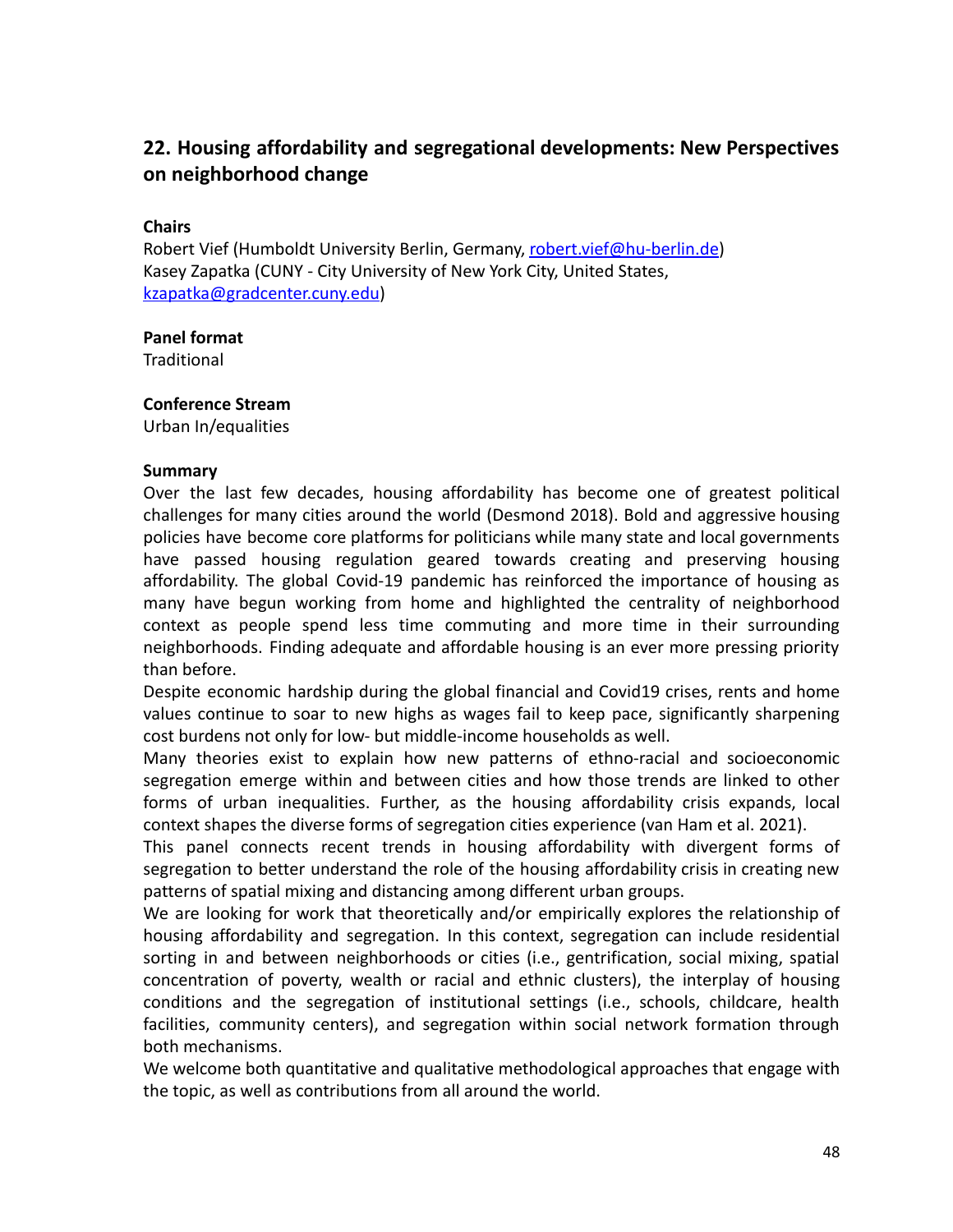Desmond, Matthew (2018): Heavy is the House: Rent Burden among the American Urban Poor. In International Journal of Urban and Regional Research 42 (1), pp. 160–170. DOI: 10.1111/1468-2427.12529.

Van Ham, Maarten; Tammaru, Tiit; Ubarevičienė, Rūta; Janssen, Heleen (2021): Rising Inequalities and a Changing Social Geography of Cities. An Introduction to the Global Segregation Book. In Maarten van Ham, Tiit Tammaru, Rūta Ubarevičienė, Heleen Janssen (Eds.): Urban Socio-Economic Segregation and Income Inequality. Cham: Springer International Publishing (The Urban Book Series), pp. 3–26.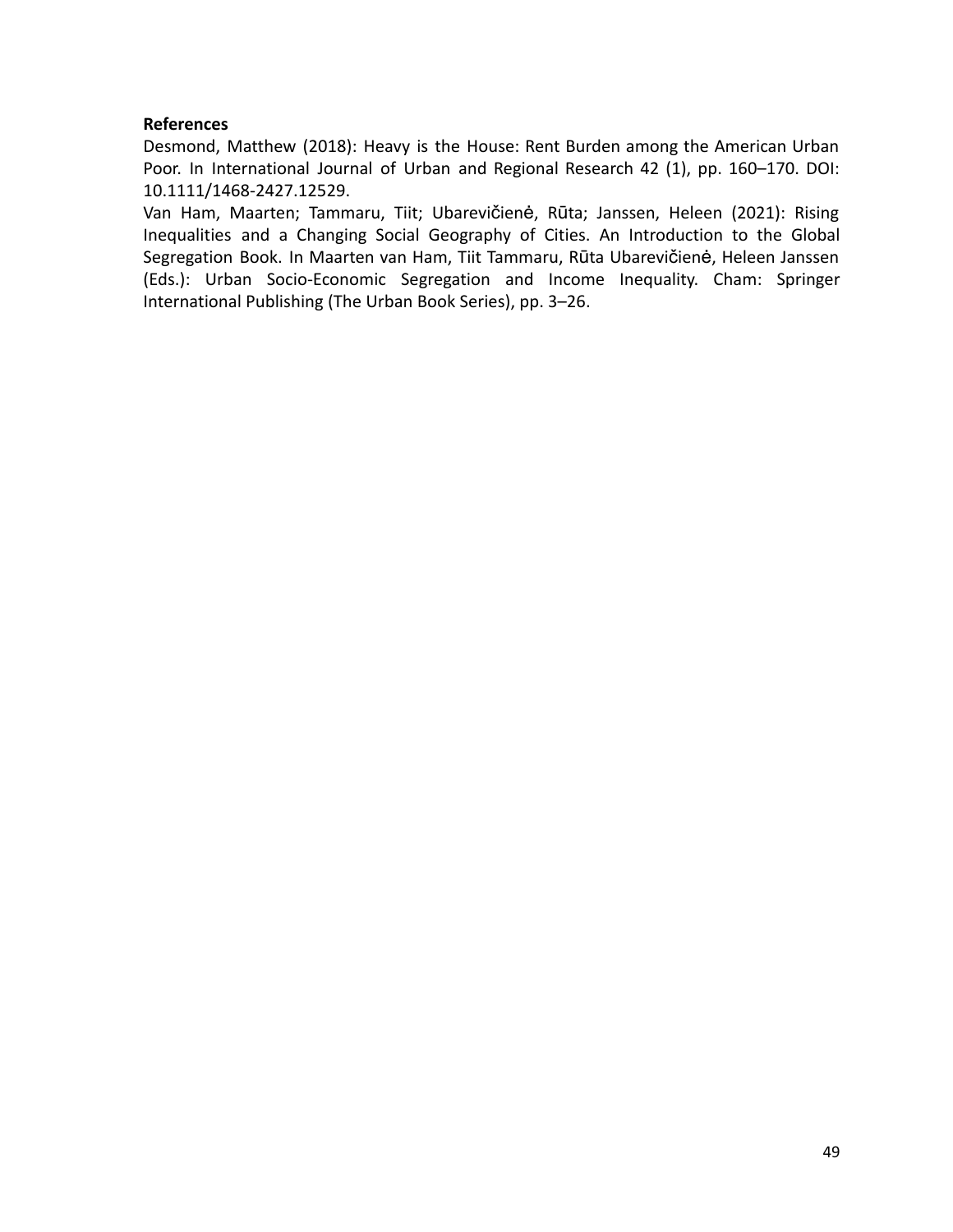# <span id="page-49-0"></span>**23. Reclaiming the street: understanding residents' mobilisation for security**

# **Chairs**

Maxime Felder (EPFL - Swiss Federal Institute of Technology, Lausanne, Switzerland, [maxime.felder@epfl.ch\)](mailto:maxime.felder@epfl.ch) Loïc Pignolo (University of Geneva, Switzerland, [loic.pignolo@unige.ch](mailto:loic.pignolo@unige.ch))

## **Panel format**

**Traditional** 

## **Conference Stream**

Urban De/Mobilizations

## **Summary**

Jane Jacobs wrote: 'A well-used city street is apt to be a safe street. A deserted city street is apt to be unsafe' (1992: 34). To her, any presence in the public space is a pair of eyes on the street, able to step in if there is a problem, or at least to give a sense of safety to other users. Bringing 'life between buildings' (Gehl 1971) has thus become a challenge for governments and planners who connect 'lively streets' and security. However, not all urban spaces are teeming with life, and not all city dwellers have the time or inclination to be those 'eyes on the street'. Moreover, not all social practices in public spaces bring a sense of safety and security.

Faced with public spaces that they consider unsafe, some residents are mobilising. On the darker side, these mobilisations are about control (e.g. neighbourhood watch) and even violence. On the brighter side, they are about organising block parties or garage sales, in an effort to foster a sense of conviviality, familiarity, and security. In any case, those attempts at 'reclaiming' the street may target specific social practices, people, or public space features that are deemed undesirable.

This panel aims to explore how residents engage in their neighbourhoods to produce a sense of security. We are interested in how they define the problem of in/security, and how they act accordingly to achieve security by enhancing conviviality, familiarity or collective efficacy. Firstly, we seek to understand who engages in those political or symbolic struggles, what is targeted, what sort of actions are taken, and with what effects. Secondly, we aim to uncover the Othering processes and the social representations of (in)security and of (il)legitimacy behind these mobilisations. Thirdly, we are interested in the contexts of such mobilisations, including changes in neighbourhoods (gentrification, precarisation), in neighbour relations, in ways of dwelling, in mobility practices, etc. Finally, we also welcome contributions that explore those aspects in relation to the Covid-19 crisis and its impacts on the use and appearance of urban public spaces.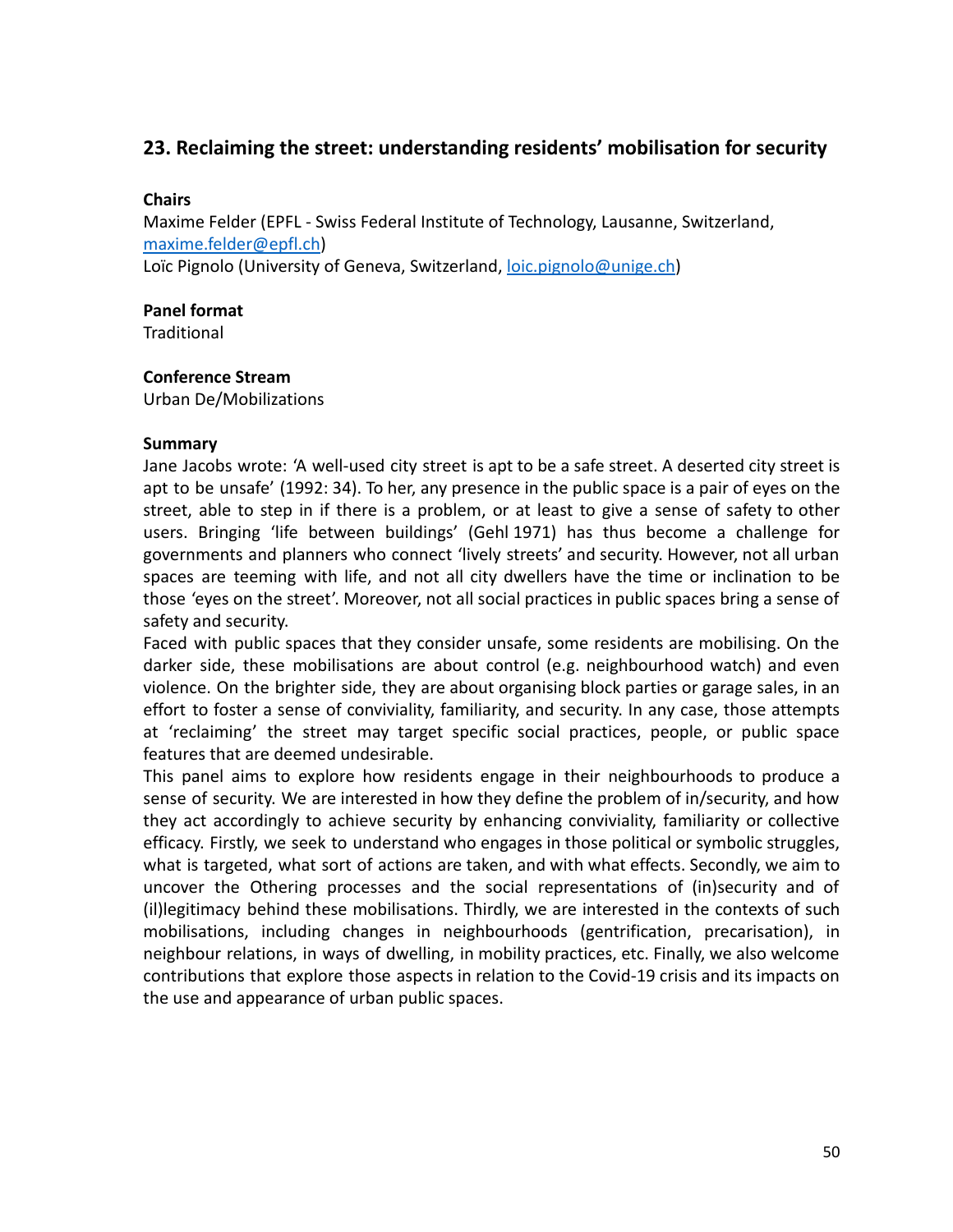Blokland, T. & Serbedzija, V. (2020) Feeling safe, defining crime and urban youth in Berlin's inner city: An exploration of the construction of 'unsafety' and 'youth' as symbolic violence. In: Smagacz-Poziemska M. et al. (Eds.) *Inequality and Uncertainty.* Singapore: Palgrave, 161-183.

England, M. (2008). When 'Good Neighbors' go Bad: Territorial Geographies of Neighborhood Associations. *Environment and Planning A: Economy and Space*, 40(12), 2879–2894.

Felder, M. (2021). Familiarity as a Practical Sense of Place. *Sociological Theory*, 39(3), 180–199.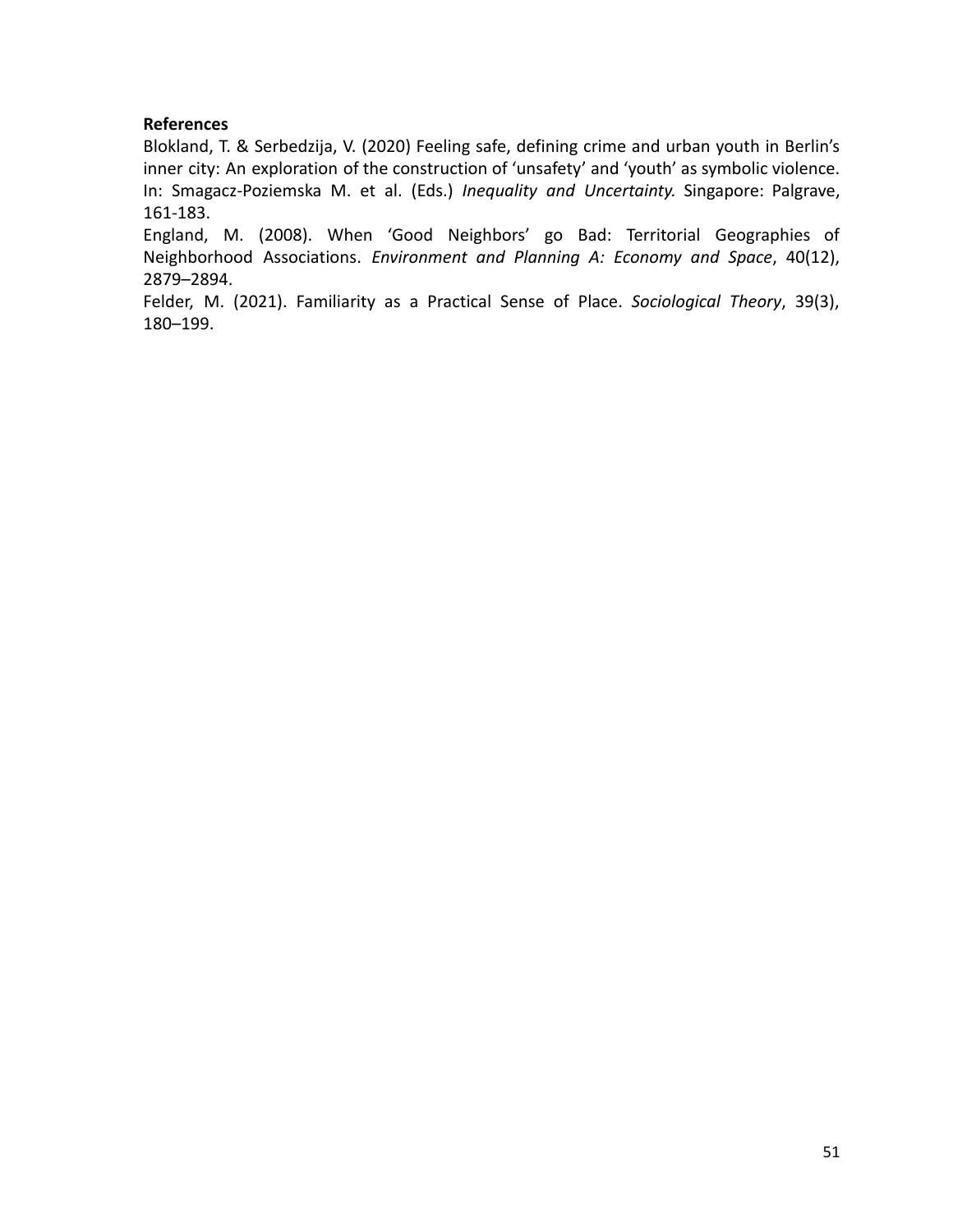# <span id="page-51-0"></span>**24. Seeing the city through emotions**

## **Chairs**

Nina Margies (Humboldt University Berlin, Germany, [nina.margies@sowi.hu-berlin.de](mailto:nina.margies@sowi.hu-berlin.de)) Åsa Wettergren (University of Gothenburg, Sweden, [asa.wettergren@socav.gu.se\)](mailto:asa.wettergren@socav.gu.se)

# **Panel format**

Traditional (with individual presentations)

#### **Conference stream**

Urban In/Securities

#### **Summary**

Emotions play a role in the way we see, inhabit and build cities. A city, or a neighbourhood atmosphere is hard to verbalise but is very intensely felt (Sørensen 2015; Barclay & Riddle 2021).

Emotions are vital for questions of dis/belonging (Puwar 2004; Jones & Jackson 2014): who feels at home and who feels out of place? They are essential in processes of urban surveillance and control: who is labelled as particularly fearsome and threatening and therefore more often subject to policing or racism (Hostetter 2010; Binken & Blokland 2012)? The question of emotions and power are also central to protest and resistance in cities. Social movements that bring their claims to the street do not only challenge the social order, they also question existing rules about who is allowed to feel how and where in the city (Flam & King 2005; Wettergren 2009; Wettergren & Jansson 2013). While emotions are indicators of social change, expressions of power relations and inequalities, debates in urban sociology haven ́t paid much attention as to how we can see the city through emotions.

This panel seeks for contributions that delve into the relationships between emotions and cities. What do we learn about cities when we look at them through the lens of emotions? How can we study emotions as indicators of urban social change, expressions of urban power relations and inequalities?

Exploring emotions and how they move people and move around in (urban) space can tell us much about how cities work and for whom. Which emotions are heard, justified, elicited, invited and which ones are not? How do people and institutions categorize, draw boundaries and govern through emotions?

We welcome submissions that include the following topics (but are not limited to):

- Urban change and emotions
- Processes of urban in/exclusion and emotions
- Urban dis/belonging and emotions
- Urban governance and emotions
- Affective citizenship
- Urban social movements and emotions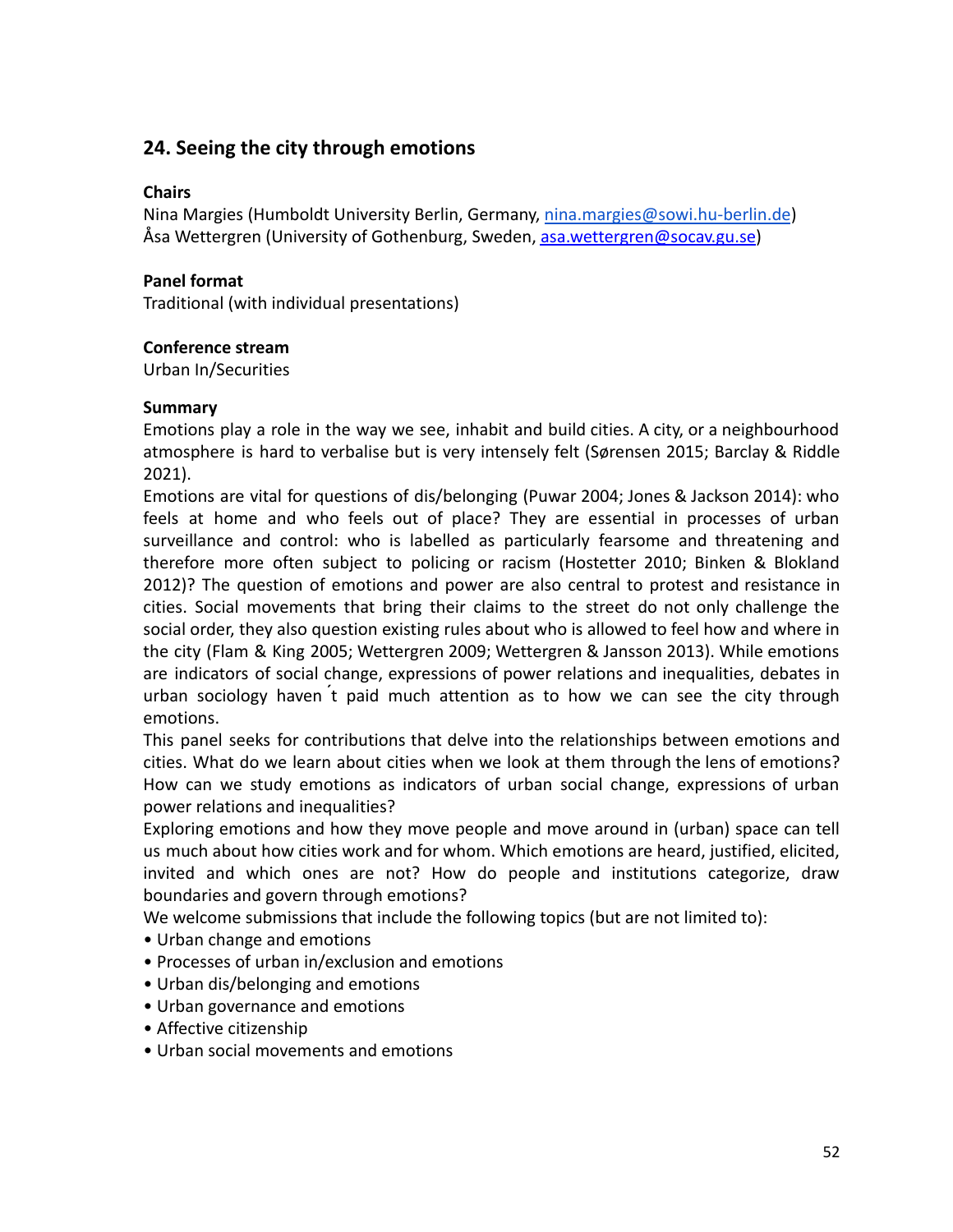Barclay K., Riddle J. (eds) (2021) Urban emotions and the making of the city: interdisciplinary perspectives, New York: Routledge.

Binken S., Blokland T. (2012) Why repressive policies towards urban youths do not make streets safe: four hypotheses, The Sociological Review, 60(2): 292-311.

Flam H., King D. (eds) (2005) Emotions and Social Movements, London [u.a.]: Routledge.

Hostetter E. (2010) The emotions of racialization: examining the intersection of emotion, race, and landscape through public housing in the United States, GeoJournal, 75(3): 283-298.

Jones H., Jackson E. (eds) (2014) Stories of Cosmopolitan Belonging: Emotion and Location, London: Routledge.

Puwar N. (2004) Space invaders: race, gender and bodies out of place, Oxford: Berg.

Sørensen T.F. (2015) More than a feeling: Towards an archaeology of atmosphere. Emotion, Space and Society 15: 64-73.

Wettergren Å. (2009) Fun and Laughter: Culture Jamming and the Emotional Regime of Late Capitalism. Social Movement Studies 8(1): 1-16.

Wettergren Å., Jansson Å. (2013) Emotions, power and space in the discourse of ́People of the Real World`. Journal of Political Power 6(3): 419-439.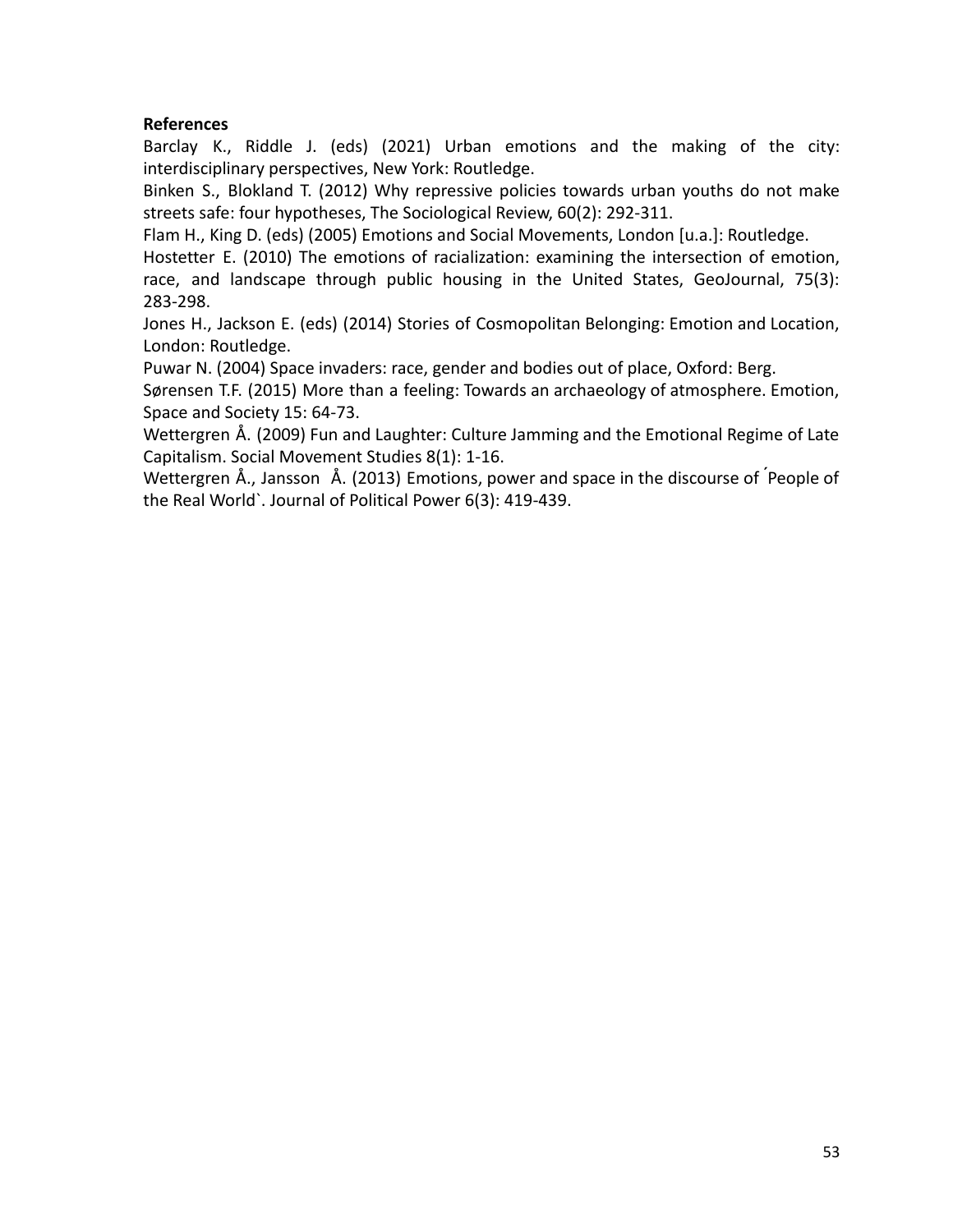# <span id="page-53-0"></span>**25. Solidarity with precarious migrants in the city: alliances, frames and practices**

# **Chairs**

Sarah Spencer (Oxford University, United Kingdom, sarah.spencer@compas.ox.ac.uk) Ilker Atac (Fulda University of Applied Sciences, Germany, ilker.atac@sw.hs-fulda.de) Simon Güntner (Vienna University ot Technology, Austria, [simon.guentner@tuwien.ac.at](mailto:simon.guentner@tuwien.ac.at))

## **Panel format**

Traditional (individual presentations)

#### **Conference Stream**

Urban De/Mobilizations

#### **Summary**

Access to public welfare services is bounded by various criteria of access and eligibility. A key factor underlying both insurance and rights-based services is a secure right of residence, an often-overlooked dimension of inequality (Pobjoy & Spencer 2012; Güntner et al. 2015). Those who are deprived of this right for whatever reasons - for whom equality is not intended - depend on their own resources, acquaintances, infrastructures of solidarity but also on charities. In large cities, a field has emerged in which individuals, initiatives and organisations team up to provide services that are usually offered through parallel structures and less on a rights basis, thereby relieving the mainstream social system (Kaufmann & Strebel 2020, Ataç et al. 2020). These range from volunteering medical practitioners to housing projects, and often combine direct help and assistance with campaigns for widening access to formal, rights-based services.

To engage in this field and legitimise their investment of resources, the actors find various frames through which they legitimise their practices. Such frames relate to their mission, vision or purpose (e.g. human rights, solidarity, but also pragmatic socio-economic policy goals) and the deservingness of the persons in need and build linkages between them (Spencer & Delvino 2019; Yukich 2013; Kreichauf & Mayer 2021).

This panel invites contributions that shed light on this field of local solidarity beyond formal social rights. Papers could discuss the alliances that are formed, the frames that are applied to legitimise support and the practices that have evolved. We are particularly interested in theoretically grounded case studies from European cities.

## **References**

Ataç, I., Schütze, T. & Reitter, V. (2020). Local responses in restrictive national policy contexts: Welfare provisions for non-removed rejected asylum seekers in Amsterdam, Stockholm and Vienna. Ethnic and Racial Studies 43(16): 115–134.

Bosniak, L. (2006). The Citizen and the Alien: Dilemmas of Contemporary Membership, Princeton University Press.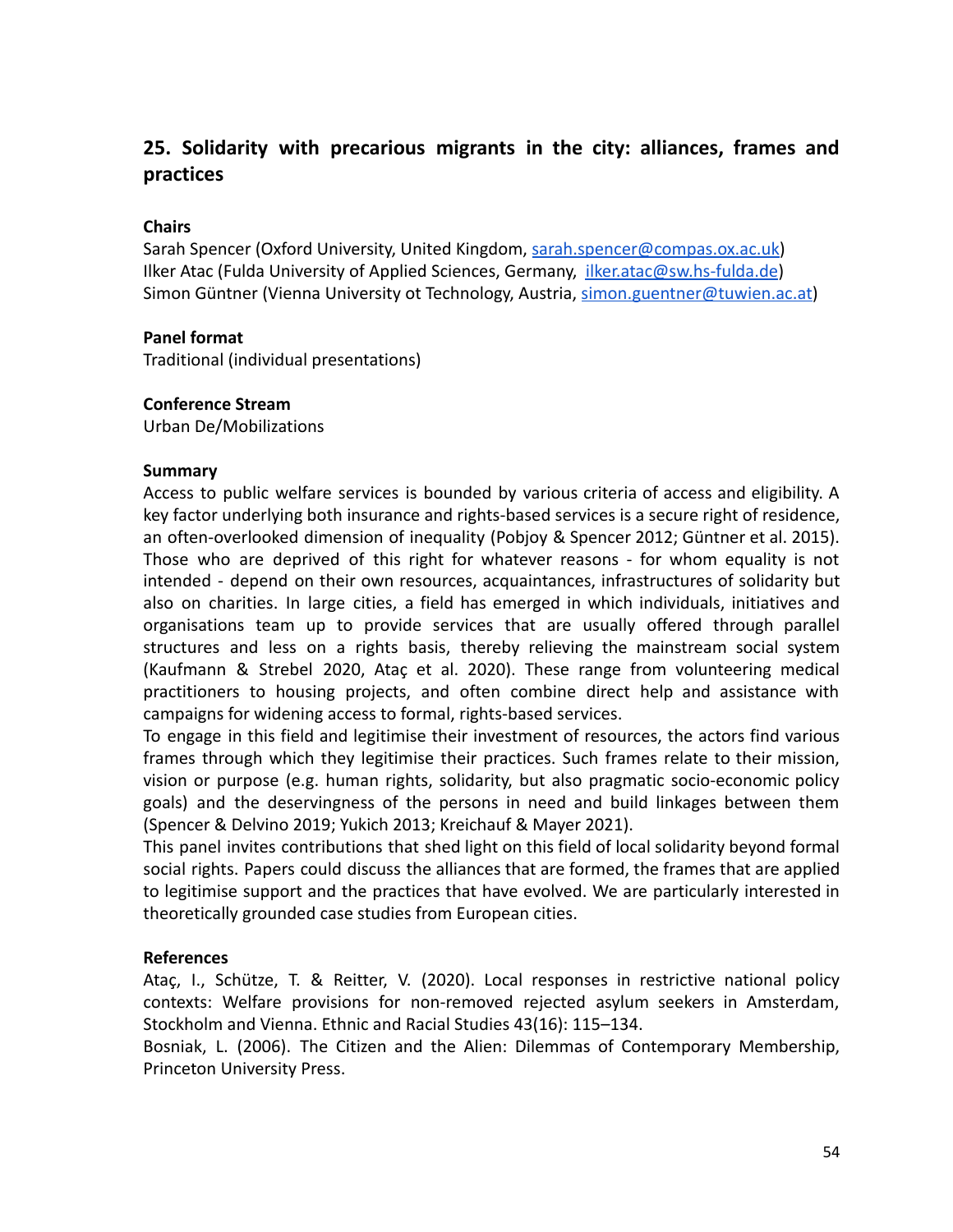Guentner, S., Lukes, S. Stanton, R., Vollmer, B. & Wilding, J (2016). Bordering practices in the UK welfare system. Critical Social Policy. 36(3):391-411.

Kaufmann, D. & Strebel, D. (2020). Urbanising Migration Policy-Making: Urban Policies in Support of Irregular Migrants in Geneva and Zürich. In: Urban Studies, DOI: 10.1177/0042098020969342.

Kreichauf, R. & Mayer, M. (2021). "Negotiating urban solidarities: multiple agencies and contested meanings in the making of solidarity cities." Urban Geography 2021. Pre-print. [https://doi.org/10.1080/02723638.2021.1890953.](https://doi.org/10.1080/02723638.2021.1890953)

Pobjoy, J. & Spencer, S. (2012). 'Equality for All? The Relationship between Immigration Status and the Allocation of Rights in the United Kingdom'. European Human Rights Law Review 2: 160-175.

Spencer, S. & Delvino, N. (2019). "Municipal activism on irregular migrants: The framing of inclusive approaches at the local level." Journal of Immigrant & Refugee Studies 17(1): 27-43.

Yukich, G. (2013). Constructing the Model Immigrant: Movement Strategy and Immigrant Deservingness in the New Sanctuary Movement, Social Problems, 60(3): 302–320.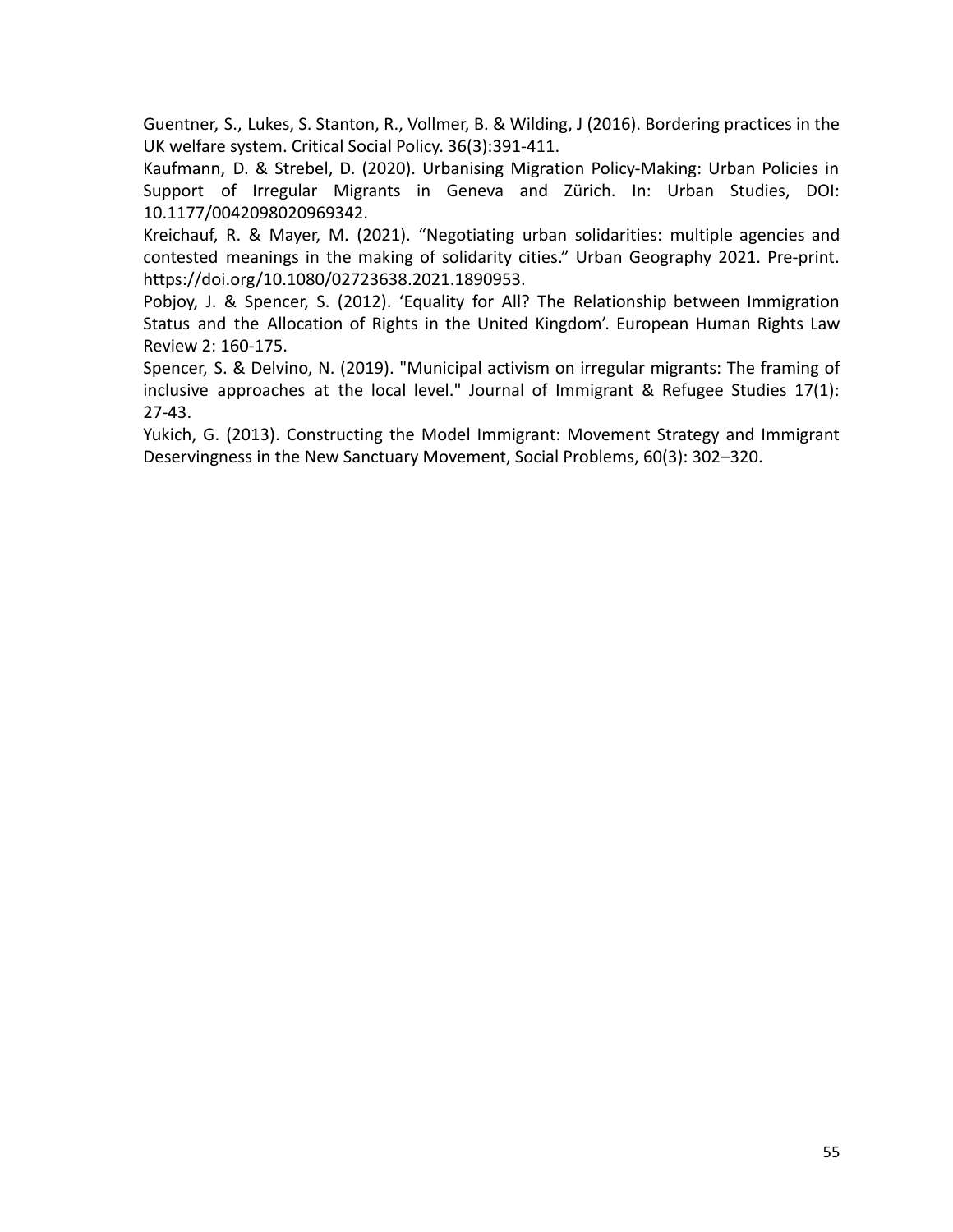# <span id="page-55-0"></span>**26. Similarities and differences between gentrification cases: do contexts, states and institutions matter?**

# **Chairs**

Gergely Olt (Hungarian Academy of Sciences, Budapest, [olt.gergely@gmail.com](mailto:olt.gergely@gmail.com)) Adrienne Csizmady (Hungarian Academy of Sciences, Budapest, [Csizmady.Adrienne@tk.hu\)](mailto:Csizmady.Adrienne@tk.hu)

## **Panel format**

Traditional (with individual presentations)

#### **Conference stream**

Urban In/Equalities

#### **Summary**

Gentrification is considered as a ubiquitous phenomenon explained by the same universal laws of urban land rent dynamics under global capitalism everywhere (Smith, 2002). However, this approach was criticised lately by highlighting the necessary contextual factors when these laws actually apply, and that it cannot deal with parallel similarities and differences of gentrification cases (Bernt, 2016). The assumption of neoliberal state and urban policies behind gentrification was also questioned, and different adjectives and prefixes were added to the word neoliberalism (such as radical, authoritarian and post-) altering its meaning fundamentally.

To progress this debate, we invite theoretical and empirical papers to our session situated in the Urban in/equalities stream related but not exclusive to the following issues.

Empirical research shows that, besides the general affordability crisis of urban housing, the extent of this problem, and the political reactions to it are varied (even within Western-Europe, see Christophers, 2021). In many cases around the world (for example in Southern-Europe) demand created by tourism and expats is considered more central in the process than elsewhere. In cities under transformation (for example in Eastern-Europe) privatisation policies, distribution of external funding (i.e. EU funds) and illiberal politics influence the process.

Different political and institutional contexts show variation in how informality can appear in housing opportunities of residents and how political power uses informality (i.e. corruption, cleintelism, disrespect of civil rights and/or private property, etc.) in urban interventions. Informal state practices also influence the opportunities, means and results of political struggles against gentrification.

However, are these assumptions and descriptions about differences superficial and "created"? Why are they created? Do they matter at all theoretically?

Can we find disinvestment-reinvestment cycles and/or neoliberalism as the context of gentrification in every case? Are there other factors at play?

What influences housing strategies of states, local authorities, housing providers, individual landlords and residents?

Do informal state practices affect gentrification and urban investments?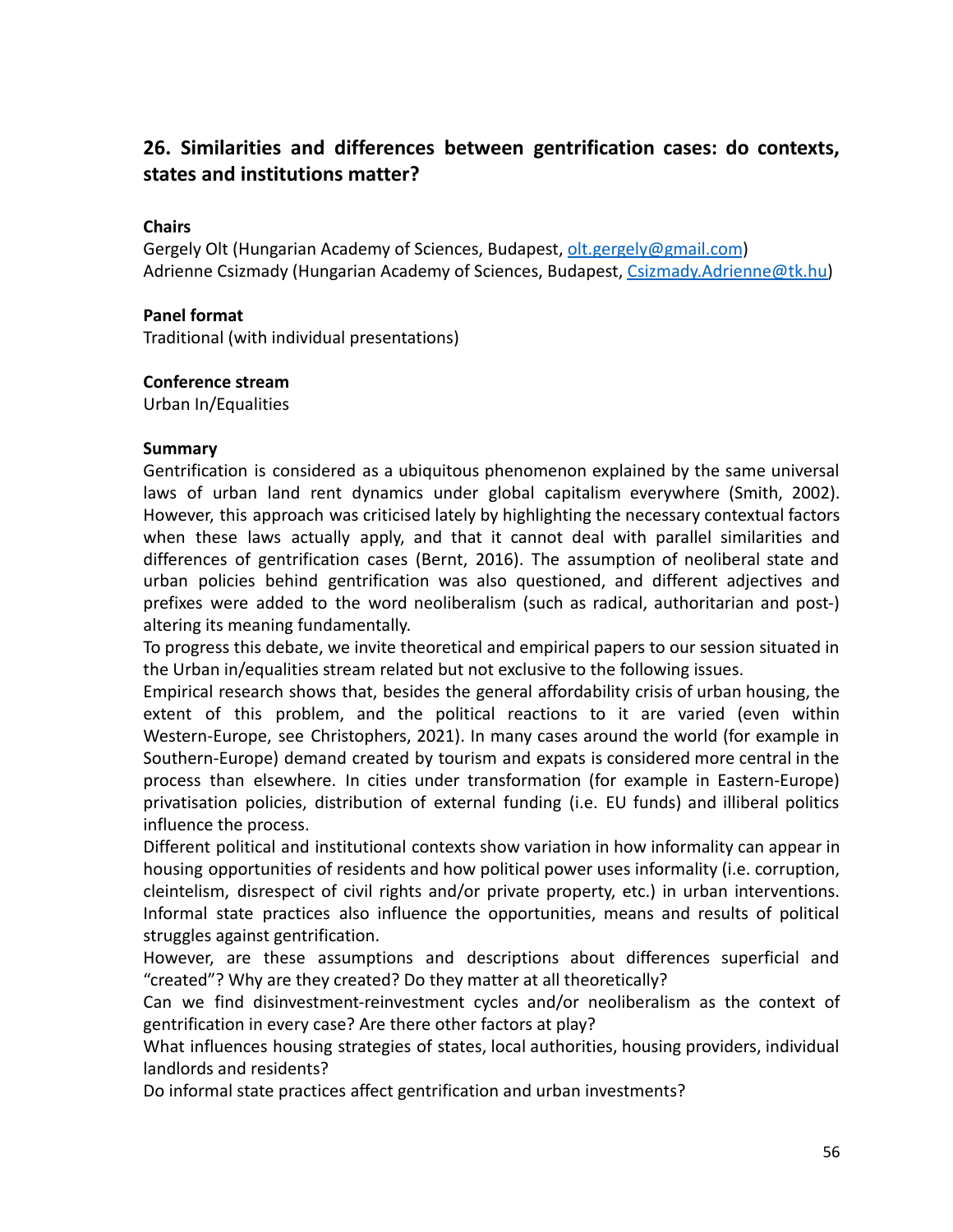On what depends the extent of gentrification? Is taming gentrification possible? When and why are large international investors involved? When not?

What are the forms and results of resistance against gentrification in different contexts?

# **References**

Bernt M. (2016) Very particular, or rather universal? Gentrification through the lenses of Ghertner and López-Morales. City, 20:4, 637-644, DOI: 10.1080/13604813.2016.1143682.

Christophers (2021) Mind the rent gap: Blackstone, housing investment and the reordering of urban rent surfaces. Urban Studies https://doi.org/10.1177/00420980211026466.

Smith N. (2002), New Globalism, New Urbanism: Gentrification as Global Urban Strategy. Antipode, 34: 427-450. [https://doi.org/10.1111/1467-8330.00249.](https://doi.org/10.1111/1467-8330.00249)

Chelcea L., Popescu R., Cristea D. (2015): Who Are the Gentrifiers and How Do They Change Central City Neighbourhoods? Privatization, Commodification, and Gentrification in Bucharest. Geografie, 120, No. 2, pp. 113–133.

Sequera J., Nofre J. (2018) Shaken, not stirred: New debates on touristification and the limits of gentrification. City 22(5–6): 843–855.

Kusiak J. (2019) Legal Technologies of Primitive Accumulation: Judicial Robbery and Dispossession‐by‐Restitution in Warsaw, IJURR, 43, pp. 649–665. DOI:10.1111/1468-2427.12827.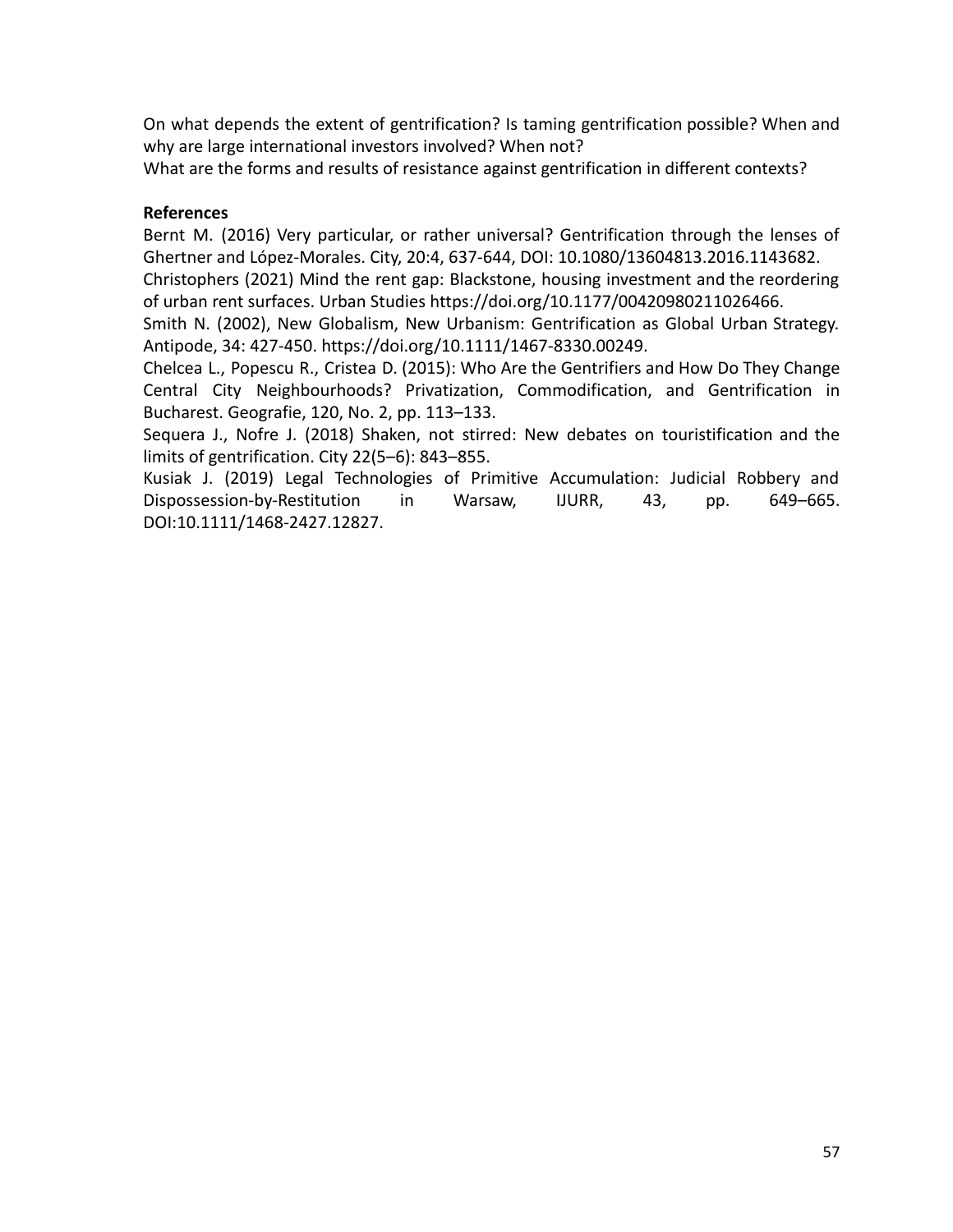# <span id="page-57-0"></span>**27. Power articulation in cultural and creative sector in cities**

# **Chairs**

Marianna d'Ovidio (University of Milan Bicocca, Italy, [marianna.dovidio@unimib.it](mailto:marianna.dovidio@unimib.it)) Robert Kloosterman (University of Amsterdam, Netherland, [R.C.Kloosterman@uva.nl](mailto:R.C.Kloosterman@uva.nl))

# **Panel format**

Traditional Panel with individual presentations and discussion

# **Conference Stream**

Urban (in)equalities

# **Summary**

The cultural and creative industries have become a major force in urban change in recent years and research acknowledges their aggregate role in urban economic growth. However, too often the cultural and creative sector is seen like a production unity, without recognizing enough the long network of actors involved in the production of cultural goods. To challenge this categorisation, the panel claims that a meaningful understanding of how cultural and creative industries (CCI) operate cannot do without an exploration of how their dispersed, multi-format activities are simultaneously embedded in local, urban contexts and inserted in larger global network. Encompassing a wide network of both local and global activities allows a new narrative of the urban cultural creative economy, possibly translating into policies able to confront effectively with urban inequalities. In fact, it allows taking into account the dynamics and mechanisms of power and control (which can be both within the economic and/or the cultural sphere) among the different actors involved in the production chain.

This panel aims to address the articulation of power within the network of the cultural and creative sectors and its effects on urban inequalities. In particular, the session will welcome contributions reflecting upon which forms of governance and power distribution can we identify within the wider cultural and creative ecosystem; what accounts for these patterns; what are their implications in terms of socio-economic and cultural impact and policy making.

The panel calls for both theoretical and empirically based contributions leading to critical and innovative thinking focusing on, but not limited to, the following issues:

Which actors are able to decide on what other actors should be doing in the network linked with a particular cultural good? What is the source of power of actors (they concentrate economic power,; they have crucial expertise; they have political power…)? To what end do they use this power? What types of power (financing, cultural legitimation…) can actors exert? What are the spatial aspects of power and its urban effects? Which social, cultural and economic implications derive and how politics can intervene towards a more equal and inclusive society?